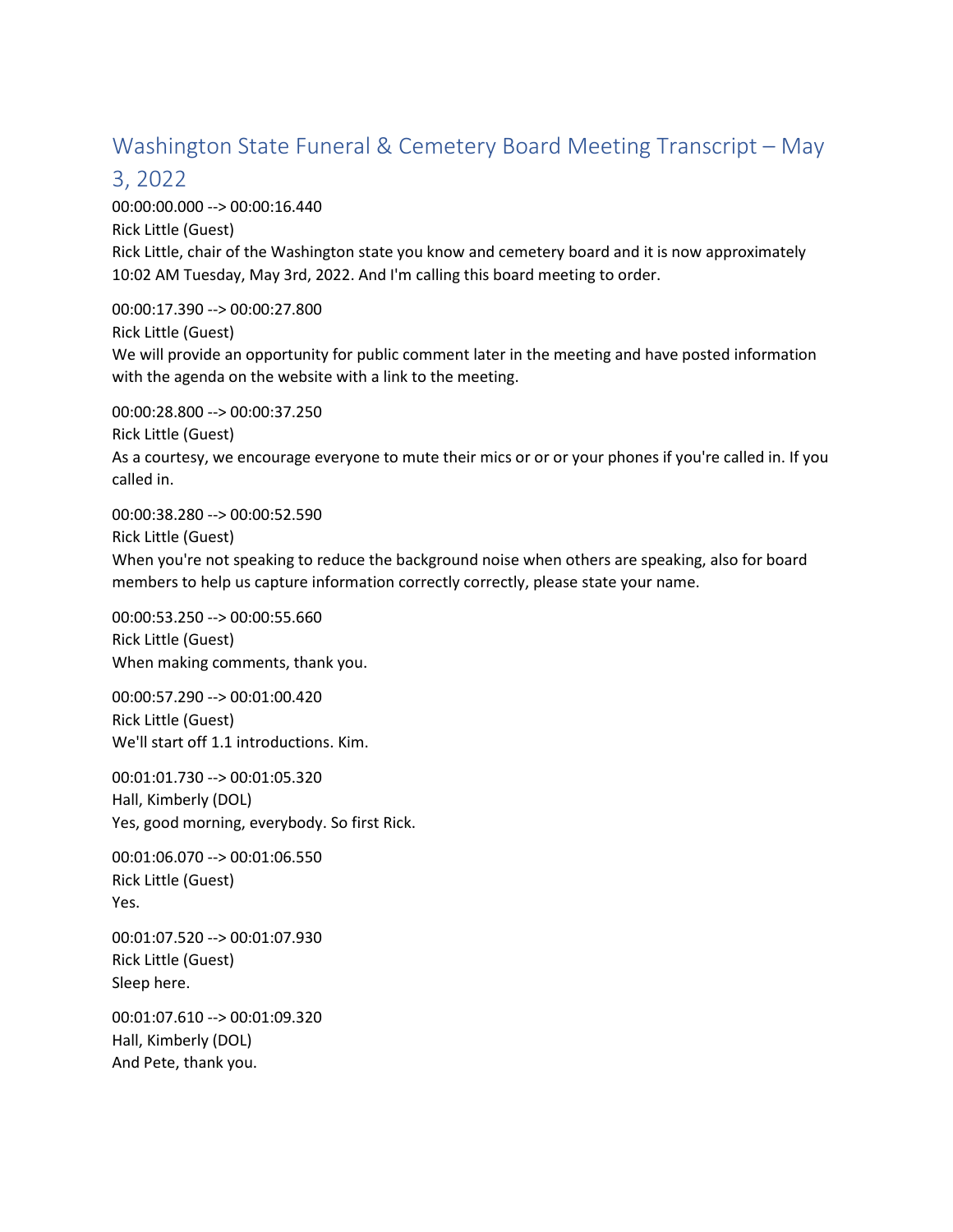00:01:09.280 --> 00:01:09.620 Pete Cameron (Guest) Here.

00:01:10.570 --> 00:01:12.330 Hall, Kimberly (DOL) And not Dante, David.

00:01:15.210 --> 00:01:15.560 David Ittner Present.

00:01:17.300 --> 00:01:17.870 Hall, Kimberly (DOL) Cameron.

00:01:18.510 --> 00:01:19.060 Cameron Smock Present.

00:01:19.720 --> 00:01:20.130 Hall, Kimberly (DOL) Funny.

00:01:25.530 --> 00:01:27.770 Hall, Kimberly (DOL) You're muted. I see you though, Angie.

00:01:27.050 --> 00:01:27.760 Constance LeSourd (Guest) Yeah, here.

00:01:30.170 --> 00:01:30.640 Angie Ward Here.

00:01:31.660 --> 00:01:33.590 Hall, Kimberly (DOL) Perfect. Thank you. I'll move to staff.

00:01:35.770 --> 00:01:36.610 Hall, Kimberly (DOL) Let's see.

00:01:37.150 --> 00:01:37.750 Rick Little (Guest) Angie.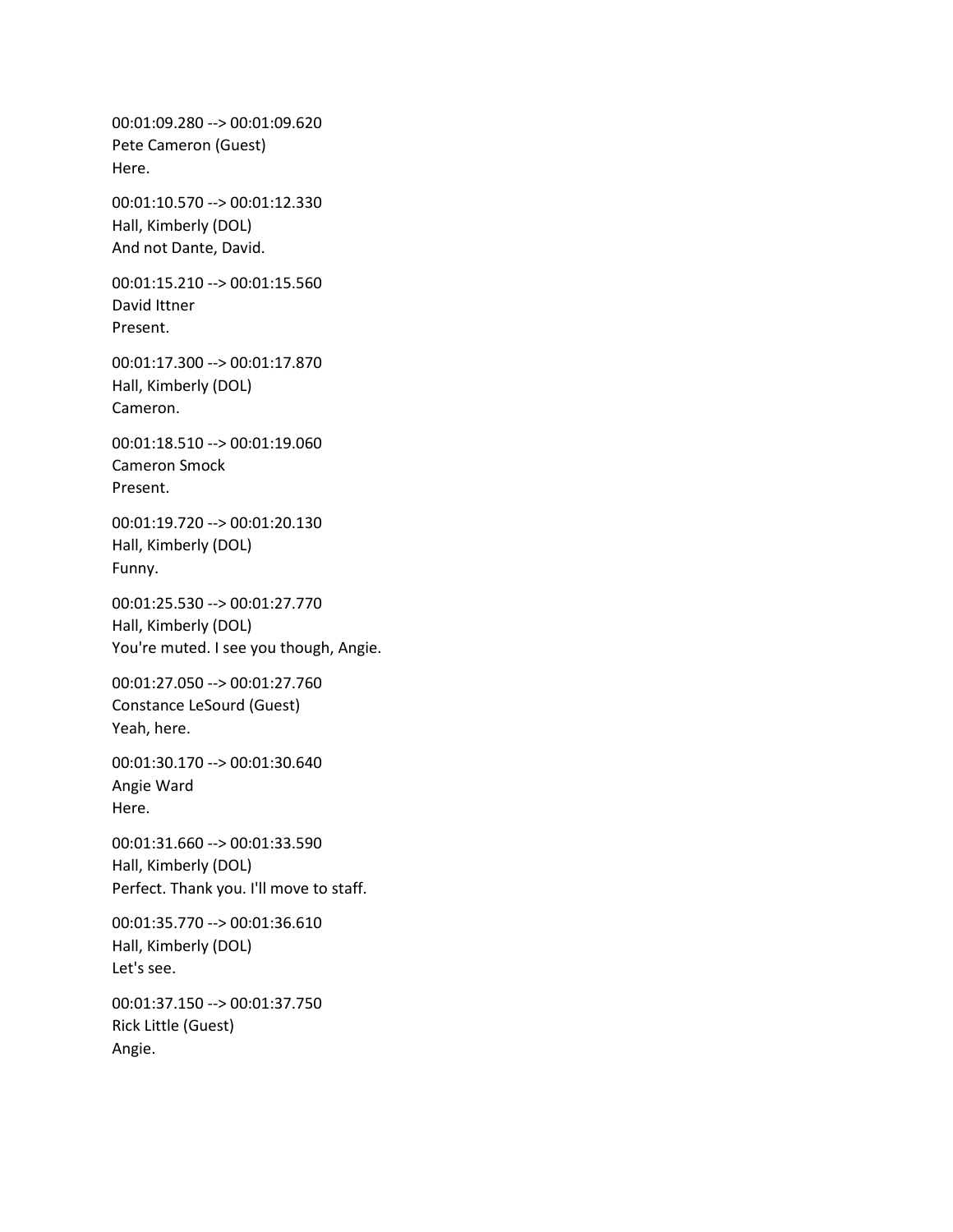00:01:37.570 --> 00:01:40.960 Hall, Kimberly (DOL) And ohh, I'm sorry did it but I thought I said Angie.

00:01:41.670 --> 00:01:42.140 Angie Ward You did.

00:01:42.590 --> 00:01:43.960 Hall, Kimberly (DOL) OK, since I'm I crazy.

00:01:42.710 --> 00:01:43.580 Rick Little (Guest) OK, got it.

00:01:43.340 --> 00:01:44.070 Angie Ward I'm here.

00:01:45.020 --> 00:01:45.810 Hall, Kimberly (DOL) Elizabeth.

00:01:49.210 --> 00:01:50.120 Hall, Kimberly (DOL) OK, I see you.

00:01:49.960 --> 00:01:52.020 Elizabeth Lagerberg (Guest) I'm here, give myself off.

00:01:52.960 --> 00:01:53.530 Hall, Kimberly (DOL) Bill.

00:01:55.790 --> 00:01:56.370 Dutra, Bill (DOL) Present.

00:01:57.180 --> 00:01:59.020 Hall, Kimberly (DOL) Perfect, Deb.

00:02:00.270 --> 00:02:00.820 Allen-Ba, Debra (DOL) President.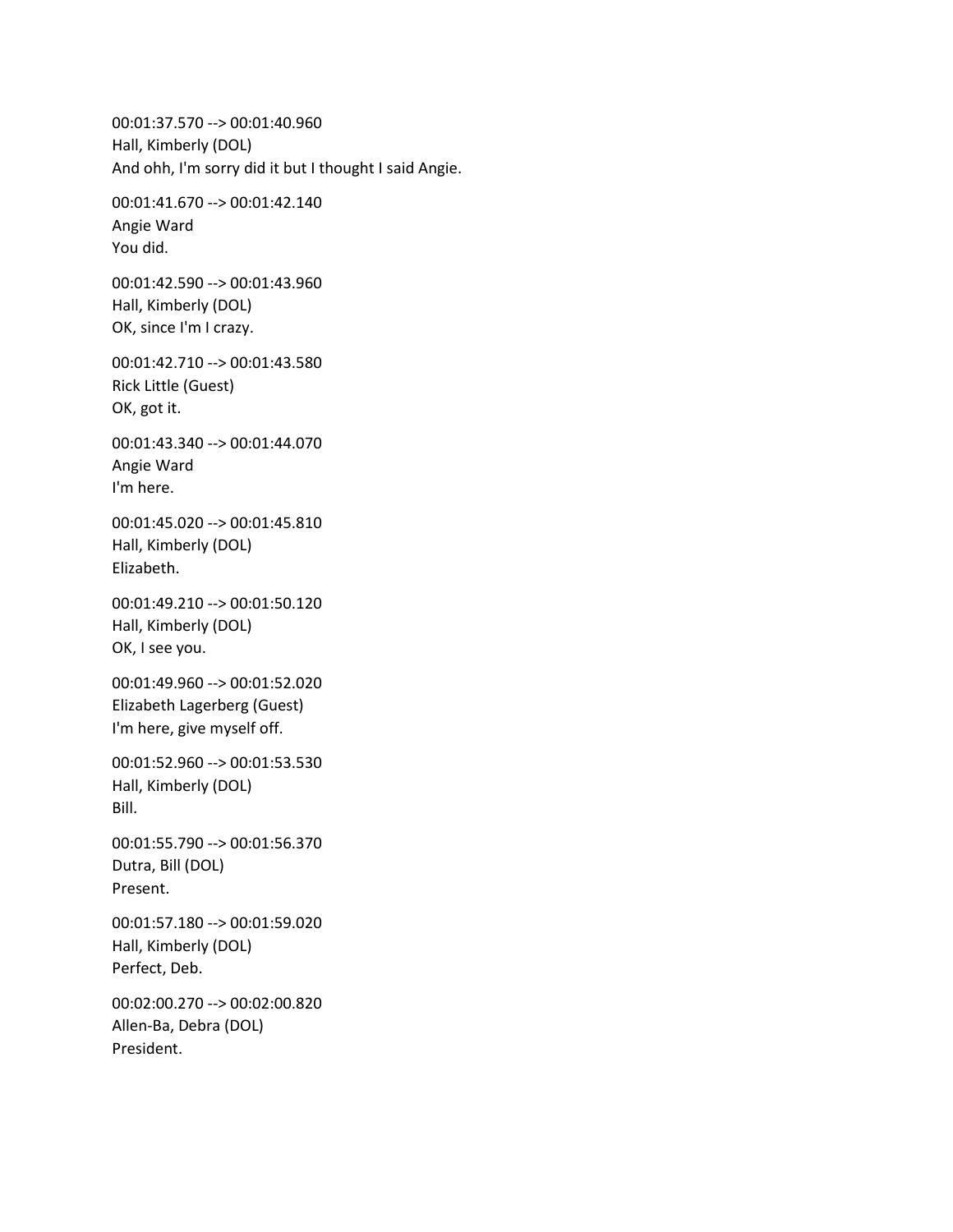00:02:01.330 --> 00:02:01.760 Hall, Kimberly (DOL) Cam. 00:02:04.900 --> 00:02:05.410 Griese, Pamela (DOL) I'm here. 00:02:06.490 --> 00:02:07.080 Hall, Kimberly (DOL) Sherry. 00:02:13.620 --> 00:02:14.170 Hall, Kimberly (DOL) I see you. 00:02:15.590 --> 00:02:16.190 Hall, Kimberly (DOL) Jeannie. 00:02:17.520 --> 00:02:17.980 Todd, Jeanne (DOL) Present. 00:02:19.010 --> 00:02:19.620 Hall, Kimberly (DOL) Kathy. 00:02:20.950 --> 00:02:21.510 Naegeli, Catharine (DOL) Present. 00:02:22.210 --> 00:02:23.220 Hall, Kimberly (DOL) And darla? 00:02:24.770 --> 00:02:25.200 Gehrke, Darla (DOL) President. 00:02:25.920 --> 00:02:27.450 Hall, Kimberly (DOL) Alright, I think that's everybody. 00:02:28.110 --> 00:02:29.490

Rick Little (Guest) OK. Thank you.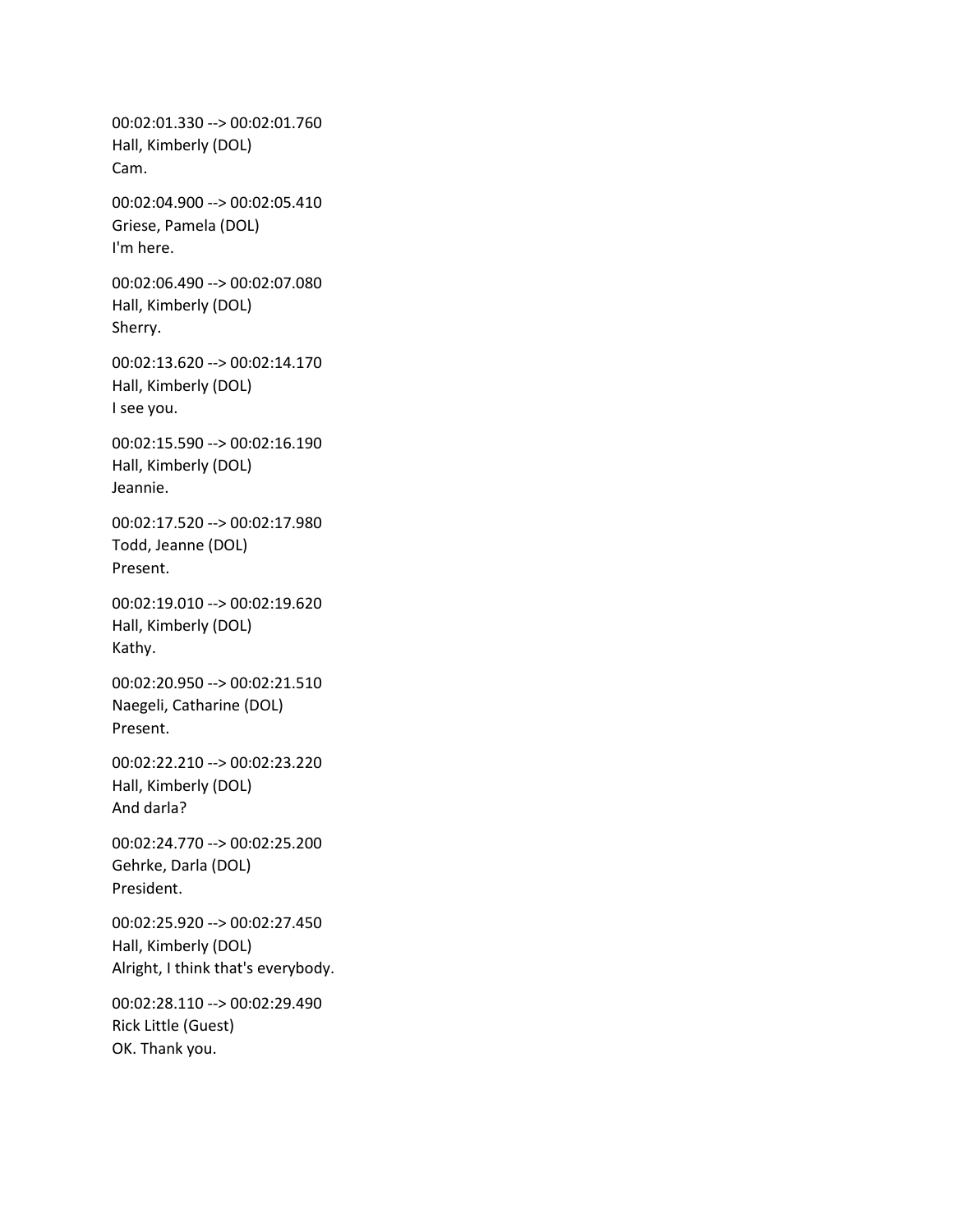00:02:28.840 --> 00:02:29.610 Hall, Kimberly (DOL) Tons of staff.

00:02:30.660 --> 00:02:31.480 Rick Little (Guest) Ohh.

00:02:32.180 --> 00:02:37.080 Rick Little (Guest) At 1.2, order of agenda need a motion for approval.

00:02:38.710 --> 00:02:41.690 Cameron Smock I move that we approve as presented. This is Cameron smog.

00:02:42.820 --> 00:02:45.420 Rick Little (Guest) It's been moved by Cameron Smock. Do we have a second?

00:02:45.990 --> 00:02:47.130 David Ittner Second, David her.

00:02:48.220 --> 00:02:49.300 Rick Little (Guest) Second by David.

00:02:49.940 --> 00:02:50.430 Rick Little (Guest) Umm.

00:02:52.410 --> 00:02:53.950 Rick Little (Guest) Are there any other questions?

00:02:55.050 --> 00:02:56.530 Rick Little (Guest) All those in favor say aye.

00:02:57.810 --> 00:02:58.320 Cameron Smock I.

00:02:58.090 --> 00:02:58.690 Pete Cameron (Guest) Aye.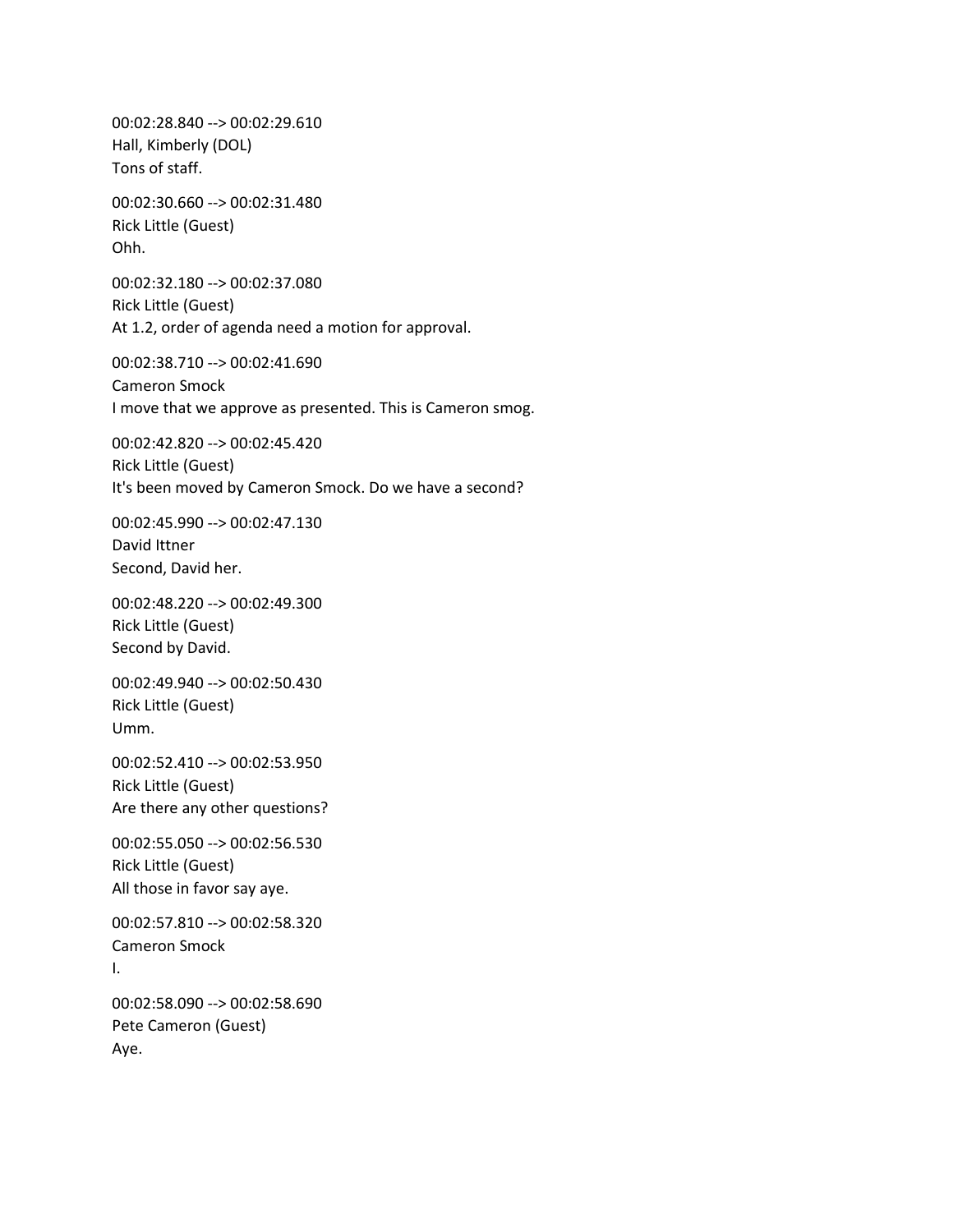00:03:00.140 --> 00:03:01.460 Rick Little (Guest) It closed.

00:03:03.220 --> 00:03:05.670 Rick Little (Guest) And abstentions. So mood.

00:03:06.390 --> 00:03:12.750 Rick Little (Guest) Ohh 1.3 approval of the minutes, February 1st 2022.

00:03:16.370 --> 00:03:19.260 Cameron Smock This is Cameron smog. I moved that we approve as presented.

00:03:21.450 --> 00:03:23.270 Rick Little (Guest) By Cameron. Is there a second?

00:03:24.910 --> 00:03:26.290 Pete Cameron (Guest) This is PL 2nd.

00:03:27.310 --> 00:03:28.590 Rick Little (Guest) And 2nd in by Pete.

00:03:30.420 --> 00:03:31.710 Rick Little (Guest) All those in favor say aye.

00:03:32.830 --> 00:03:33.120 Angie Ward Aye.

00:03:33.150 --> 00:03:33.810 Cameron Smock Why?

00:03:33.470 --> 00:03:33.860 Pete Cameron (Guest) Alright.

00:03:34.090 --> 00:03:34.360 David Ittner I.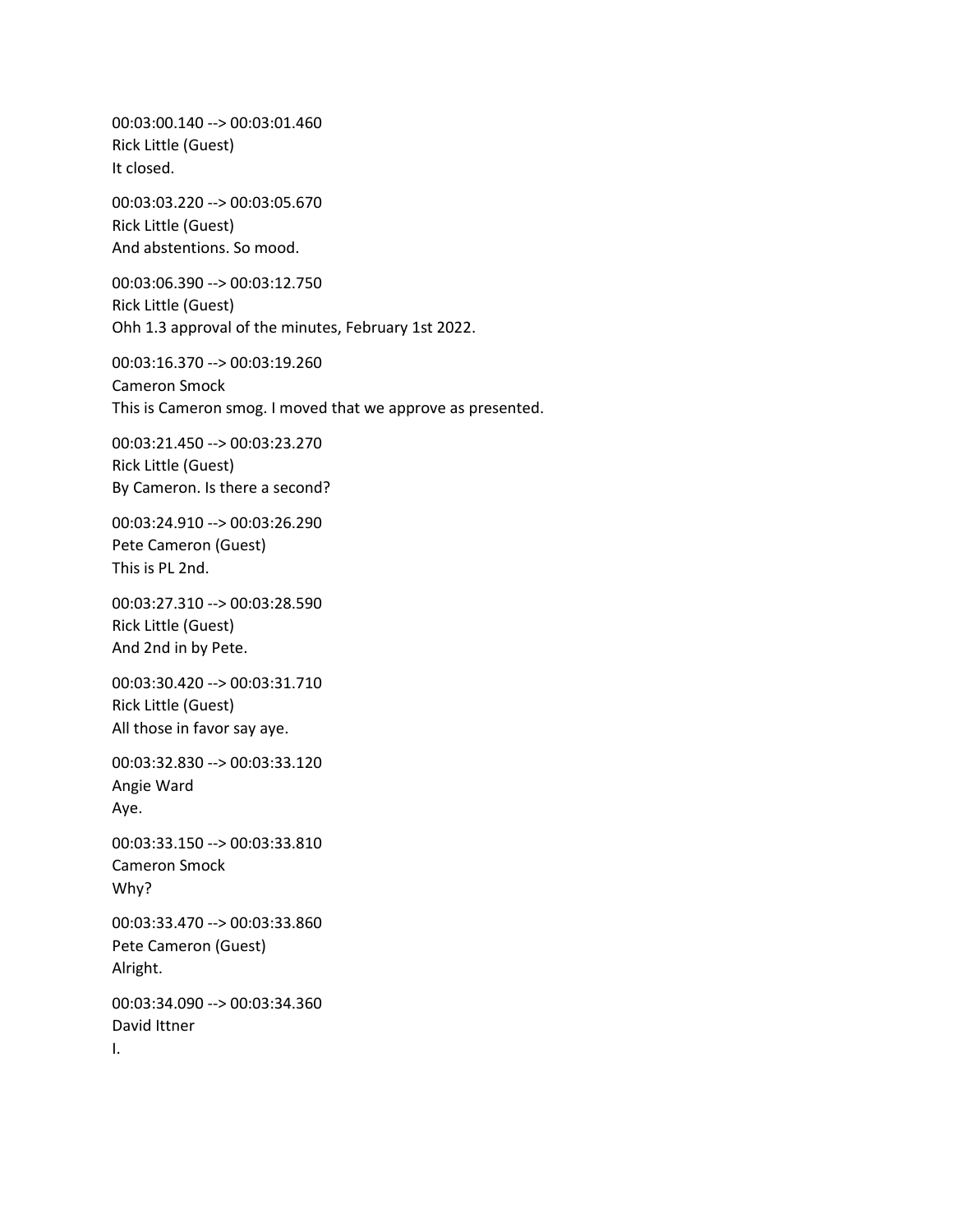00:03:35.570 --> 00:03:36.290 Rick Little (Guest) Opposed. 00:03:38.430 --> 00:03:39.480 Rick Little (Guest) And abstentions. 00:03:40.890 --> 00:03:42.080 Rick Little (Guest) OK, so mood. 00:03:43.150 --> 00:03:48.850 Rick Little (Guest) All right, item 1.4 review communications there. 00:03:50.140 --> 00:03:51.300 Hall, Kimberly (DOL) There's no communications. 00:03:51.970 --> 00:03:52.320 Rick Little (Guest) OK. 00:03:53.180 --> 00:03:53.730 Rick Little (Guest) Uh. 00:03:54.930 --> 00:03:59.740 Rick Little (Guest) Item 2 new Business 2.1 election of officers Kim. 00:04:01.050 --> 00:04:07.890 Hall, Kimberly (DOL) Yes, Umm. So as standard may meeting we do an auction of officers for the chair and Vice chair. 00:04:08.660 --> 00:04:16.240 Hall, Kimberly (DOL) And for the for the upcoming year, so at at the if anybody has a motion to make for the chair. 00:04:18.380 --> 00:04:40.710

Cameron Smock

This is Cameron smock. I think, given the circumstances of the pandemic and the fact that we have been remote now for going on two years, I think having stability is important. So I will move that Rick Little Service chair for an additional term and that David Hittner serve as vice chair.

00:04:42.640 --> 00:04:48.080 Rick Little (Guest) OK, there's been a motion before. Do we have a second?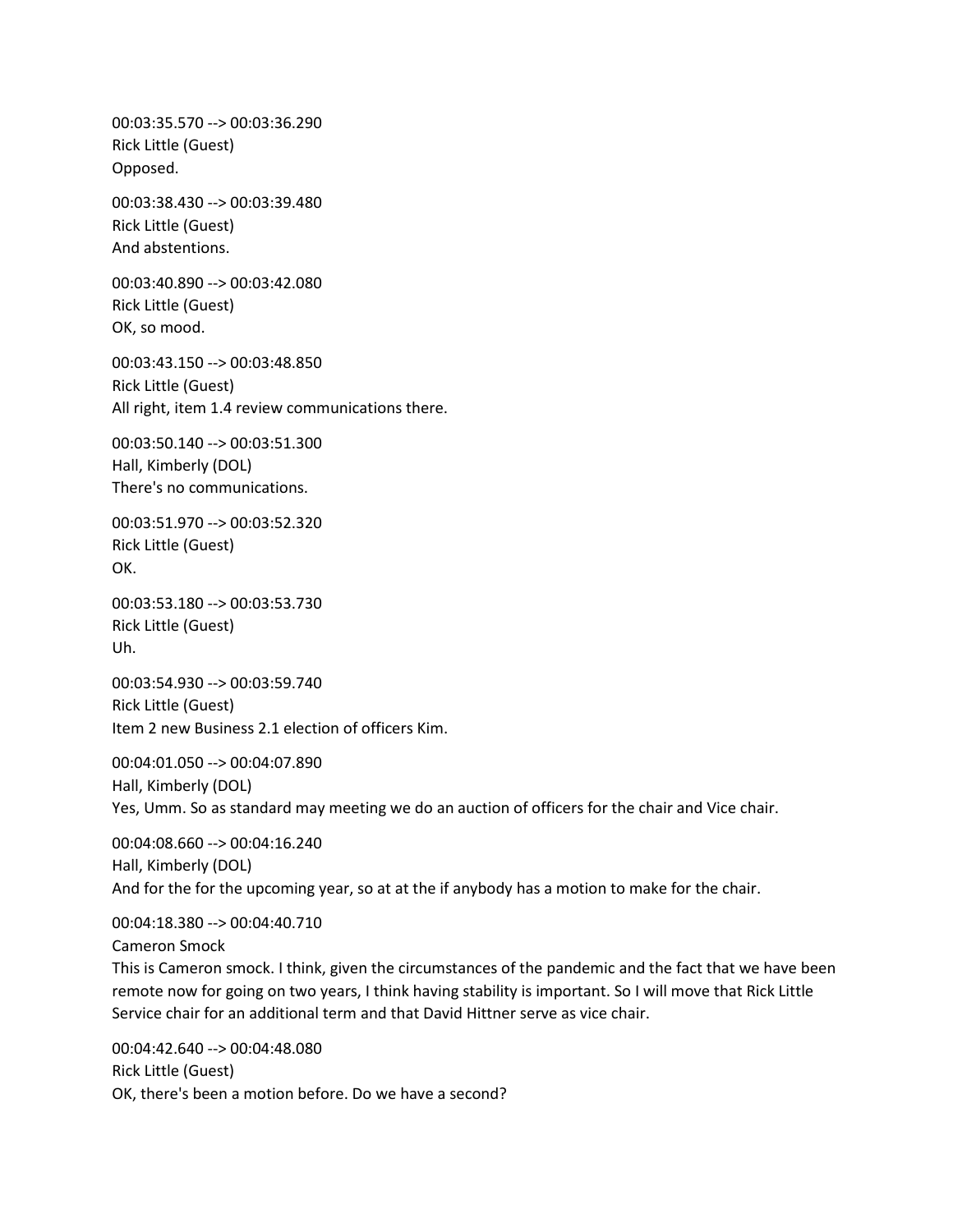00:04:50.010 --> 00:04:51.380 Pete Cameron (Guest) This is Pete, I'll 2nd. 00:04:53.340 --> 00:04:56.330 Rick Little (Guest) This is sweet, baby Cameron, seconded by Pete. 00:04:59.510 --> 00:05:01.220 Rick Little (Guest) All those. Any other questions? 00:05:03.570 --> 00:05:05.640 Rick Little (Guest) If not all those in favor say aye. 00:05:06.630 --> 00:05:07.250 Cameron Smock I. 00:05:07.200 --> 00:05:07.840 Pete Cameron (Guest) Hi. 00:05:07.430 --> 00:05:07.820 Angie Ward Aye. 00:05:07.990 --> 00:05:08.340 David Ittner I. 00:05:09.950 --> 00:05:10.700 Rick Little (Guest) Opposed. 00:05:12.950 --> 00:05:13.920 Rick Little (Guest) Extensions. 00:05:15.220 --> 00:05:35.390 Rick Little (Guest)

OK, it's passed alright. Item 2.2, the International Conference at funeral service. Examining boards. We have a report, please. I've asked Connie to give a kind of sense. This is their first year coming to kind of give a a rundown on how things went.

00:05:36.250 --> 00:05:37.380 Rick Little (Guest) I'll turn it over to you, Connie.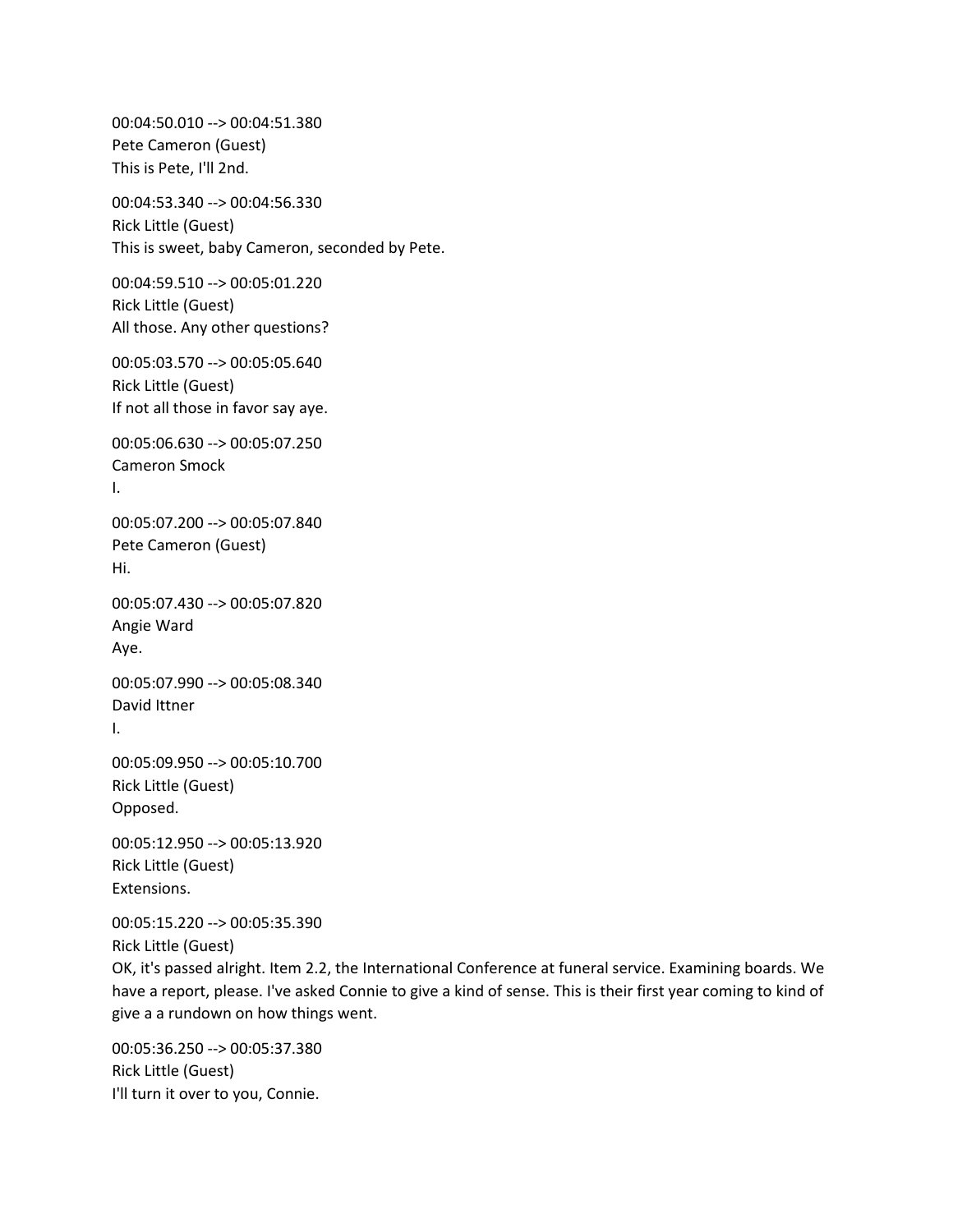00:05:37.800 --> 00:06:03.710

Constance LeSourd (Guest)

OK, thank you. This is Connie, Lizard and I I wrote something up and first of all, I was so honored to go and enjoy everything and it was I. It was so nice to be around. So many funeral directors and and registers and and it was from all over the country. It was wonderful. So the conference 118th annual meeting.

00:06:03.830 --> 00:06:11.630 Constance LeSourd (Guest) International Conference of funeral service examining February 22nd to the 24th, 2022 and Houston, TX.

00:06:12.500 --> 00:06:31.500

Constance LeSourd (Guest)

What I learned is that all of us in the USA are experiencing similar obstacles in funeral business at the at the time in history 2022, there is a shortage of funeral directors, and then it educational trends enrolled students for funeral director.

00:06:32.600 --> 00:06:36.160 Constance LeSourd (Guest) Funeral directors career have increased in the past five years.

00:06:37.240 --> 00:06:47.750 Constance LeSourd (Guest)

And it was discussed that for the funeral profession, individuals to promote the funeral profession in our communities, many of the younger generation do not know what a funeral is.

00:06:49.020 --> 00:06:59.800 Constance LeSourd (Guest) Electronic funerals live streaming are here to stay. The younger generation does not want to come into the Funeral Home. They want to watch the funeral on their computer computers or phone.

00:07:00.460 --> 00:07:10.670 Constance LeSourd (Guest) The eye CFS EB recommends that themselves, other boards, funeral directors and the monitors work together to promote the funeral profession.

00:07:11.420 --> 00:07:16.510 Constance LeSourd (Guest) Open your Funeral Home for receptions, baptisms and weddings and realize.

00:07:18.000 --> 00:07:30.790 Constance LeSourd (Guest) And be open to the fact that the new funeral director is individuals with with tattoos, piercings in many places, and purple hair. Don't shut the door on the new generate and the new younger generation.

00:07:32.450 --> 00:07:44.580 Constance LeSourd (Guest)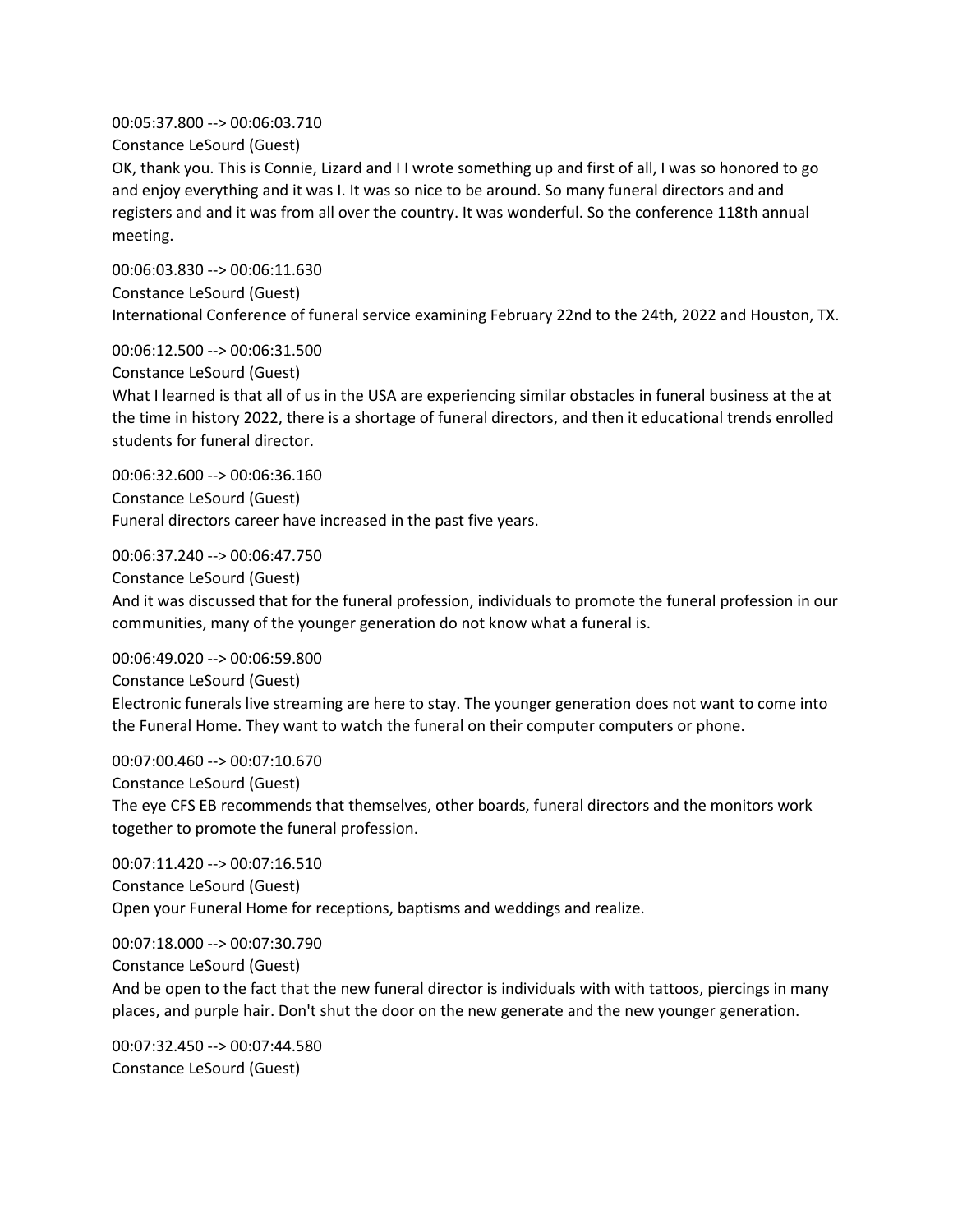And and that's I mean there was a lot more there, but it was very well organized and done and I was so glad that I was able to go.

00:07:46.030 --> 00:07:47.130 Rick Little (Guest) Thank you so much.

00:07:47.670 --> 00:07:48.030 Constance LeSourd (Guest) Mm-hmm.

00:07:49.040 --> 00:07:50.760 Rick Little (Guest) I appreciate your comments on that.

00:07:52.310 --> 00:07:52.760 Rick Little (Guest) Alright.

00:07:55.210 --> 00:07:59.710 Rick Little (Guest) OK, so I'm 3 old business 3.1.

00:08:02.310 --> 00:08:04.430 Rick Little (Guest) Review master action items list.

00:08:05.450 --> 00:08:13.800 Hall, Kimberly (DOL) So we only had two from last meeting and it was to review the complaint process and delegation. We did meet the one time.

00:08:14.620 --> 00:08:33.710 Hall, Kimberly (DOL)

And we do need to set up, I believe, another meeting to go over that further and the other item was the historic licensing numbers, which we will go over further in the packet. We have the numbers provided and then to touch base off more of what Connie just reported out as well.

00:08:35.160 --> 00:08:35.500 Rick Little (Guest) That's OK.

00:08:36.390 --> 00:08:37.460 Rick Little (Guest) Thank you very much.

00:08:38.570 --> 00:08:41.130 Rick Little (Guest) Item 4 complaint cases for review.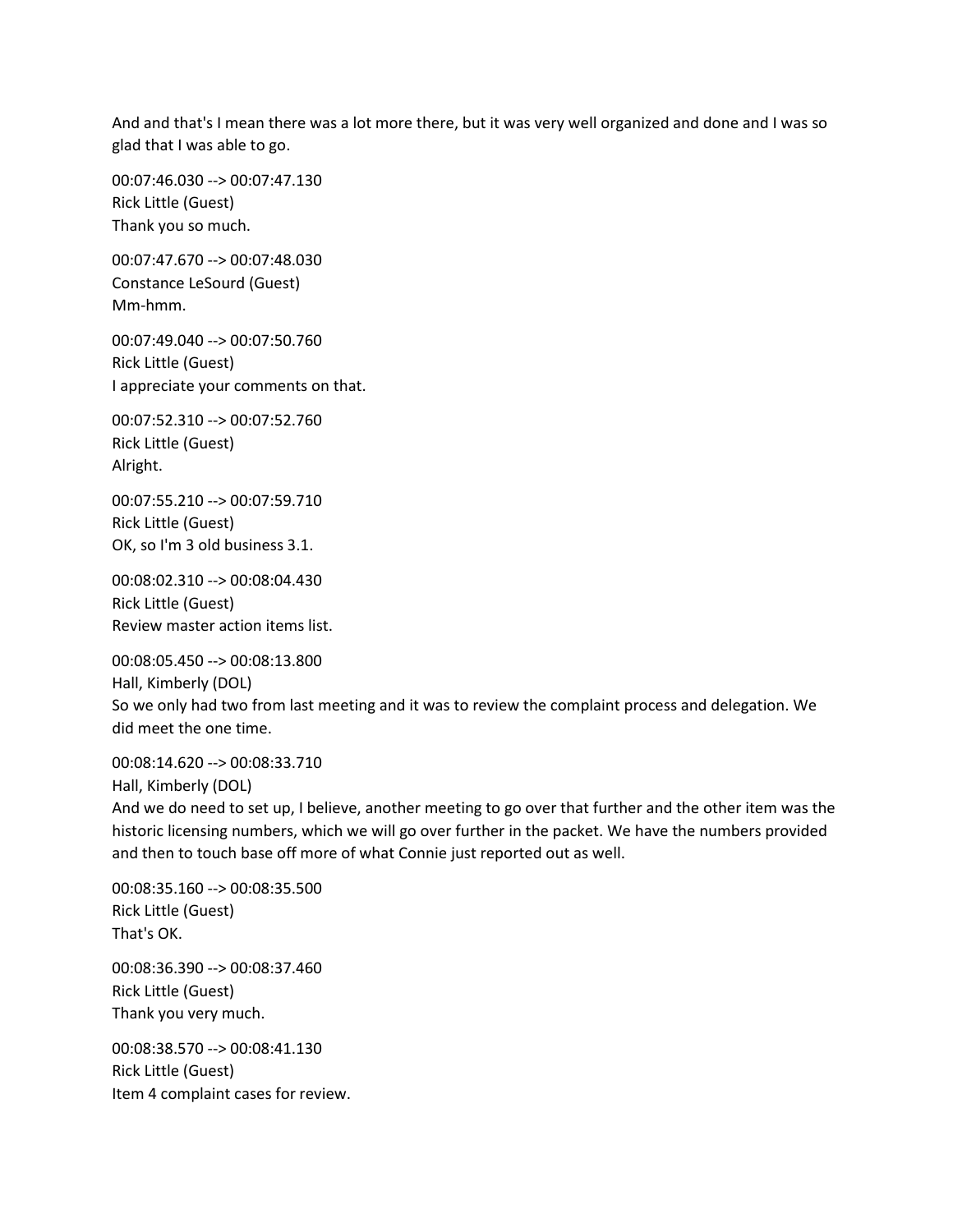00:08:42.080 --> 00:08:44.030 Rick Little (Guest) Let's start off with what's.

00:08:42.700 --> 00:08:43.250 +15\*\*\*\*\*\*\*55 Hey.

00:08:45.210 --> 00:08:53.130 +15\*\*\*\*\*\*\*55

This is Dante, and I'm actually here at audio only. Apologize. We had a a total tech collapse here. Plus the link on the website didn't work.

00:08:45.380 --> 00:08:45.620 Rick Little (Guest) Hello.

00:08:51.370 --> 00:08:52.150 Rick Little (Guest) Ohh jeez.

00:08:53.730 --> 00:08:54.300 Rick Little (Guest) Oh no.

00:08:55.030 --> 00:08:55.810 Rick Little (Guest) I'm glad you're here.

00:08:55.370 --> 00:09:00.240 +15\*\*\*\*\*\*\*55 Yeah. So anyway, I'm here and I'm I'm audio. I could. I can do my cases if you want.

00:09:00.830 --> 00:09:04.860 Rick Little (Guest) That's right that we're right there. So item 4.1 go for it.

00:09:05.900 --> 00:09:22.580 +15\*\*\*\*\*\*\*55

Alright, so this will be case number 2020 109221300. FDE complaint alleges that the respondent Funeral Home is handled the remains of her deceased brother. The complainants brother died? Yep.

00:09:19.980 --> 00:09:21.050 Hall, Kimberly (DOL) Hey, Dante.

00:09:22.870 --> 00:09:24.510 Hall, Kimberly (DOL) I think we have a different case number up.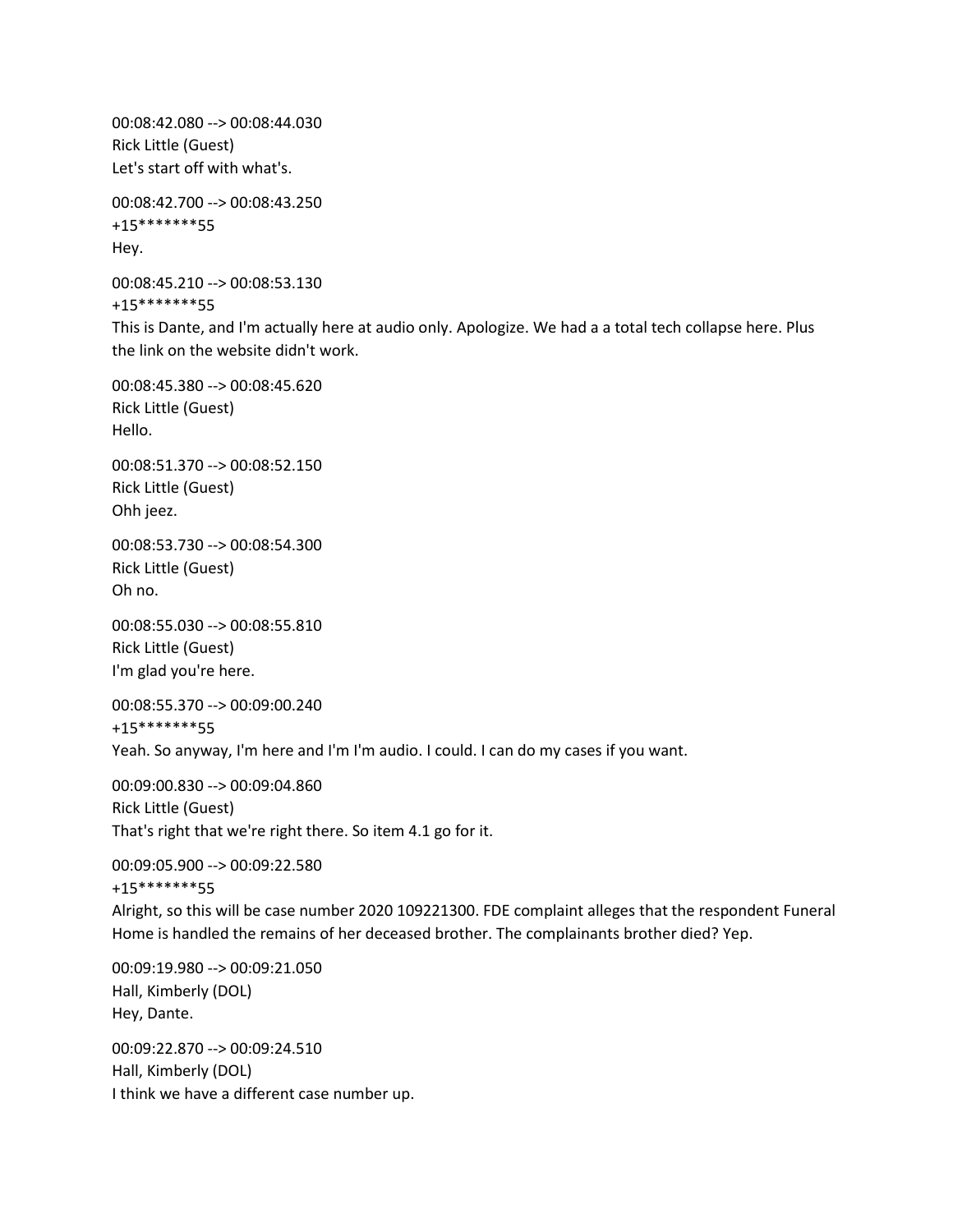00:09:23.860 --> 00:09:24.280 +15\*\*\*\*\*\*\*55 Yeah. 00:09:25.360 --> 00:09:25.800 Rick Little (Guest) Sorry. 00:09:25.720 --> 00:09:27.740 +15\*\*\*\*\*\*\*55 OK, I'm sorry. Which one? 00:09:27.010 --> 00:09:27.880 Rick Little (Guest) This is. 00:09:29.010 --> 00:09:32.070 Hall, Kimberly (DOL) The one before the different one. Your other case first. 00:09:39.330 --> 00:09:39.840 Cameron Smock No. 00:09:39.640 --> 00:09:40.120 Hall, Kimberly (DOL) No. 00:09:39.660 --> 00:09:45.920 Rick Little (Guest) It's no, it's a 2020 1092213. 00:09:47.130 --> 00:09:47.920 Cameron Smock Yeah, he's right. 00:09:47.350 --> 00:09:49.940 +15\*\*\*\*\*\*\*55 I don't think I have that one in the packet I. 00:09:48.610 --> 00:09:50.780 Rick Little (Guest) That's right. OK. OK. 00:09:48.640 --> 00:09:49.150 Cameron Smock Yeah.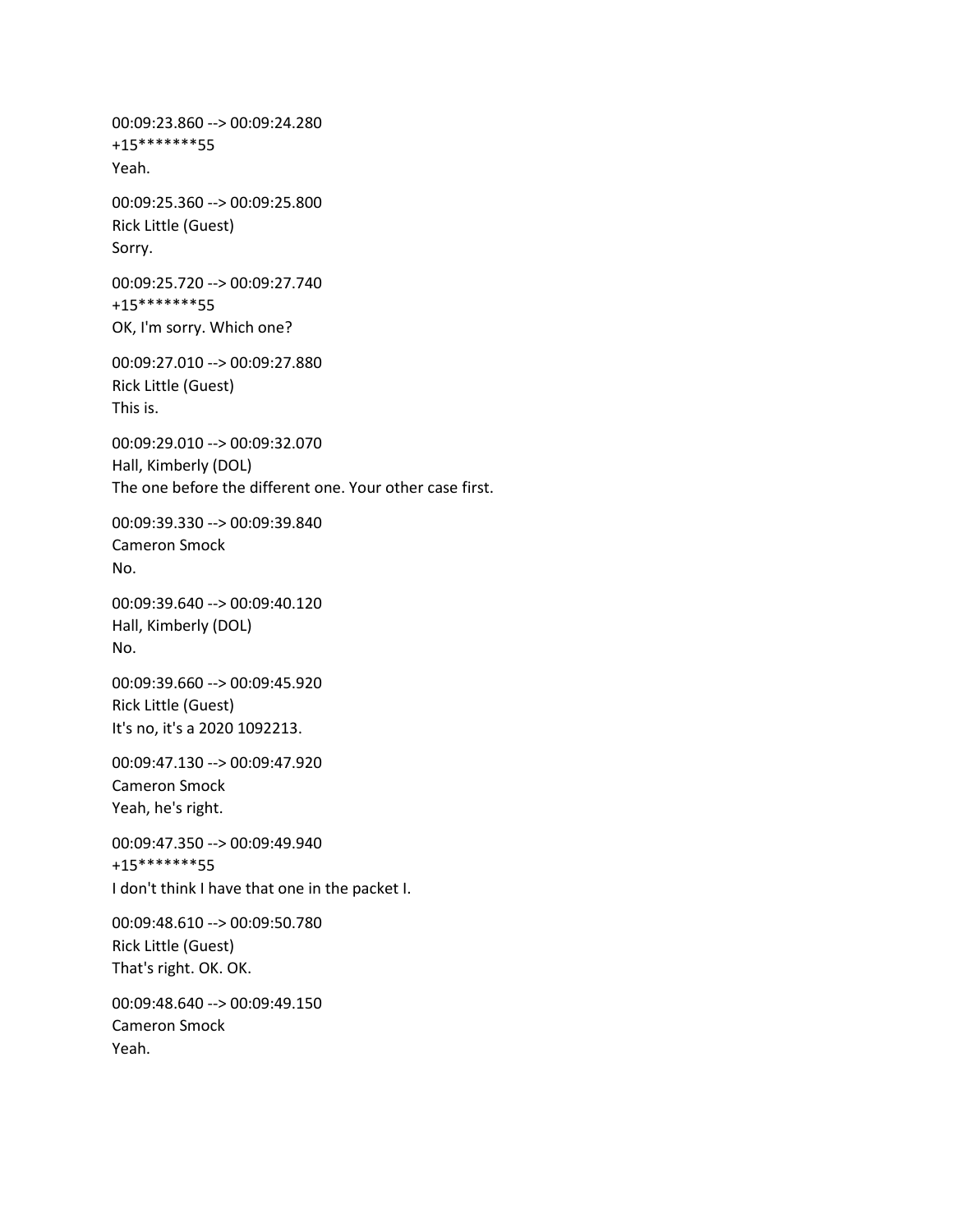00:09:50.800 --> 00:09:51.030 Cameron Smock But. 00:09:52.400 --> 00:09:52.740 Rick Little (Guest) OK. 00:09:53.620 --> 00:09:54.730 Rick Little (Guest) All right, go for it. 00:09:56.020 --> 00:09:56.640 +15\*\*\*\*\*\*\*55 I don't have it. 00:09:57.080 --> 00:09:57.820 Rick Little (Guest) You don't have that. 00:09:57.150 --> 00:09:59.510 Cameron Smock No, you do. That's the one you started with, I thought. 00:10:01.550 --> 00:10:03.460 +15\*\*\*\*\*\*\*55 Which one what? Which one do you want? 00:10:05.800 --> 00:10:06.920 Cameron Smock The one you started with. 00:10:05.870 --> 00:10:07.080 Hall, Kimberly (DOL) Is a cemetery one? 00:10:06.130 --> 00:10:07.150 +15\*\*\*\*\*\*\*55 I'm looking at. 00:10:07.320 --> 00:10:08.900 Rick Little (Guest) December, the cemetery. 00:10:08.300 --> 00:10:08.730 +15\*\*\*\*\*\*\*55 Yeah.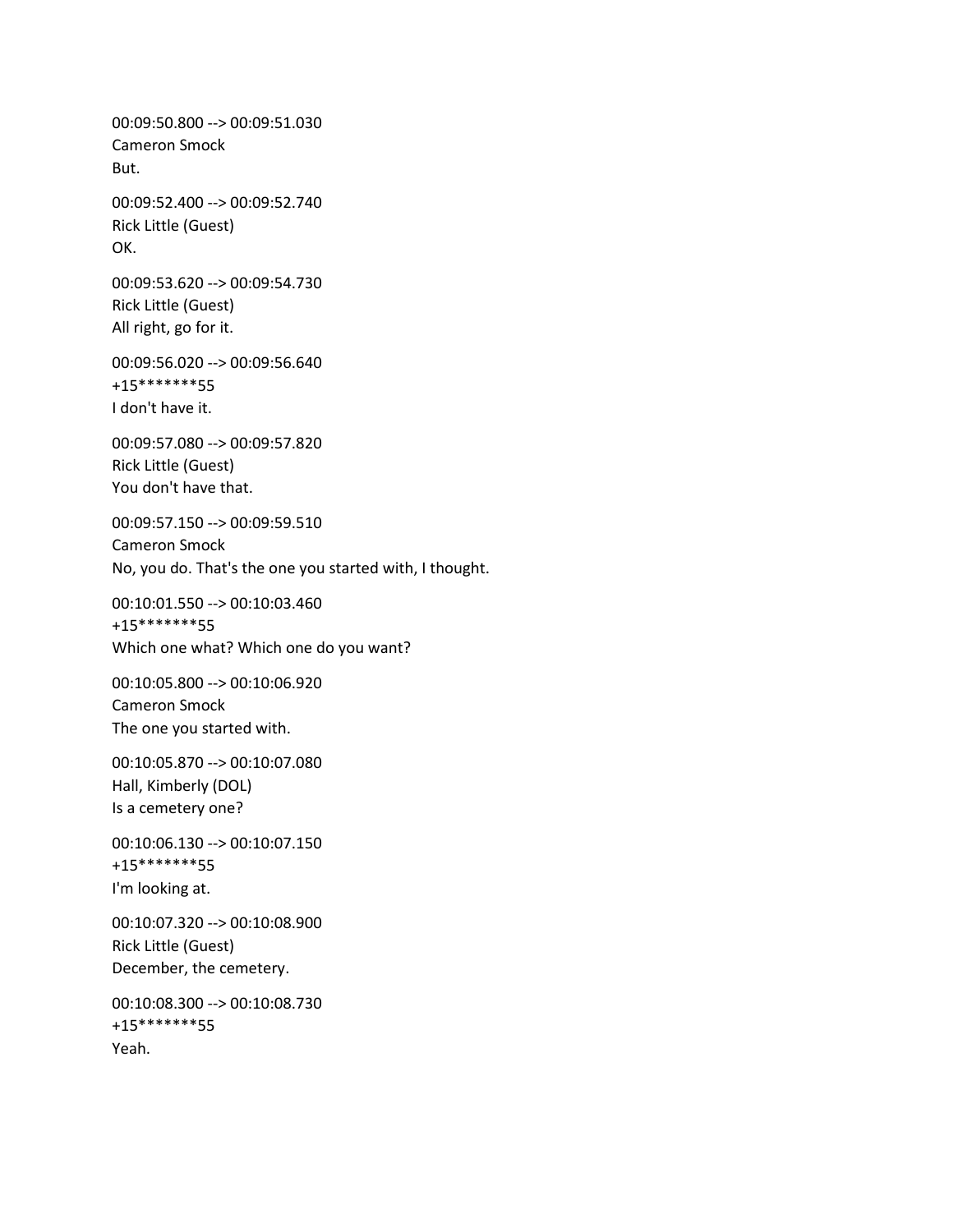00:10:10.230 --> 00:10:10.700 Rick Little (Guest) Just. 00:10:11.370 --> 00:10:11.880 Cameron Smock I'm sorry. 00:10:12.190 --> 00:10:12.670 +15\*\*\*\*\*\*\*55 Listen. 00:10:12.630 --> 00:10:13.050 Honeywell, Shari (DOL) Wait, what? 00:10:13.750 --> 00:10:18.640 +15\*\*\*\*\*\*\*55 So 2021. Eleven 28 fifty 700 FDE. 00:10:14.390 --> 00:10:15.080 Rick Little (Guest) Just a minute. 00:10:19.500 --> 00:10:20.950 +15\*\*\*\*\*\*\*55 Page 17 of the packet. 00:10:22.290 --> 00:10:23.290 Rick Little (Guest) But OK. 00:10:24.610 --> 00:10:25.760 +15\*\*\*\*\*\*\*55 No. Is that the one you have? 00:10:24.930 --> 00:10:25.230 Rick Little (Guest) Because. 00:10:27.250 --> 00:10:37.720 Rick Little (Guest) We've we first have the 2020 109221300 FDE. 00:10:37.770 --> 00:10:38.360

Cameron Smock No.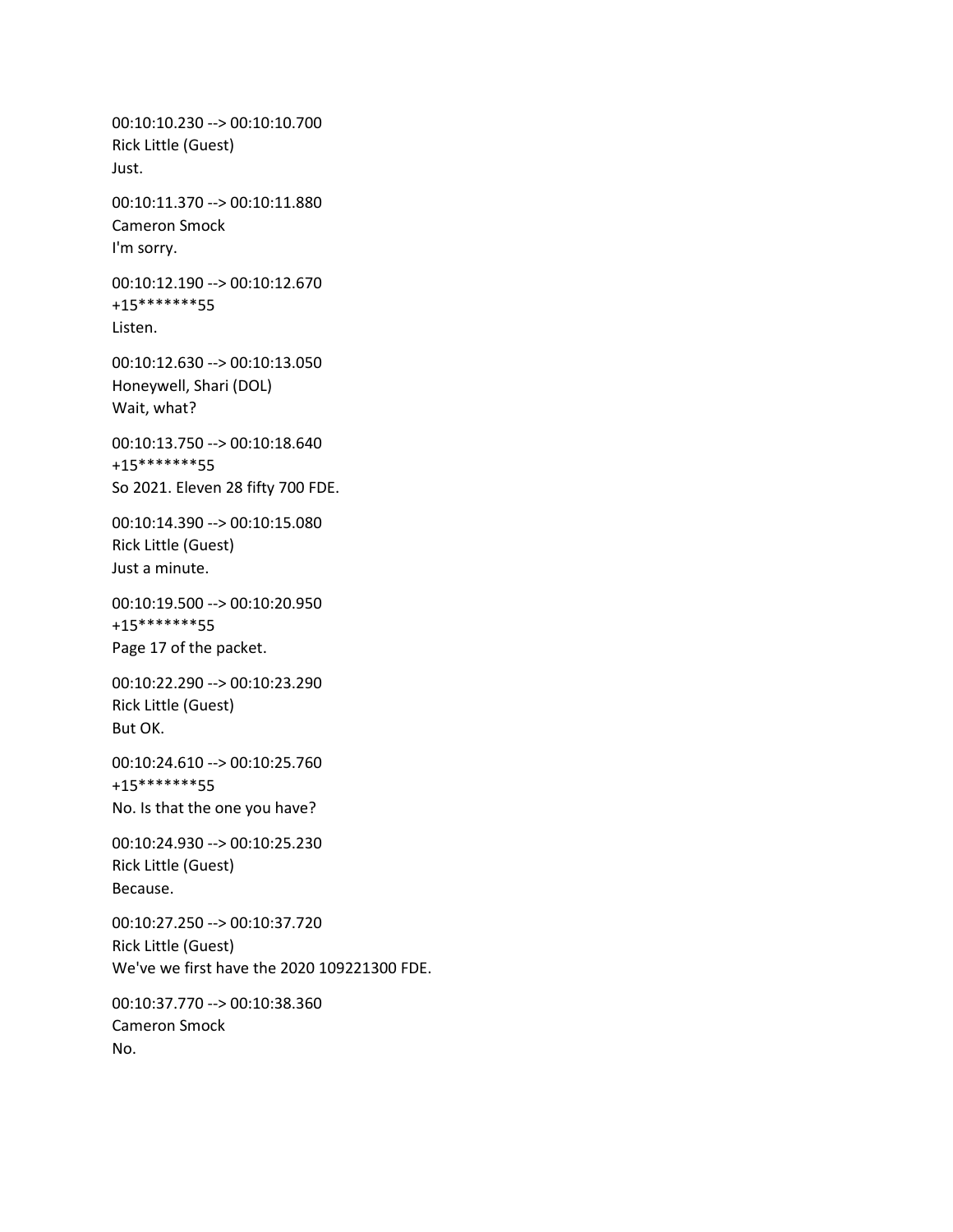00:10:37.780 --> 00:10:38.970 +15\*\*\*\*\*\*\*55 That's what I was reading. 00:10:39.180 --> 00:10:39.570 Rick Little (Guest) OK. 00:10:39.320 --> 00:10:40.230 Cameron Smock Yeah, I I. 00:10:39.750 --> 00:10:40.840 +15\*\*\*\*\*\*\*55 That's what I was reading. 00:10:40.660 --> 00:10:43.100 Rick Little (Guest) That looks like there's a the the. 00:10:42.120 --> 00:10:47.840 Cameron Smock Yeah, it's it's a typo, it's it's C EM and he has FDE. So that's the right one, Dante. 00:10:44.730 --> 00:10:45.060 Rick Little (Guest) OK. 00:10:46.550 --> 00:10:47.090 Rick Little (Guest) OK, got it. 00:10:47.810 --> 00:10:50.570 Rick Little (Guest) OK, looks like it. OK, let's go for it. 00:10:48.930 --> 00:10:49.460 +15\*\*\*\*\*\*\*55 Alright. 00:10:50.420 --> 00:10:52.020 +15\*\*\*\*\*\*\*55 Alright, so I can I can go back. 00:10:52.540 --> 00:10:52.790 Rick Little (Guest) Yep. 00:10:53.120 --> 00:11:00.470 +15\*\*\*\*\*\*\*55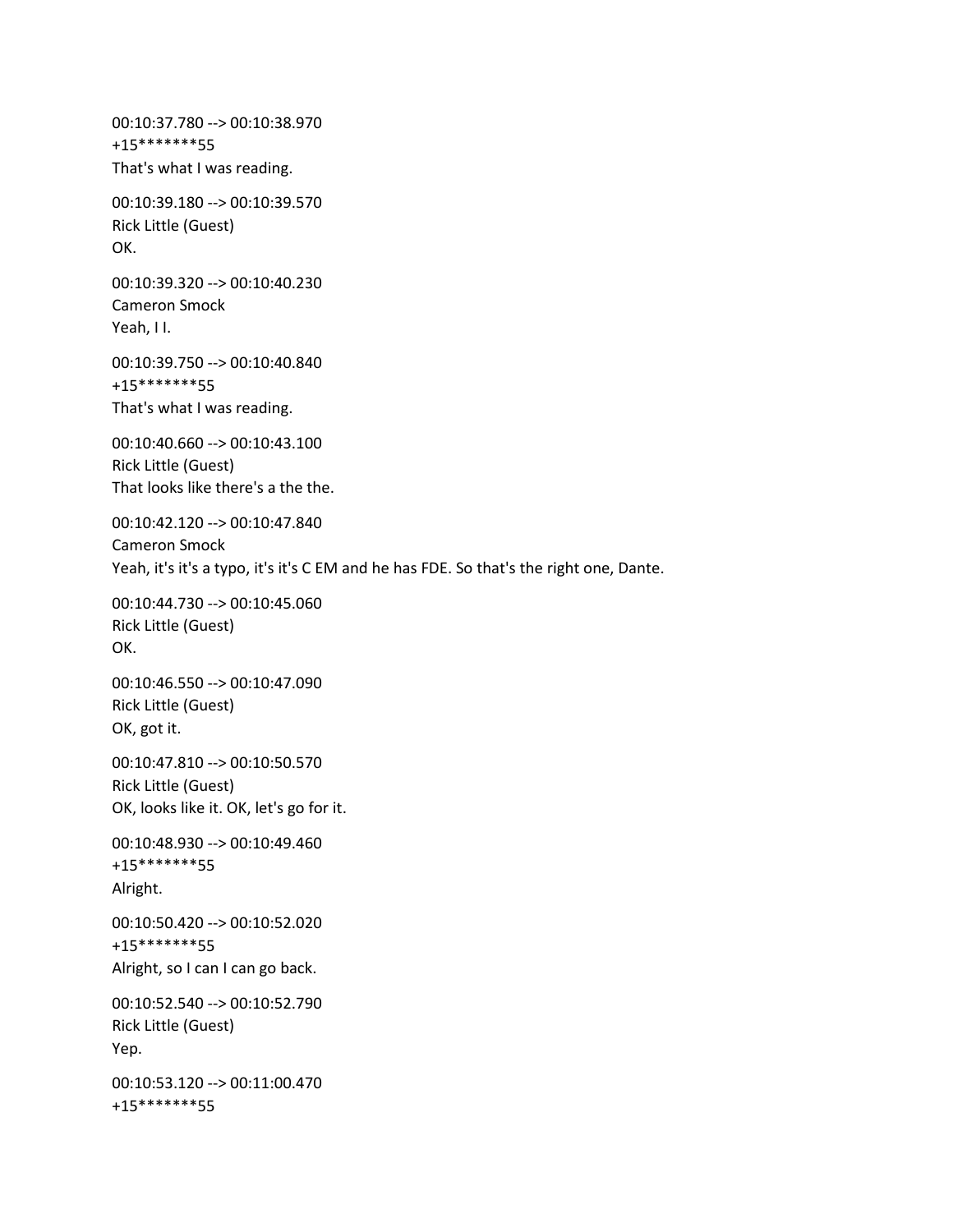So Miss mishandled the remains of the season's brother, the Complaint's brother died October 6th, 2020. We're all in the same page.

00:10:56.490 --> 00:10:56.650 Rick Little (Guest) Yep. 00:11:01.240 --> 00:11:01.630 Rick Little (Guest) Yes. 00:11:01.630 --> 00:11:01.970 Cameron Smock Yeah. 00:11:02.440 --> 00:11:02.720 Honeywell, Shari (DOL) Yes. 00:11:02.660 --> 00:11:28.970

+15\*\*\*\*\*\*\*55

On October 15th, the complaint the sister was located and contacted the respondent Funeral Home to by the respondent Funeral Home. To make this position arrangements, the complainant sister met with the staff with the Responder Funeral Home on October 20th, 2022. Weeks after the death. After the death of his death, boy that was a bad day. The complaint and sister requested to view her brothers remains. She took a photo and shared the photo with the complaint.

00:11:30.460 --> 00:11:59.660

+15\*\*\*\*\*\*\*55

The expense for direct Cremation Services was shared by the complainant and the complainant sister. No complaint was made with the respondent Funeral Home until March of 2021, in which the complainant disputed the charges for cremation with her credit card company. The respondent Funeral Home issued a credit to the complainant and the complainant. Sister paid the balance of the respondent Funeral Home, asserts that there was no trauma to the disease and that he was not.

## 00:11:59.730 --> 00:12:21.500

#### +15\*\*\*\*\*\*\*55

Yeah, tightly wrapped in anything that would cause disfigurement to his face. The photo shows the deceased nose is slightly Askew. It does not show that there was any harm or mistreatment of his remains. The complainant has been refunded all monies she paid for services, so I'm gonna go ahead and recommend that this be closed with no further action.

00:12:22.580 --> 00:12:26.710 Rick Little (Guest) There's a big gonna recommendation of closures. Do you have?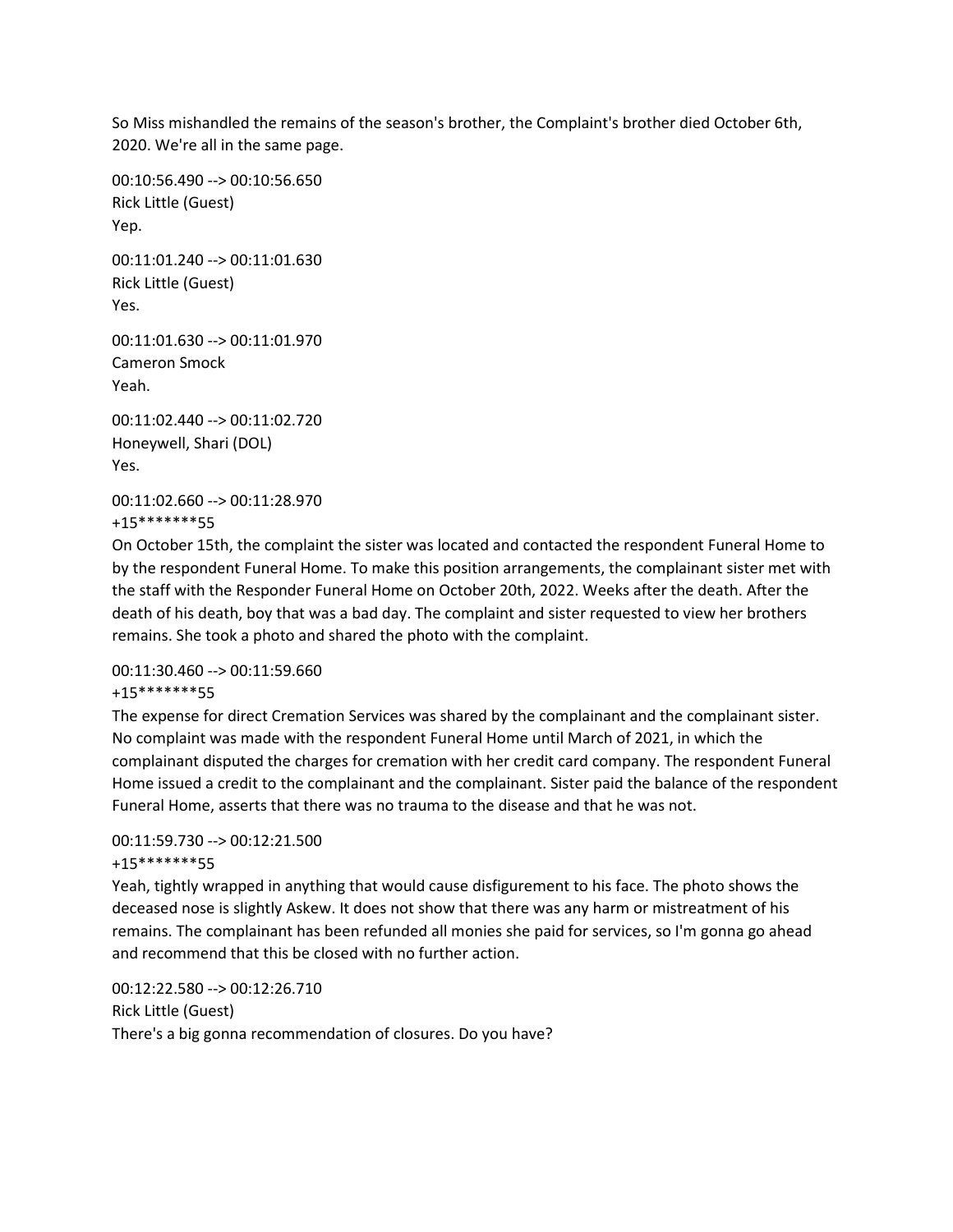00:12:28.320 --> 00:12:28.890 Rick Little (Guest) The motion.

00:12:29.670 --> 00:12:31.190 Cameron Smock This is Cameron, so move.

00:12:32.580 --> 00:12:33.550 Rick Little (Guest) Do we have a second?

00:12:34.660 --> 00:12:35.660 David Ittner Second, Dave agner.

00:12:37.800 --> 00:12:38.740 Rick Little (Guest) Any questions?

00:12:40.520 --> 00:12:42.360 Rick Little (Guest) If not all those in favor say aye.

00:12:43.670 --> 00:12:44.200 Cameron Smock I.

00:12:44.370 --> 00:12:45.110 Pete Cameron (Guest) Aye.

00:12:45.070 --> 00:12:45.460 Angie Ward Hi.

00:12:45.410 --> 00:12:45.770 Constance LeSourd (Guest) OK.

00:12:47.690 --> 00:12:48.360 Rick Little (Guest) Opposed.

00:12:50.630 --> 00:12:51.700 Rick Little (Guest) Any tensions?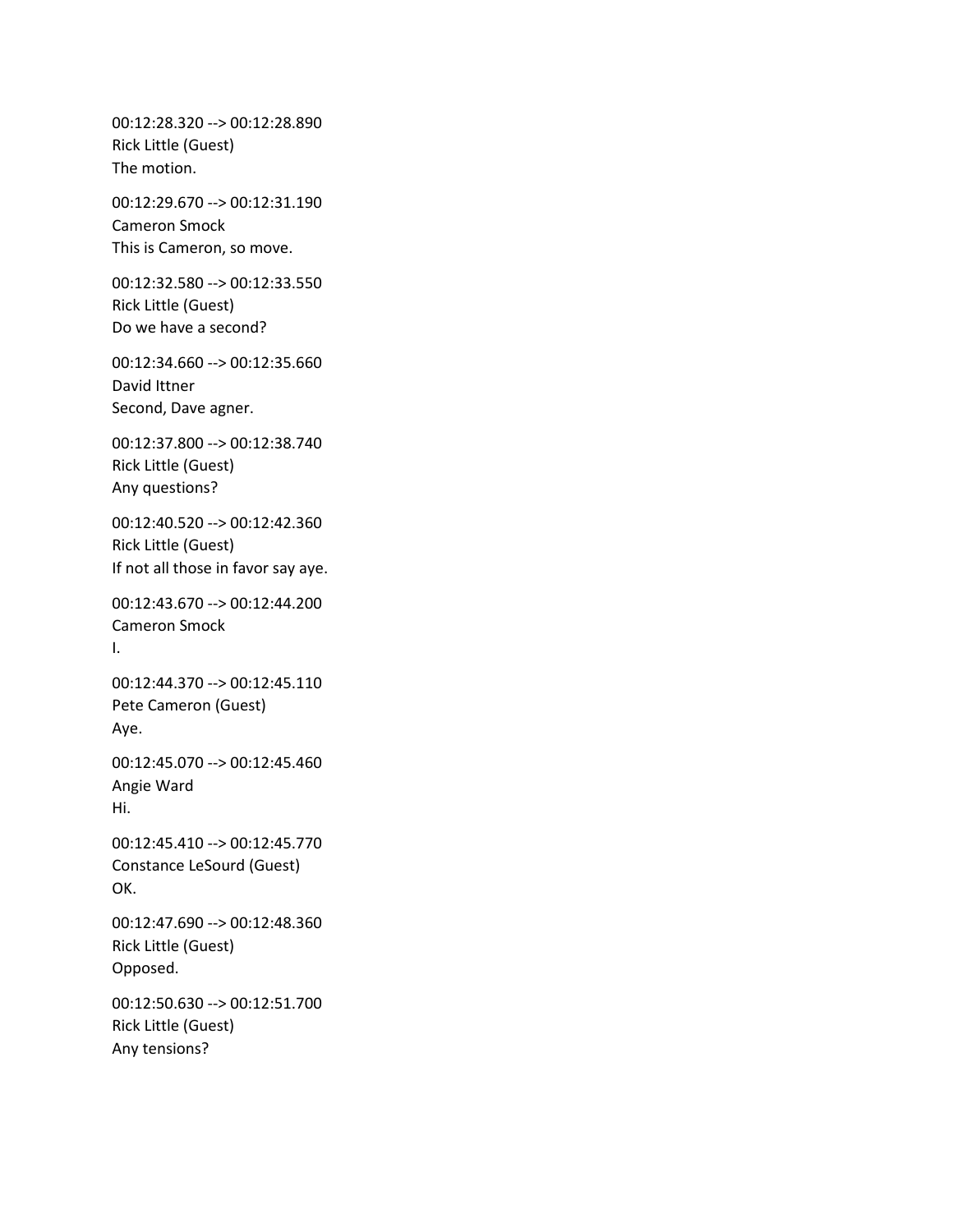00:12:53.030 --> 00:13:01.380 Rick Little (Guest) OK, no, glad we got that one corrected, but the beginning this let's do item 4.2.

```
00:12:53.800 --> 00:12:54.070
+15*******55
OK.
```
00:12:57.270 --> 00:12:57.790 +15\*\*\*\*\*\*\*55 Alright.

```
00:13:02.850 --> 00:13:34.020
```
+15\*\*\*\*\*\*\*55

Alright, this is 2021. Eleven, 28 fifty 700. FDE complaining the ledges. Disrespectful mistreatment and improper handling of her husband's body. The complainant's husband was murdered on September 17th, 2021 responded. Funeral Home was contacted September 23rd 2021 and identification viewing was scheduled for October 12th, 2021. The complete with husband was not dressed for the viewing of viewing and memorial service was scheduled for Saturday October 30th.

00:13:34.200 --> 00:14:05.990 +15\*\*\*\*\*\*\*55

2021 The complete met with the Responder Funeral Home on October 28, 2021 and was asked to pay Saturday fees and additional fees for viewing. She did not pay in the respondent states that the next Saturday, November 6th, 2021 was agreed on for no additional fees. The complaint and arrived for viewing and memorial service on October 30th, 2021 and no one was present at the Funeral Home. The respondent accommodated. The complaint was on Sunday, October 31st, 2021.

00:14:06.170 --> 00:14:17.730 +15\*\*\*\*\*\*\*55

At no additional cost, although there appears to be some miscommunication and unrealized assumptions, there is no indication of disrespect, mistreatment, or improper handling of remains.

00:14:18.350 --> 00:14:21.790 +15\*\*\*\*\*\*\*55

So I recommend that this one be closed with no funeral or with no further actions.

00:14:22.540 --> 00:14:25.770 Rick Little (Guest) Yeah, there's been a written recommendation given to us.

00:14:28.090 --> 00:14:30.000 Rick Little (Guest) Do I have my motion?

00:14:32.680 --> 00:14:33.980 Cameron Smock This is Cameron I move.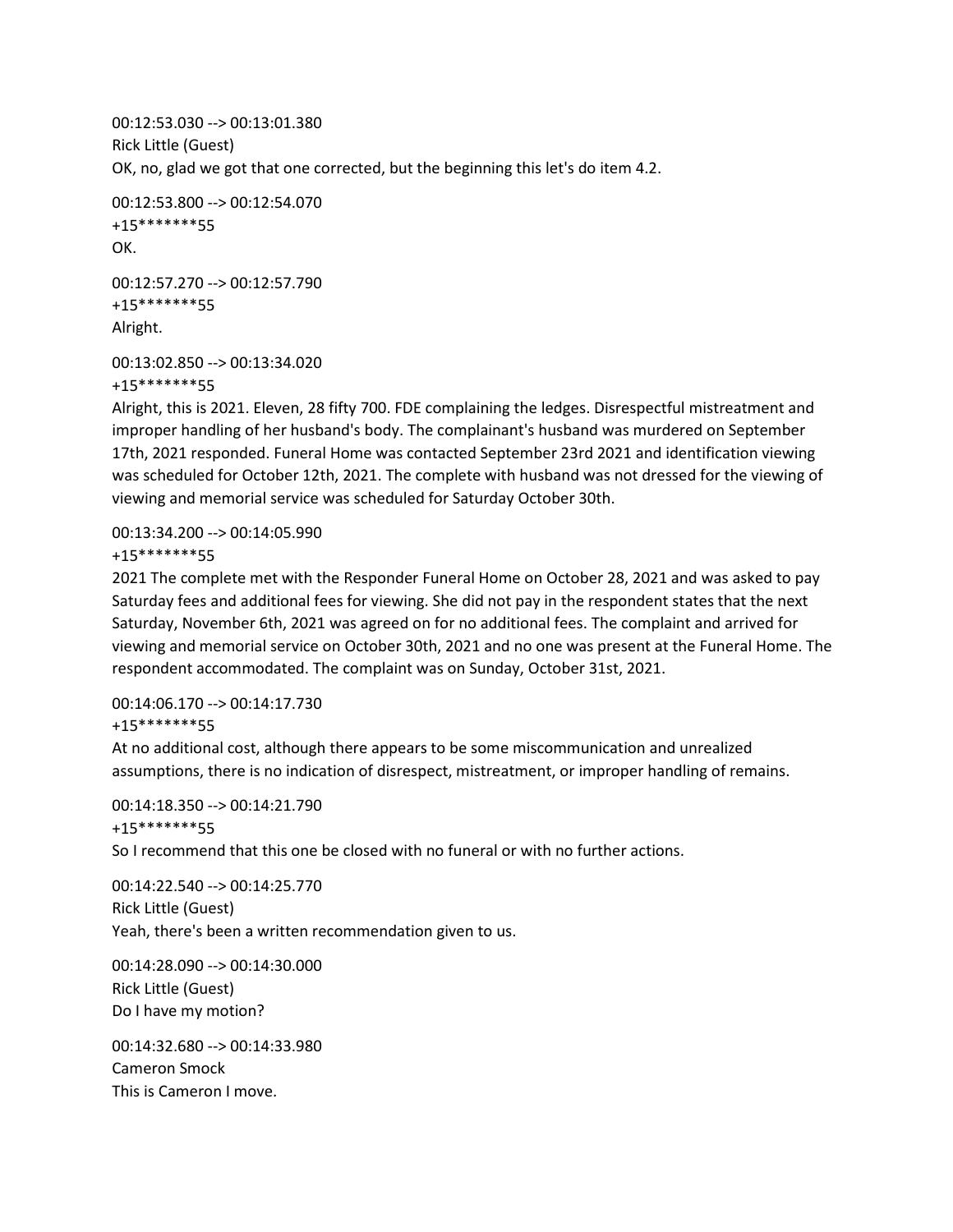00:14:33.220 --> 00:14:34.000 Pete Cameron (Guest) This is Pete.

00:14:38.360 --> 00:14:39.170 Rick Little (Guest) So which one?

00:14:40.250 --> 00:14:42.320 Rick Little (Guest) That they heard a couple voices there, Cameron.

00:14:43.580 --> 00:14:44.000 Cameron Smock Camera.

00:14:44.080 --> 00:14:46.030 Cameron Smock And we'll second it, Pete made the motion.

00:14:46.440 --> 00:14:46.960 Rick Little (Guest) OK.

00:14:48.490 --> 00:14:53.650 Rick Little (Guest) The motion made by Pete second of my Cameron. Any other questions?

00:14:56.190 --> 00:14:58.160 Rick Little (Guest) Without all those in favor, say aye.

00:14:59.180 --> 00:14:59.810 Cameron Smock I.

00:14:59.390 --> 00:14:59.700 David Ittner I've.

00:15:00.000 --> 00:15:00.410 Pete Cameron (Guest) Alright.

00:15:00.500 --> 00:15:00.910 Angie Ward Hi.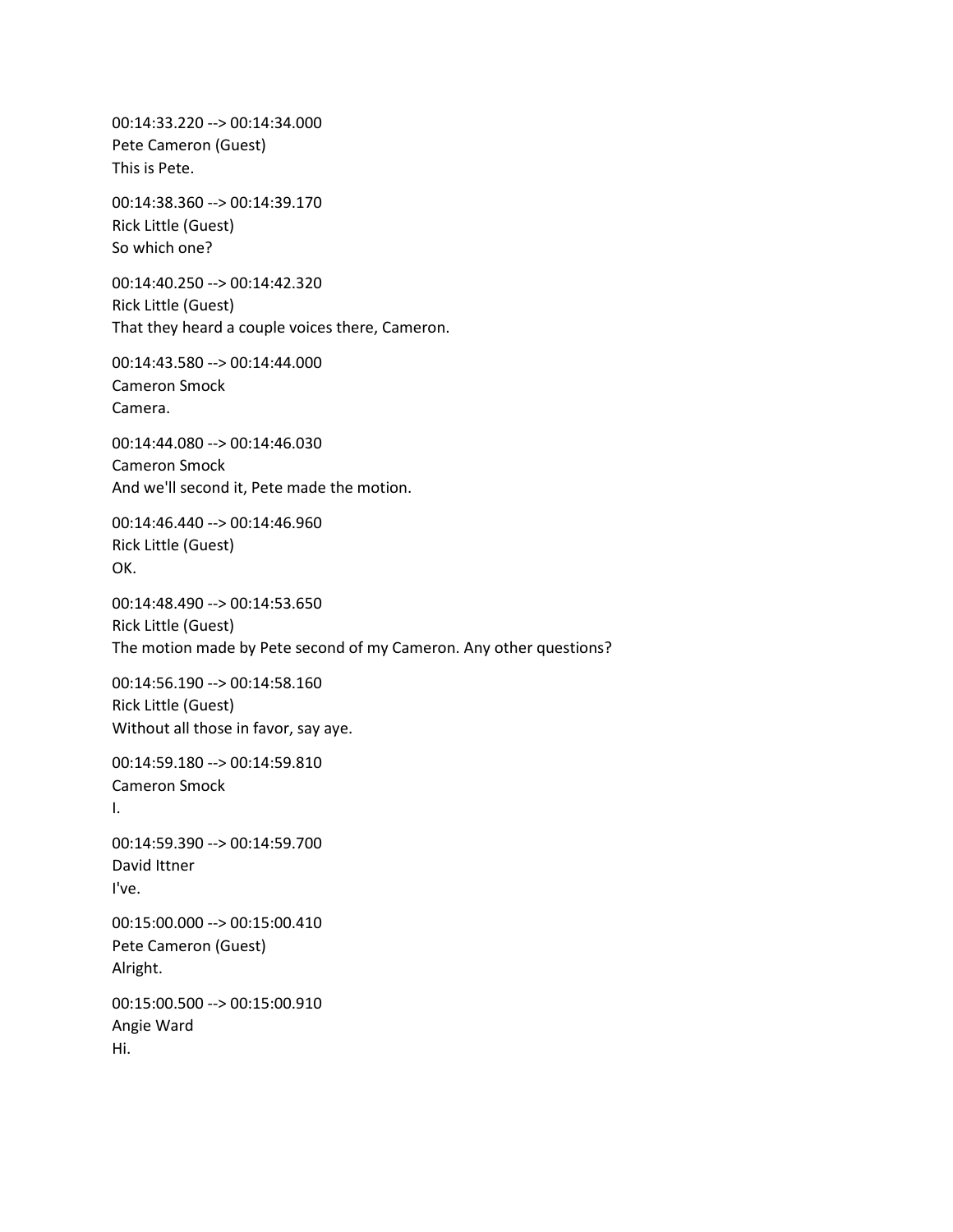00:15:01.400 --> 00:15:02.290 Rick Little (Guest) And he opposed.

00:15:03.860 --> 00:15:04.740 Rick Little (Guest) The abstentions.

00:15:12.540 --> 00:15:22.590 Constance LeSourd (Guest) This is Connie Lee Seward, and this is case number 2021, Dash 10 dash 2586-O, OFDE.

00:15:23.360 --> 00:15:39.550 Constance LeSourd (Guest) That come late, complainant summary uh is the complaint alleged that the respondent did not honor their 100% service satisfaction guarantee? The complaint states that the respondent did not maintain the grave for her father's property.

00:15:40.250 --> 00:15:49.070 Constance LeSourd (Guest) And that complaint states that the respondent will not fulfill her request of disinterring her father's remains for reason of performing cremation.

00:15:49.740 --> 00:15:54.550 Constance LeSourd (Guest) That complainant also states that the respondent would not respond to her complaints.

00:15:55.350 --> 00:16:08.120 Constance LeSourd (Guest) And the facts the respondent cannot legally disinter the complainants father without the consent of all of the next of kin. And the complaint did not respond when she was told that.

00:16:09.610 --> 00:16:31.860

Constance LeSourd (Guest)

The cemetery had properly compact. If the cemetery had properly compacted the grave while the initial burial took place, the settling problem would probably not have taken place. The upper management needs to keep in better contact with the complaints of their customers, and I moved to close this with no further action.

00:16:33.910 --> 00:16:34.920 Rick Little (Guest) So OK.

00:16:36.420 --> 00:16:38.060 Rick Little (Guest) It's been moved. Do I have a motion?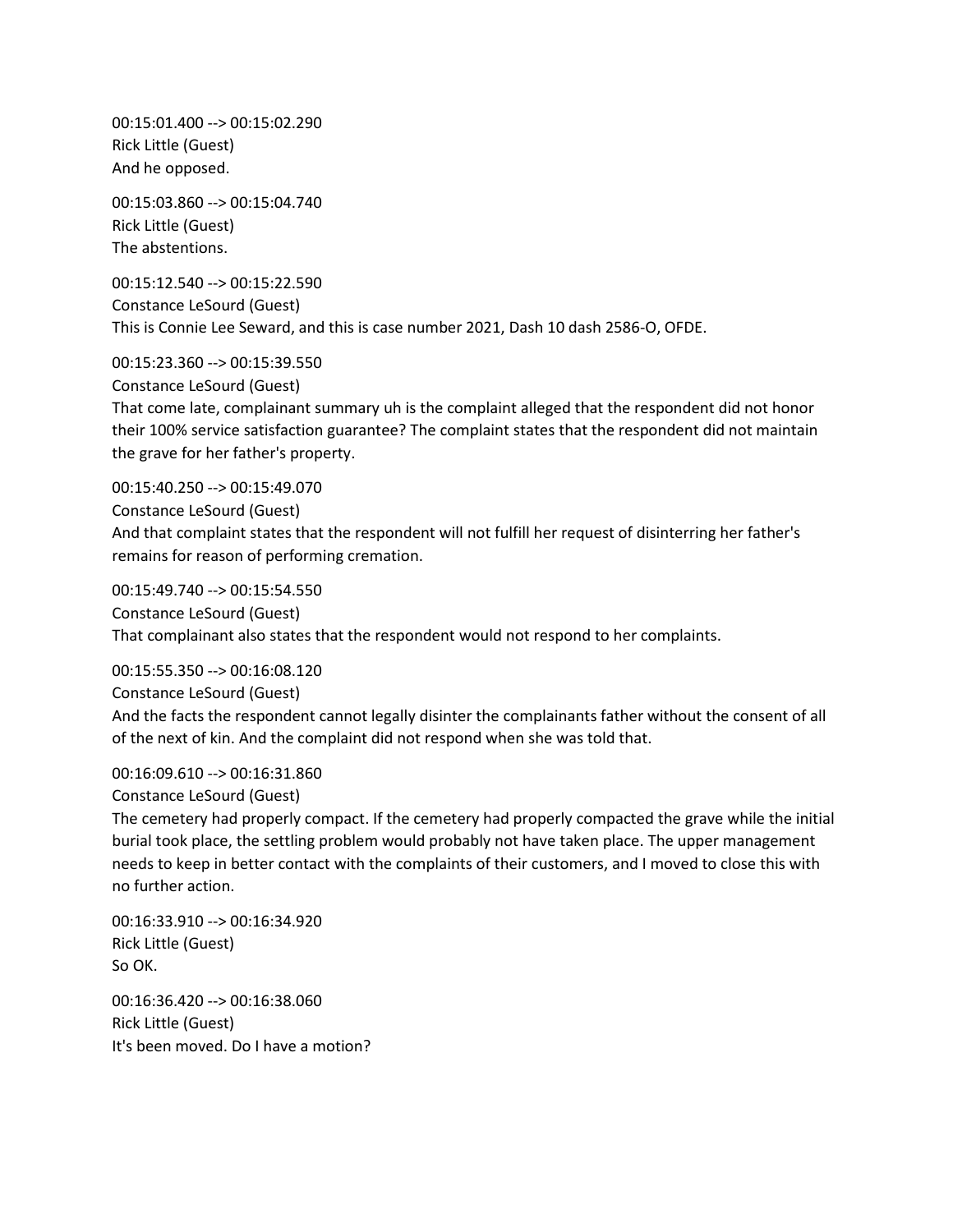00:16:42.150 --> 00:16:43.650 Cameron Smock This is Cameron. I will move.

00:16:45.110 --> 00:16:46.160 Rick Little (Guest) Do I have a second?

00:16:49.910 --> 00:16:51.300 Pete Cameron (Guest) This is Pete, I'll 2nd.

00:16:50.000 --> 00:16:51.400 +15\*\*\*\*\*\*\*55 Dante, I'll go ahead and check it.

00:16:53.580 --> 00:16:54.550 Rick Little (Guest) Does it, Dante?

00:16:55.980 --> 00:16:56.430 Rick Little (Guest) OK.

00:16:56.240 --> 00:16:56.810 +15\*\*\*\*\*\*\*55 Either way.

00:16:57.230 --> 00:16:57.640 Rick Little (Guest) All right.

00:16:57.330 --> 00:16:59.240 Cameron Smock Don't you, Dante by the wire?

00:16:59.540 --> 00:17:03.970 Rick Little (Guest) Yep, there you go. So it moved and seconded. Any other questions?

00:17:05.130 --> 00:17:18.110 Pete Cameron (Guest) Yeah, this is Pete. Actually, this is Pete. I got a question on this one. Do we know if that grade was fixed after the fact, if the settling had been taken care of and everything had been repaired properly?

00:17:06.610 --> 00:17:06.970 Rick Little (Guest) What?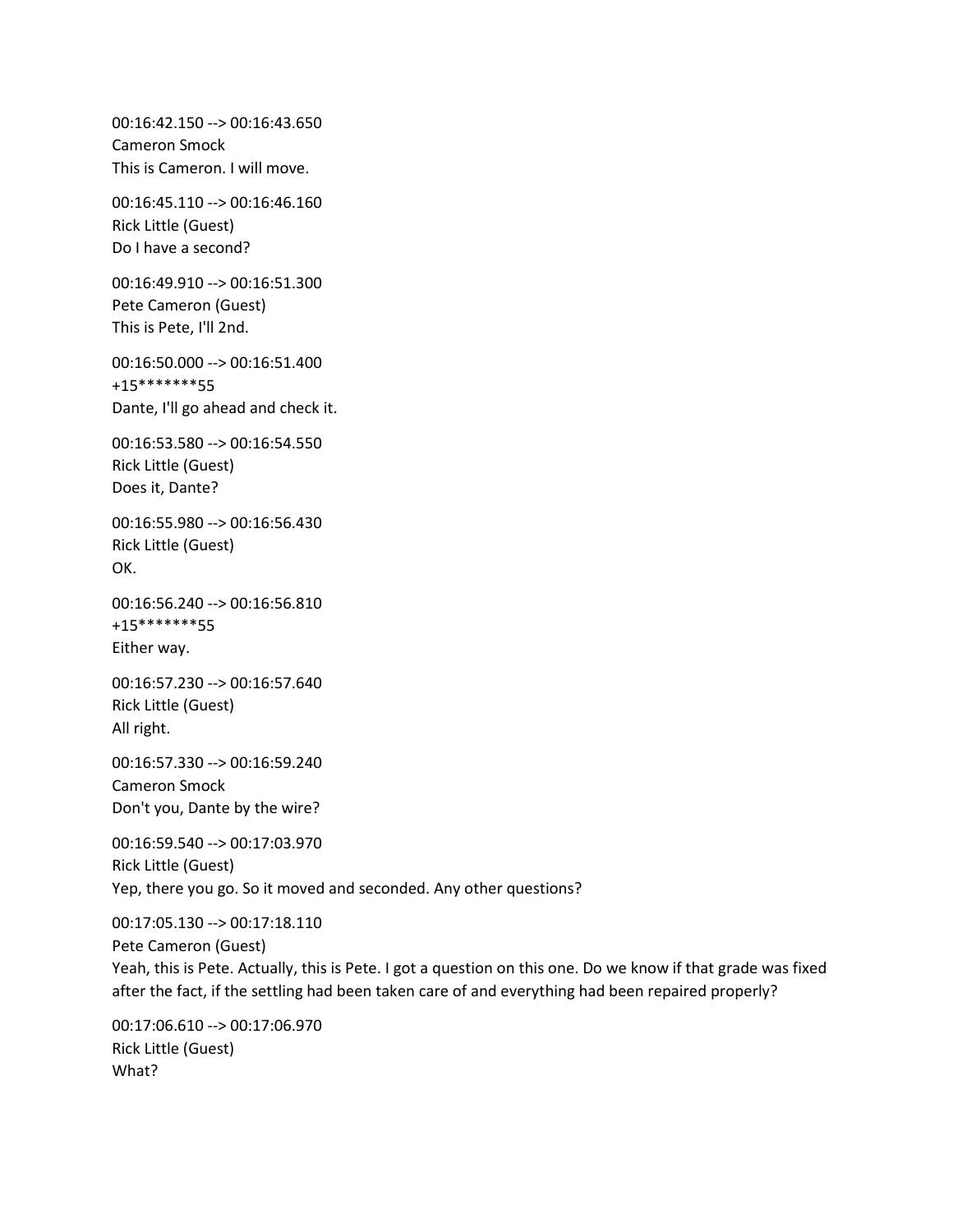00:17:08.440 --> 00:17:08.680 Rick Little (Guest) Yeah.

00:17:18.710 --> 00:17:21.820 Constance LeSourd (Guest) Yes, I I read that in the report that it was.

00:17:23.620 --> 00:17:24.090 Pete Cameron (Guest) OK.

00:17:26.890 --> 00:17:28.340 Rick Little (Guest) OK. Any other questions?

00:17:30.590 --> 00:17:32.310 Rick Little (Guest) If not all those in favor say aye.

00:17:39.270 --> 00:17:41.470 Rick Little (Guest) And any abstentions, OK.

00:17:43.140 --> 00:17:43.920 Rick Little (Guest) Alrighty.

00:17:45.030 --> 00:17:45.840 Rick Little (Guest) Uh, Connie.

00:17:46.540 --> 00:17:47.410 Constance LeSourd (Guest) OK.

00:17:46.820 --> 00:17:48.100 Rick Little (Guest) You know 4.4.

00:17:49.440 --> 00:18:09.050 Constance LeSourd (Guest) OK, this is case number 2021, dash 10 dash 2671-O OFDE. The complaint and summary is the intern was acting as a funeral director and embalmer intern, even though her license expired August 21st, 2021.

00:18:09.900 --> 00:18:22.710 Constance LeSourd (Guest) Also, her husband and daughter work for a a county coroner office and that is a severe conflict of interest due to extreme harassment. The complainant remains anonymous.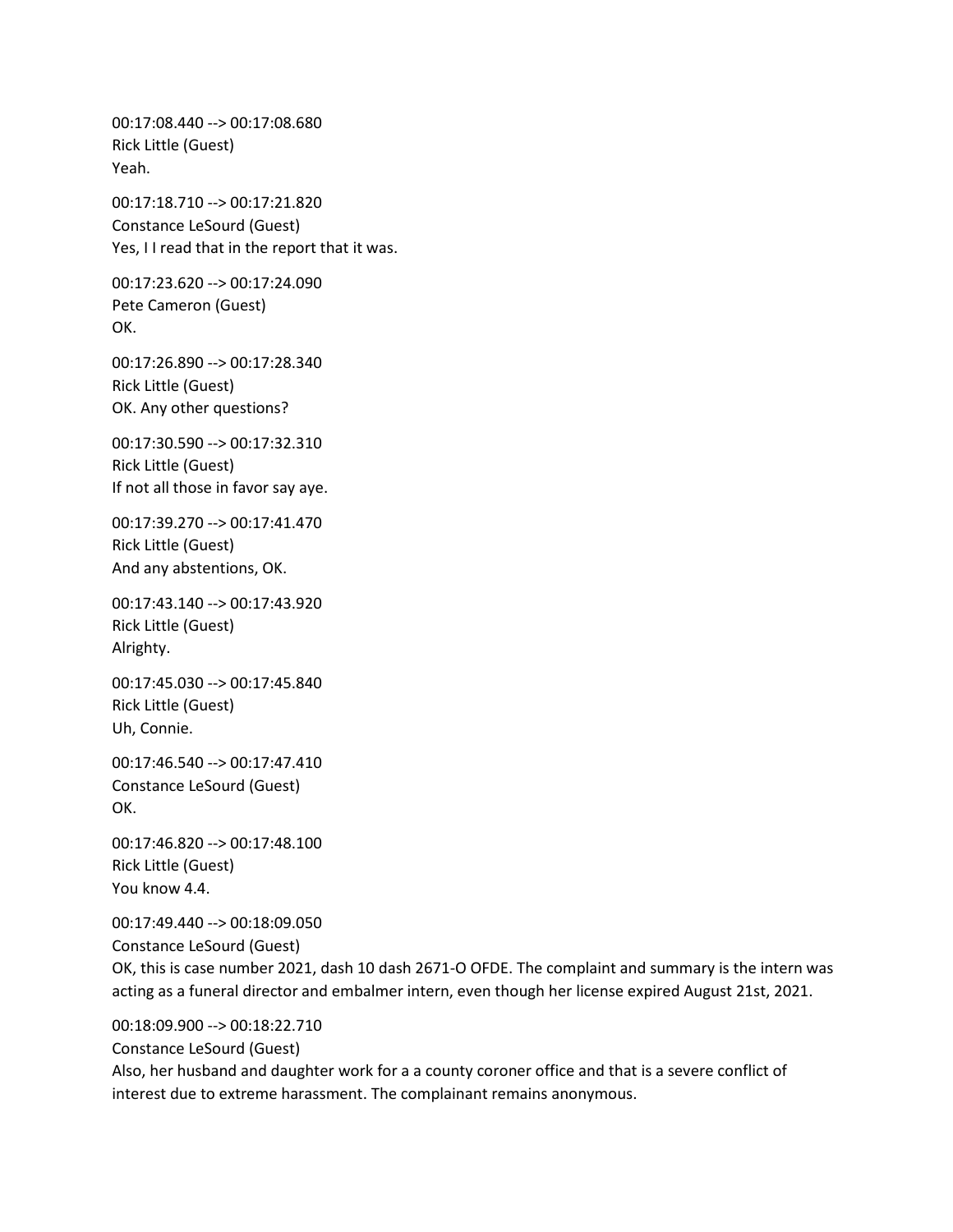00:18:23.830 --> 00:18:26.520 Constance LeSourd (Guest) And this is the fax that I.

00:18:29.340 --> 00:18:43.460

Constance LeSourd (Guest)

Came up with this in turn is on track to finish your education. The new extension for her internship as of December 23rd 2021 is good until June 12th, 2022.

00:18:44.240 --> 00:19:06.330

Constance LeSourd (Guest)

As for the severe conflict of interest for her and her family working for the Corners Office, I don't see it that way. Her family has the right to work where they want to and also the Funeral Home where she works has a contract with the coroner's office, the Funeral Home where she works is on schedule to do removals every other month for that office.

00:19:07.160 --> 00:19:10.300 Constance LeSourd (Guest) And I moved to close this with no further action.

00:19:11.270 --> 00:19:11.940 Rick Little (Guest) OK.

00:19:14.100 --> 00:19:14.990 Rick Little (Guest) Do I have a motion?

00:19:19.900 --> 00:19:21.230 Cameron Smock This is Cameron I'm of.

00:19:22.490 --> 00:19:24.200 Rick Little (Guest) OK. Is there a second?

00:19:26.220 --> 00:19:27.210 David Ittner Dave, I'll 2nd.

00:19:28.830 --> 00:19:31.170 Rick Little (Guest) Moved and seconded. Is there any questions?

00:19:32.720 --> 00:19:38.550 Cameron Smock I guess my question is, did the license expire on August 21st or not?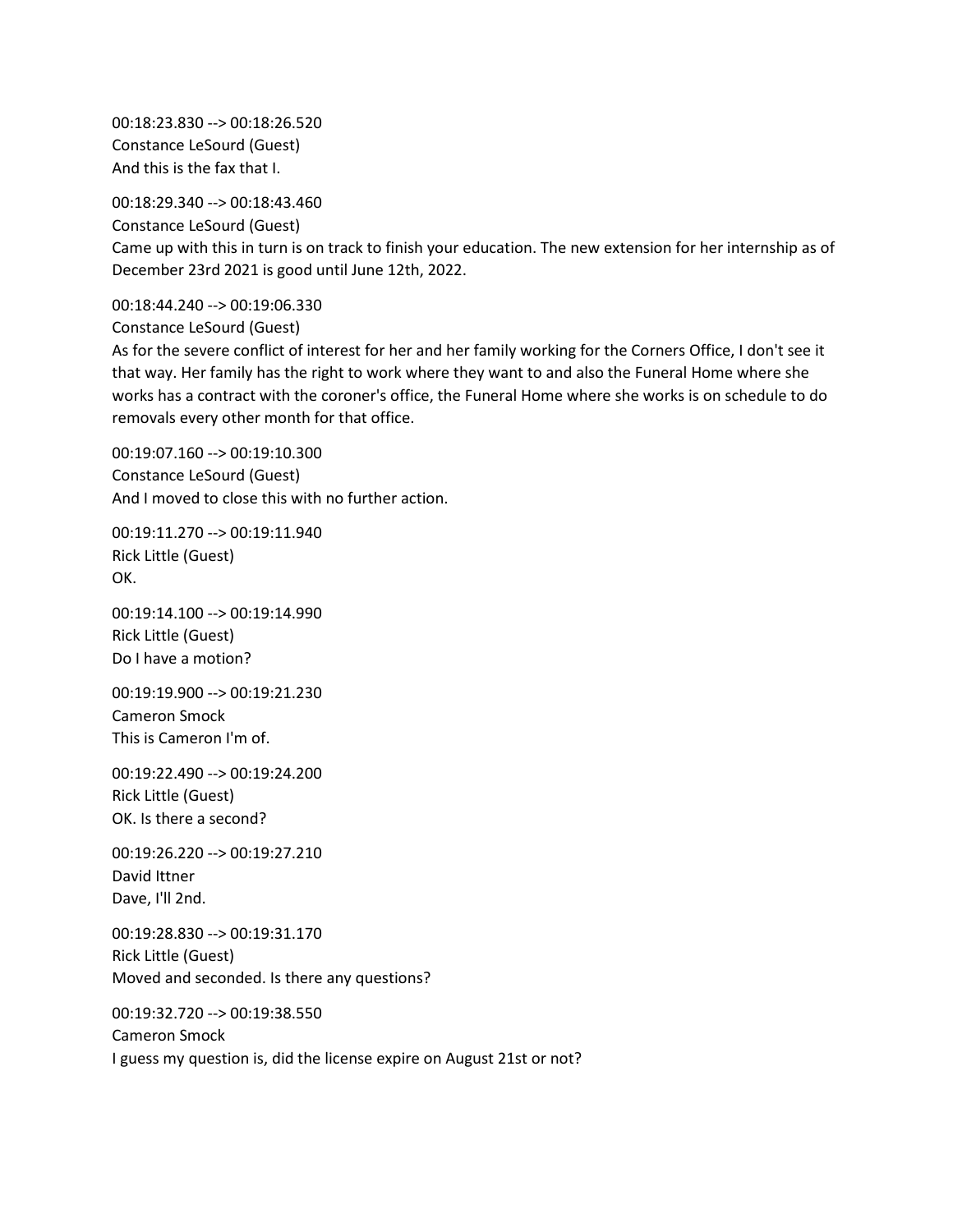00:19:33.070 --> 00:19:33.420 David Ittner Calling.

00:19:42.460 --> 00:19:44.880 Constance LeSourd (Guest) You know, I'd have to look into that more, Cameron.

00:19:46.700 --> 00:19:47.100 Cameron Smock OK.

00:19:51.560 --> 00:19:53.410 Griese, Pamela (DOL) I can answer that this is Pam.

00:19:55.520 --> 00:19:55.870 Constance LeSourd (Guest) Thanks.

00:19:56.560 --> 00:19:57.790 Constance LeSourd (Guest) Thank you, Pam.

00:19:56.670 --> 00:19:57.000 Griese, Pamela (DOL) Umm.

00:19:58.580 --> 00:20:21.990 Griese, Pamela (DOL) Yeah. So the yes, the UM, the five year expiration was on August 21st. However, the boards extension during the pandemic was in effect. And so this intern has been given the extensions as per the board's directive to allow interns to continue during the pandemic.

00:20:27.370 --> 00:20:30.650 Rick Little (Guest) OK. Any other questions? Any other questions at all?

00:20:28.080 --> 00:20:28.870 Cameron Smock Thank you, Brian.

00:20:28.420 --> 00:20:28.730 Constance LeSourd (Guest) Thanks.

00:20:33.310 --> 00:20:35.300 Rick Little (Guest) If not all those in favor say aye.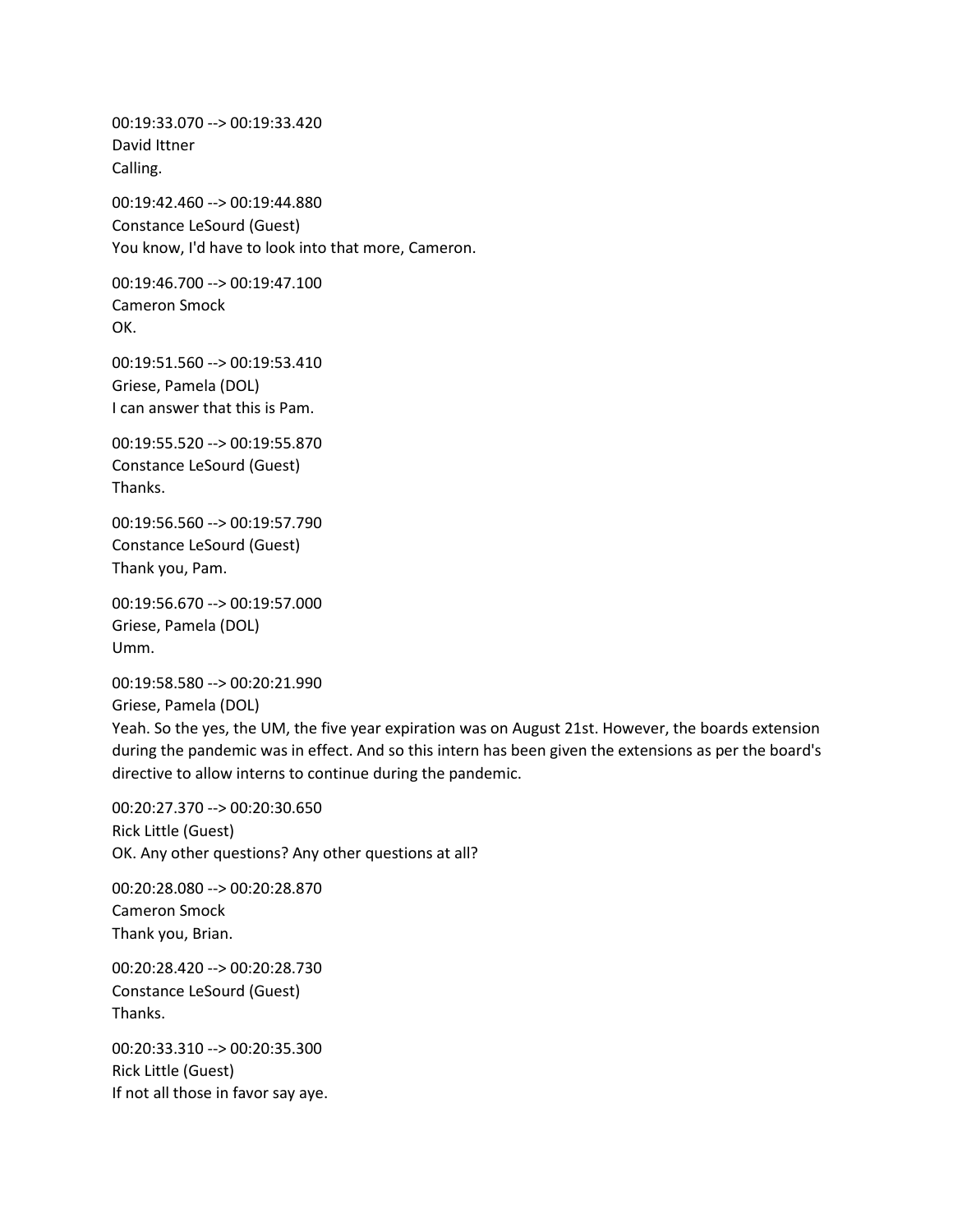00:20:36.640 --> 00:20:37.110 +15\*\*\*\*\*\*\*55 I. 00:20:37.180 --> 00:20:37.670 Cameron Smock Bye. 00:20:37.350 --> 00:20:37.810 Pete Cameron (Guest) Aye. 00:20:37.850 --> 00:20:38.140 David Ittner Alright. 00:20:38.510 --> 00:20:38.850 Angie Ward Aye. 00:20:39.700 --> 00:20:40.670 Rick Little (Guest) Any opposed? 00:20:42.750 --> 00:20:43.750 Rick Little (Guest) Any abstentions? 00:20:45.960 --> 00:20:46.450 Rick Little (Guest) OK. 00:20:47.630 --> 00:20:48.430 Rick Little (Guest) Item. 00:20:49.280 --> 00:20:52.150 Rick Little (Guest) 4.5 divided, didn't it? 00:20:55.140 --> 00:20:55.630 David Ittner OK. 00:20:58.690 --> 00:21:00.080 David Ittner Alright, thank you.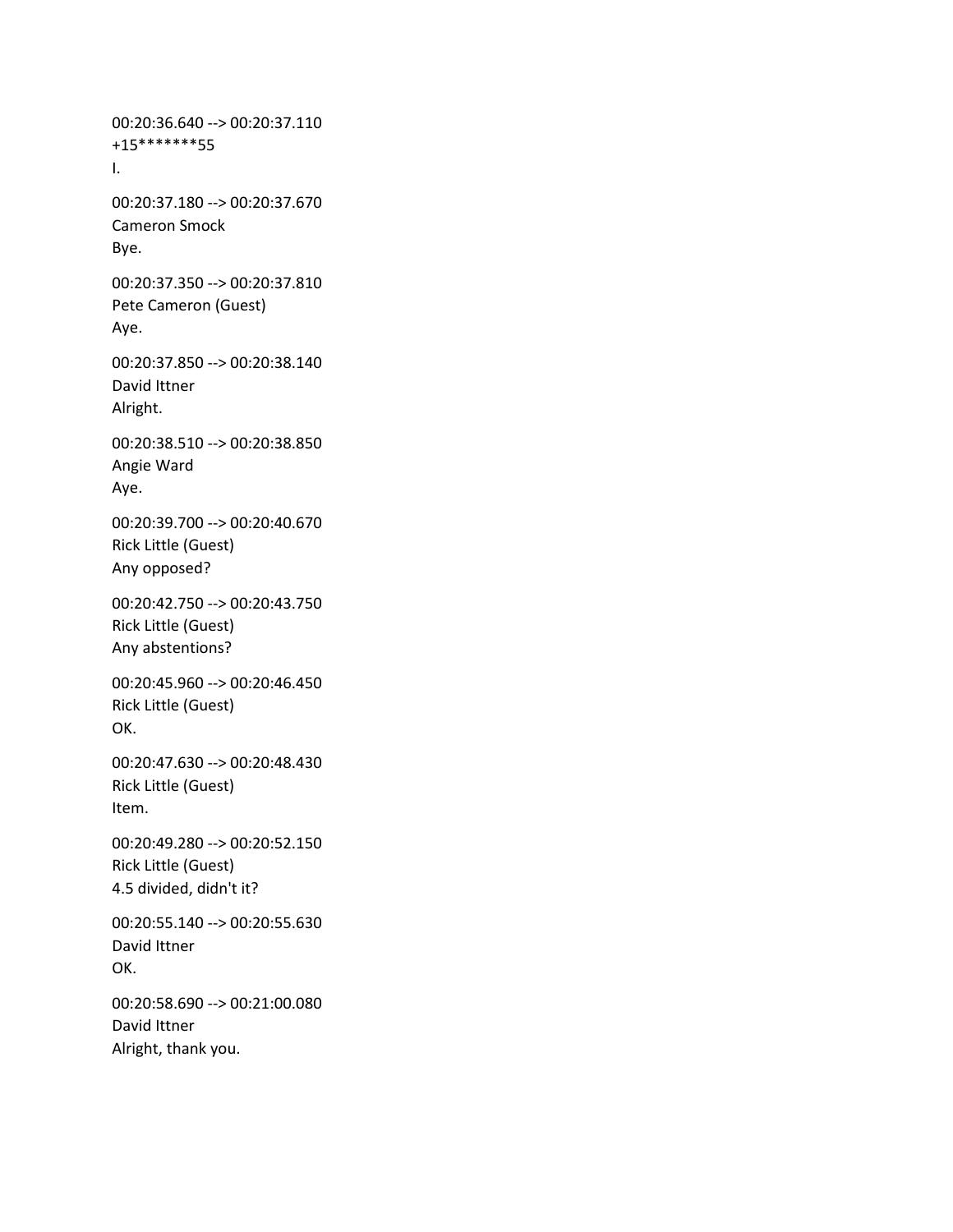00:21:01.350 --> 00:21:07.890 David Ittner This is case number 2020, dash 11 Dash 1612 Dash 00, CEM.

00:21:09.490 --> 00:21:25.240

David Ittner

The complaint summary is as stated, the complainant sent an email to the Department of Licensing in July 16th 2020 asking for assistance to get a head stone set at the respondent location. Complaining alleges the cemetery refused to disclose the setting fee for a marker that was purchased from a third party.

00:21:26.050 --> 00:21:39.330

David Ittner

The complaint it sent a second email on July 23rd, 2020, alleging additional problems with the with the family graves in the cemetery, including missing vases and a sinking marker. The complaint also alleged the respondent cemetery staff would not return phone calls.

00:21:41.280 --> 00:21:52.930

David Ittner

The facts are that the respondent center written response stated in December 8th 2021, which which indicates she talked to the complainant sister and asked for a signed proof to the marker before the setting. An inspection fees could be determined.

00:21:53.770 --> 00:21:58.550

David Ittner

The complainant sister returned with the sign proof several weeks later but did not like the price quote she was given.

00:21:59.520 --> 00:22:02.930 David Ittner Responded claims she did not hear from the complainants family for over a year.

00:22:03.620 --> 00:22:16.370

David Ittner

However, the complaints emails, complaining that the cemetery was unresponsive to the request for information were dated July 16th, 2020, July 23rd, 2020, the 28th, and then I'll also August 3rd.

00:22:17.250 --> 00:22:47.080 David Ittner

The complaining went to the cemetery office on March 18th and paid the \$650 fee for the setting and inspection. The marker was delivered to the respondent cemetery on April 15th and set on the grave on the 19th, according to the respondent. The respondent also claimed the base on the family grave sites are placed how they wanted them and even gave them an upgrade to what they originally purchased. Photos of the family burial plot were then provided by the respondent on December 7th, so I thought I believe this is a a case of.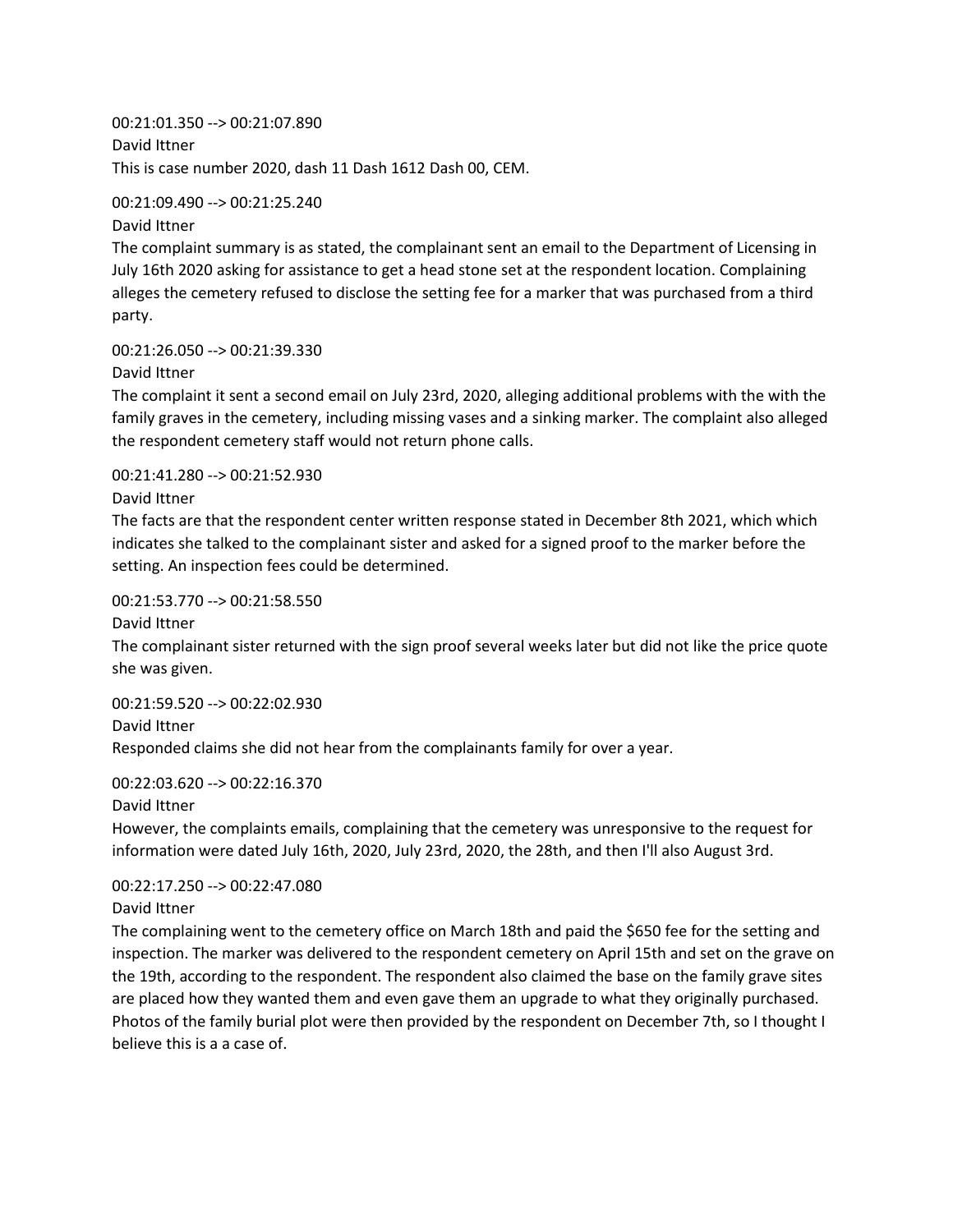00:22:53.470 --> 00:22:56.020 Rick Little (Guest) OK, there's been a recommendation.

00:22:57.340 --> 00:22:58.890 Rick Little (Guest) The I have a motion.

00:23:01.370 --> 00:23:02.860 Pete Cameron (Guest) This is Pete, so move.

00:23:04.320 --> 00:23:05.290 Rick Little (Guest) Do you have a second?

00:23:06.650 --> 00:23:07.950 +15\*\*\*\*\*\*\*55 Don't tell. Go ahead and 2nd.

00:23:08.550 --> 00:23:13.240 Rick Little (Guest) OK, don't do second to move the second. Any of the questions on this?

00:23:16.460 --> 00:23:18.840 Rick Little (Guest) Not none. All those in favor say aye.

00:23:20.080 --> 00:23:20.550 +15\*\*\*\*\*\*\*55 I.

00:23:20.640 --> 00:23:21.110 Pete Cameron (Guest) Aye.

00:23:21.300 --> 00:23:21.680 Cameron Smock Where?

00:23:21.410 --> 00:23:21.830 Angie Ward Alright.

00:23:22.710 --> 00:23:23.360 Rick Little (Guest) Any opposed?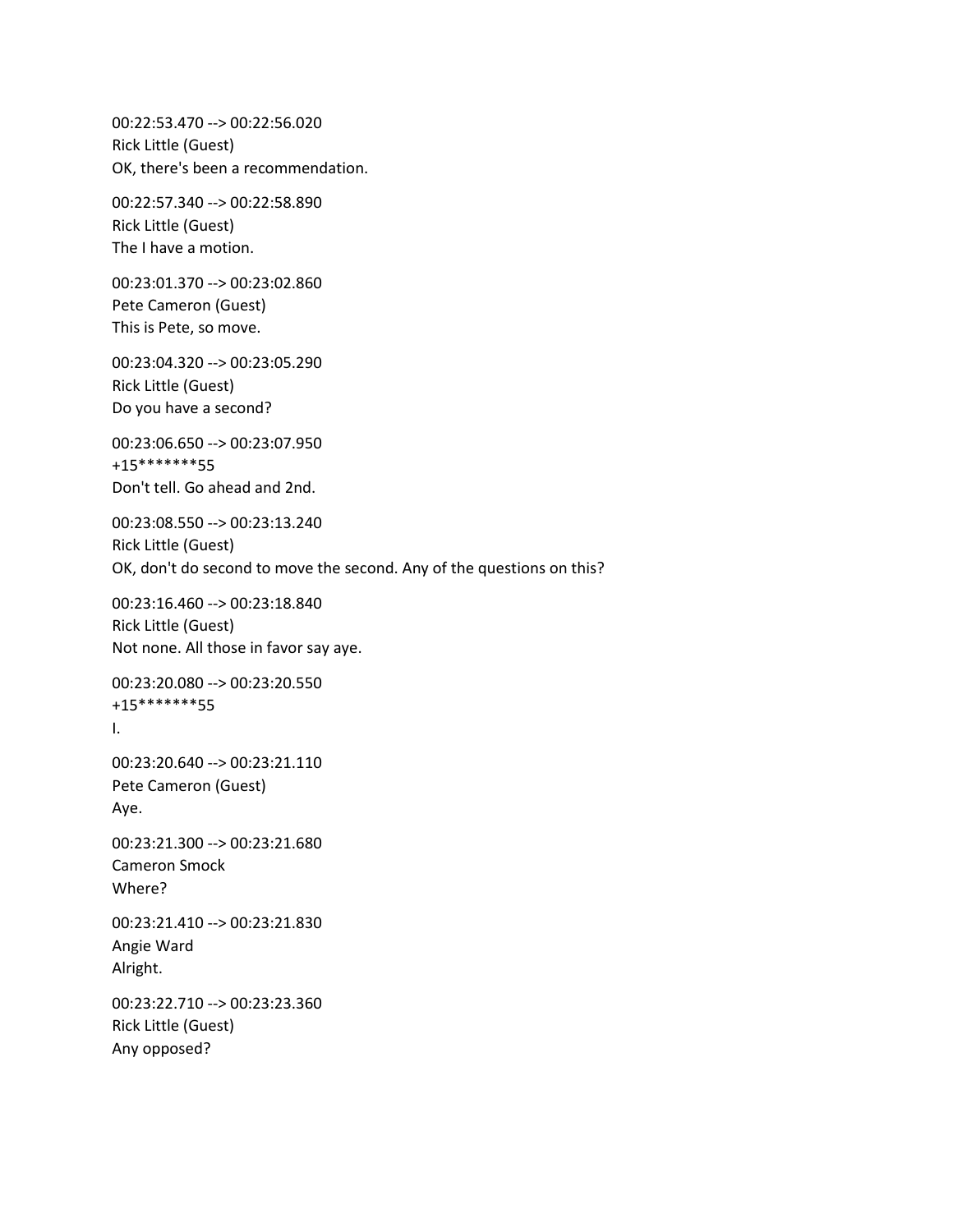00:23:22.990 --> 00:23:23.600 Constance LeSourd (Guest) Aye.

00:23:24.100 --> 00:23:26.970 Rick Little (Guest) OK. Sorry. And he opposed.

00:23:29.460 --> 00:23:31.260 Rick Little (Guest) Any abstentions? OK.

00:23:33.000 --> 00:23:33.700 Rick Little (Guest) So moved.

00:23:35.140 --> 00:23:38.170 Rick Little (Guest) Item 4.6.

00:23:39.090 --> 00:23:39.410 Rick Little (Guest) Do it.

00:23:40.490 --> 00:23:47.460 David Ittner All right. Thank you. Case number 2020, Dash 08, Dash 0640 Dash 00, CEM.

00:23:49.220 --> 00:23:59.490

David Ittner

The complainant said a complaint to the Washington Attorney General on July 29th, 2020, which was forwarded to the Department of Licensing. The complaint alleged poor customer service that respond at cemetery location.

00:24:00.140 --> 00:24:18.520

David Ittner

The complaint complain it alleges Respondent refused to refund the amount paid for a grave marker contract that was cancelled on July 6th, 2020. Complaint also alleges symmetry staff failed to order the grave marker in a timely manner, refused to provide information regarding penalties for cancelling the contract and refused to quote additional fees if the marker was purchased by a third party.

00:24:20.750 --> 00:24:27.620

David Ittner

Facts are that the complaints mother passed in October 2nd, 2019, the complaint of purchased a marker from the respondent on the October 4th.

00:24:28.680 --> 00:24:38.080

David Ittner

Which was promised to be set on the grave by spring of 2020. Excuse me, responded staff told the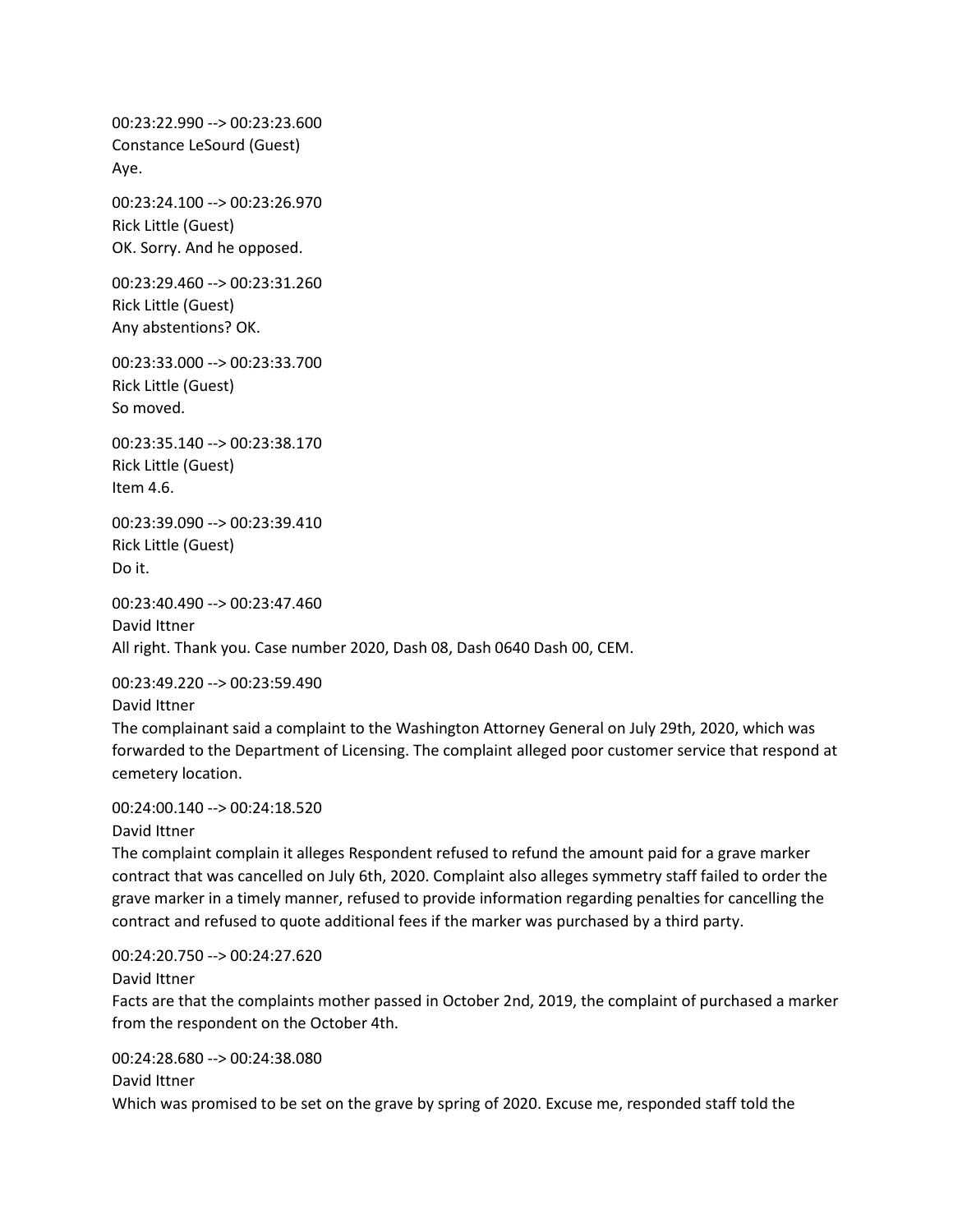family a temporary market would be set on the grave and they would receive three proofs within two weeks.

00:24:39.110 --> 00:24:42.080

David Ittner

The complaint indicates the temporary marker was never placed on his mother's grave.

00:24:43.060 --> 00:24:47.150 David Ittner In the cemetery only provided two proofs of the marker on October 31st, 2019.

00:24:49.350 --> 00:24:58.760

David Ittner

The complainant claims the proofs were unsatisfactory and deemed to be almost identical. There were several attempts made by the complainant and family by email, telephone and in person to communicate with cemetery staff.

00:24:59.430 --> 00:25:10.520

David Ittner

The guiding the grave marker, the complaint of the legs of staff were rude and failed to follow through the correct with corrections noted on the proofs. The complaint that emailed a request to cancel the market contract on July 6th, 2020.

00:25:12.250 --> 00:25:32.150

David Ittner

General manager for the respondents and written written response in August 10th, 2020 alleging the complaint was harassed, harassing the cemetery staff. The respondent also noted that the complainant made two appointments to stop by the cemetery to sign off on the market design but never showed up at the cemetery. Respond to claim the complaint became aggressive and demanded a cancellation of the marker contract.

00:25:32.880 --> 00:25:34.820 David Ittner The respondent indicated the cemetery staff.

00:25:35.620 --> 00:25:41.590

David Ittner

Told the complaint they would only refund 50% of the amount paid, citing language on the back of contract concerning cancellations.

00:25:42.330 --> 00:25:47.450 David Ittner

The respondent general manager decided to authorize it a full refund that she feared for the safety of her staff.

00:25:48.710 --> 00:26:00.140 David Ittner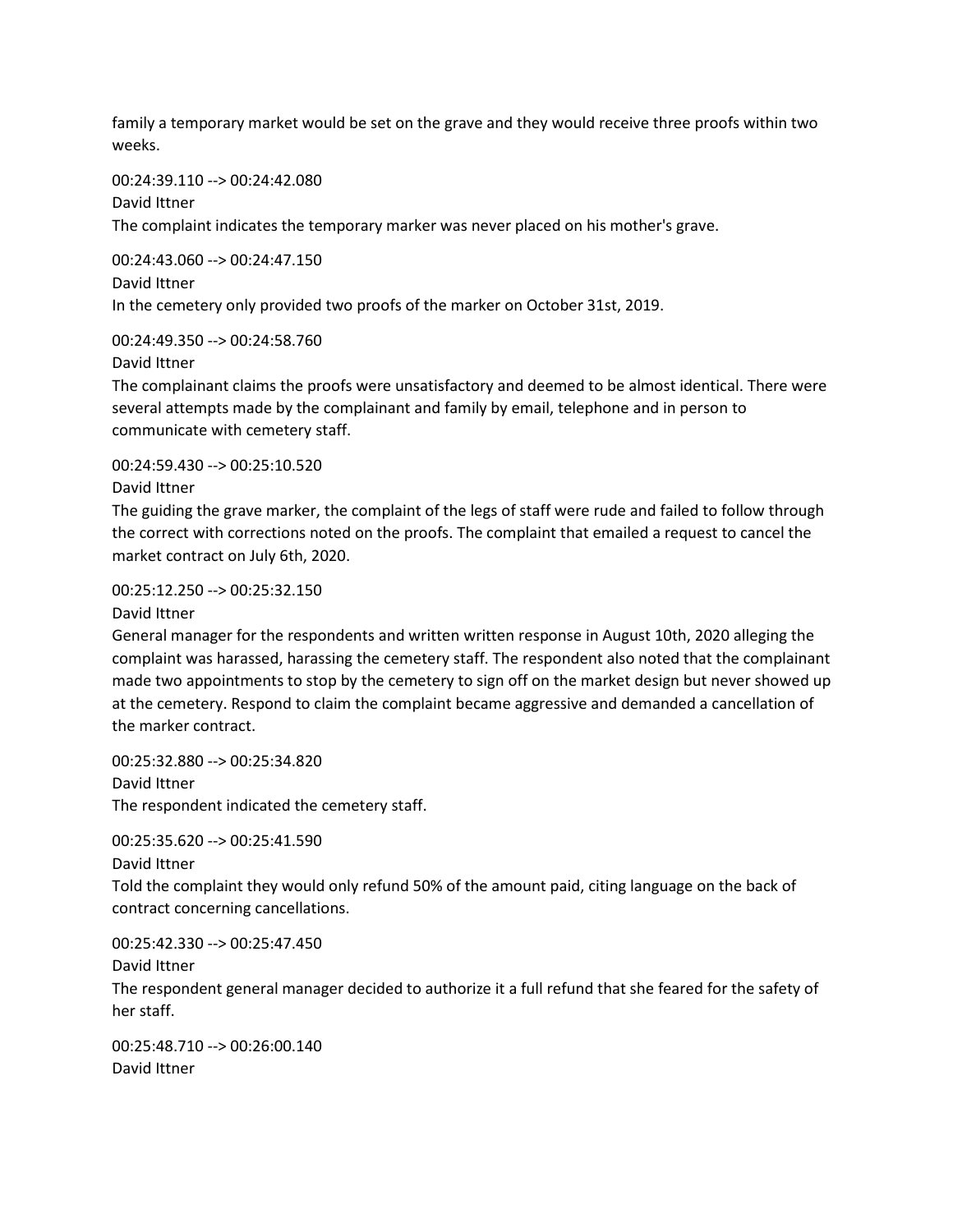So again, I I feel like this is a significant customer service issue but doesn't rise to the the the level of taking taking action.

00:26:01.440 --> 00:26:04.620 David Ittner So I recommend in this particular case we close with no further action.

00:26:05.770 --> 00:26:07.690 Rick Little (Guest) OK, letter recommendation.

00:26:09.240 --> 00:26:09.880 Rick Little (Guest) Their motion.

00:26:10.760 --> 00:26:12.090 Cameron Smock This is Cameron I move.

00:26:13.580 --> 00:26:15.290 Rick Little (Guest) No, but Cameron is there a second?

00:26:18.610 --> 00:26:19.910 Pete Cameron (Guest) Those peed all second.

00:26:21.060 --> 00:26:24.750 Rick Little (Guest) Is that gonna by Pete? And are there any questions?

00:26:26.130 --> 00:26:26.650 David Ittner Yeah.

00:26:29.560 --> 00:26:31.610 Rick Little (Guest) None. All those in favor say aye.

00:26:32.990 --> 00:26:34.480 +15\*\*\*\*\*\*\*55 Aye, aye.

00:26:33.210 --> 00:26:33.660 Cameron Smock I.

00:26:33.300 --> 00:26:33.870 Pete Cameron (Guest) Aye.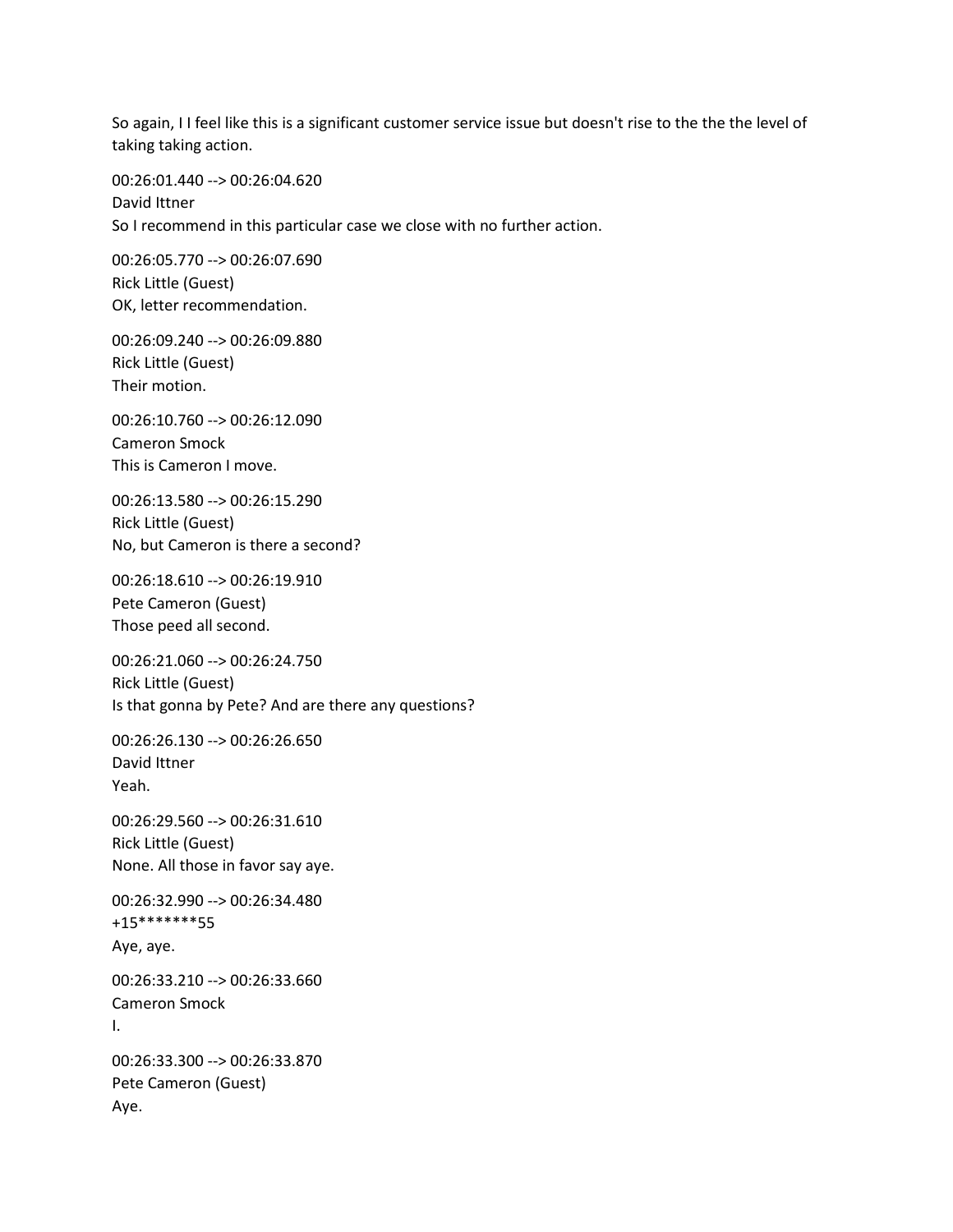00:26:33.720 --> 00:26:33.940 David Ittner I. 00:26:35.720 --> 00:26:36.530 Rick Little (Guest) The opposed. 00:26:38.420 --> 00:26:40.140 Rick Little (Guest) Any observations? 00:26:42.180 --> 00:26:42.420 Rick Little (Guest) OK. 00:26:44.010 --> 00:26:49.340 Rick Little (Guest) Are you still turn it over to our vice chair, David, in there. 00:26:50.860 --> 00:26:52.540 Rick Little (Guest) For the next several. 00:26:51.340 --> 00:26:51.670 David Ittner Thanks. 00:26:53.010 --> 00:26:54.200 David Ittner Alright. Thank you, Mr Little. 00:26:54.680 --> 00:26:55.100 Rick Little (Guest) Yeah. 00:26:55.440 --> 00:26:59.940 David Ittner So we are on item number 4.7, Mr Little. 00:27:00.640 --> 00:27:24.590 Rick Little (Guest) Item 4.7 is case number 2020, Dash 02, Dash 0099 Dash 00 FDE with the complaint stated that the funeral director making arrangements made mistakes on the death certificate and refused to have them corrected. They also excluded family members. The family member from making the Funeral arrangements themselves.

00:27:25.670 --> 00:27:37.210 Rick Little (Guest)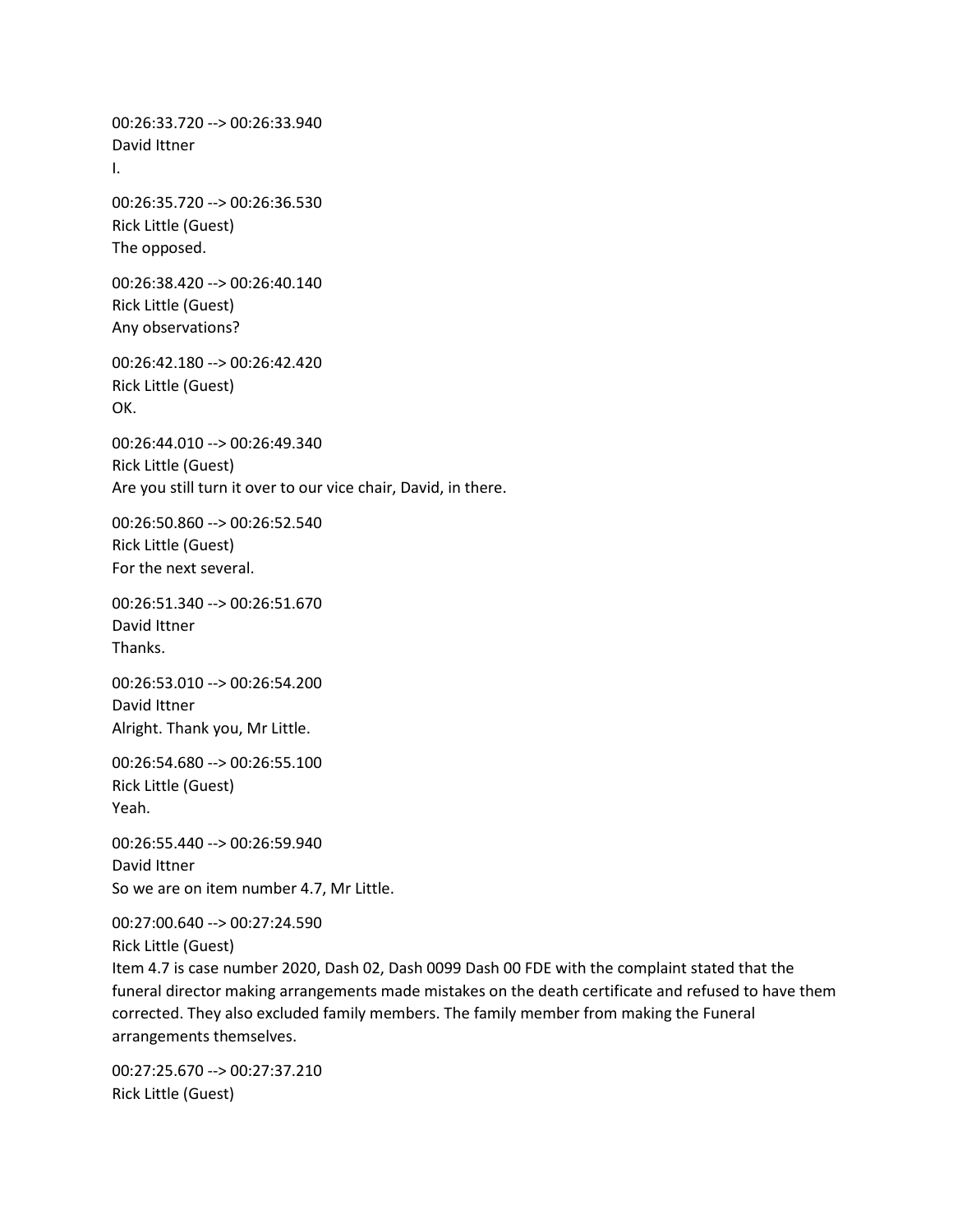The complaint was not the person with the right to control disposition. They were late to the appointment. They did not. They did pay for the service rendered, but stopped the check before it was deposited.

00:27:38.100 --> 00:27:47.440 Rick Little (Guest) Because the Funeral Home was not going to make their changes to the death certificates, the person who had the right to control disposition then paid for the services.

00:27:50.200 --> 00:27:53.100 Rick Little (Guest) I just recommend that to speak clothes with no further action.

00:27:55.200 --> 00:27:56.930 +15\*\*\*\*\*\*\*55 Also move, this is Dante.

00:27:57.920 --> 00:27:58.410 Rick Little (Guest) OK.

00:27:58.200 --> 00:28:00.650 David Ittner Yeah, there is a OK. We have the 1st.

00:27:59.450 --> 00:27:59.820 Cameron Smock This was.

00:28:03.430 --> 00:28:04.810 Cameron Smock This is Cameron I 2nd.

00:28:03.700 --> 00:28:04.210 David Ittner Is there a second?

00:28:06.080 --> 00:28:07.610 David Ittner OK. It's been first and seconded.

00:28:08.290 --> 00:28:09.680 David Ittner Any comments or questions?

00:28:12.870 --> 00:28:14.060 David Ittner There being none.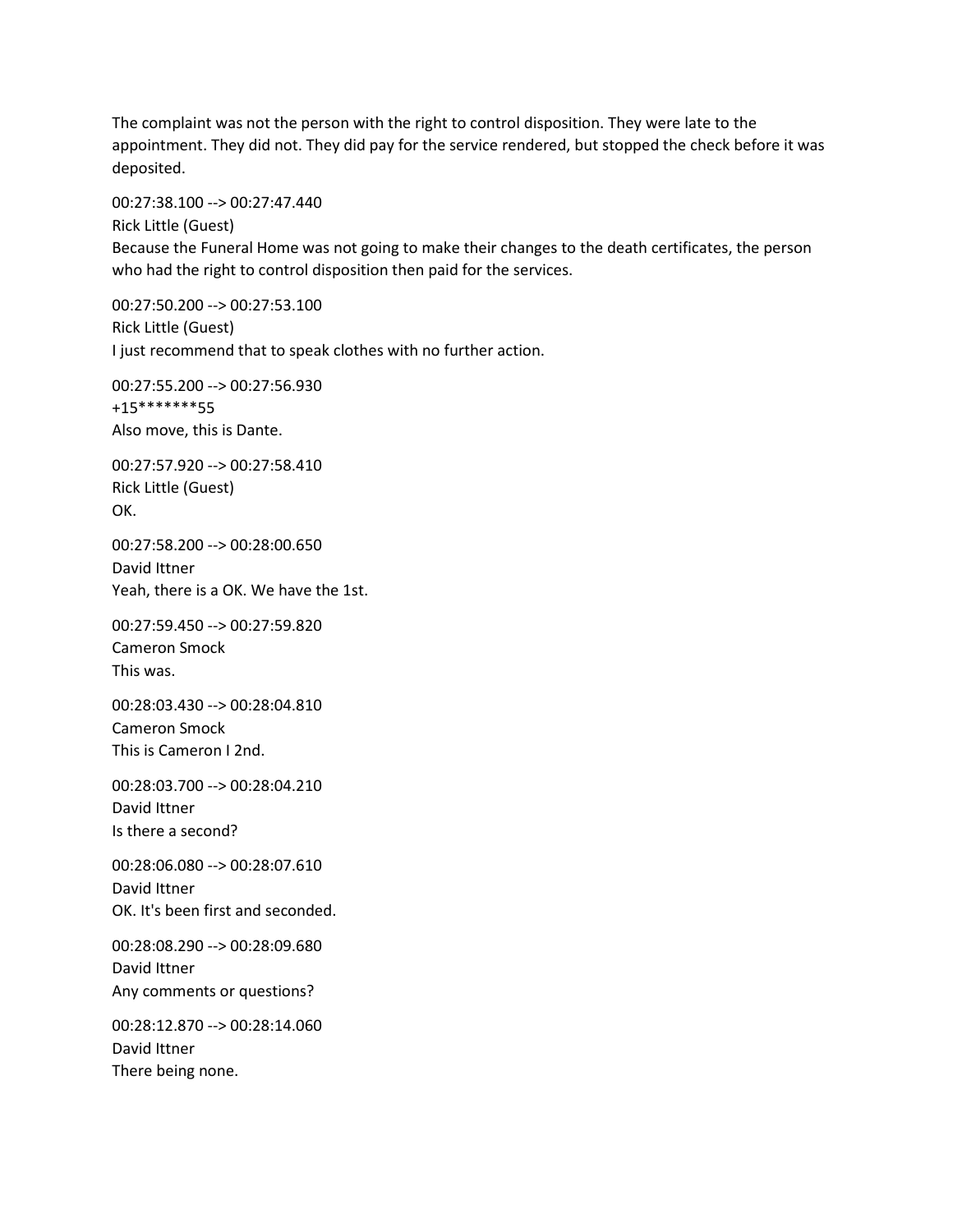00:28:18.010 --> 00:28:20.400 David Ittner Is there all sorry. 00:28:22.460 --> 00:28:23.040 Cameron Smock Aye. 00:28:23.840 --> 00:28:24.430 Constance LeSourd (Guest) Aye. 00:28:24.090 --> 00:28:24.510 Pete Cameron (Guest) Alright. 00:28:24.520 --> 00:28:25.150 +15\*\*\*\*\*\*\*55 I. 00:28:25.070 --> 00:28:25.780 Angie Ward Aye. 00:28:25.920 --> 00:28:26.670 David Ittner Any opposed? 00:28:29.960 --> 00:28:33.840 David Ittner Any abstentions? Nope, they're being done. So moved. 00:28:35.310 --> 00:28:36.810 David Ittner Sorry I'm a little rusty at this. 00:28:39.940 --> 00:28:44.250 David Ittner Alright, thank you. Moving on to item 4.8, Mr Little. 00:28:44.580 --> 00:28:50.040 Rick Little (Guest) OK, this is case number 2021, dash 05 dash. 00:28:50.120 --> 00:28:56.810 Rick Little (Guest) So 1222 two 9 dash 00 FD&E. 00:28:58.070 --> 00:29:18.460 Rick Little (Guest)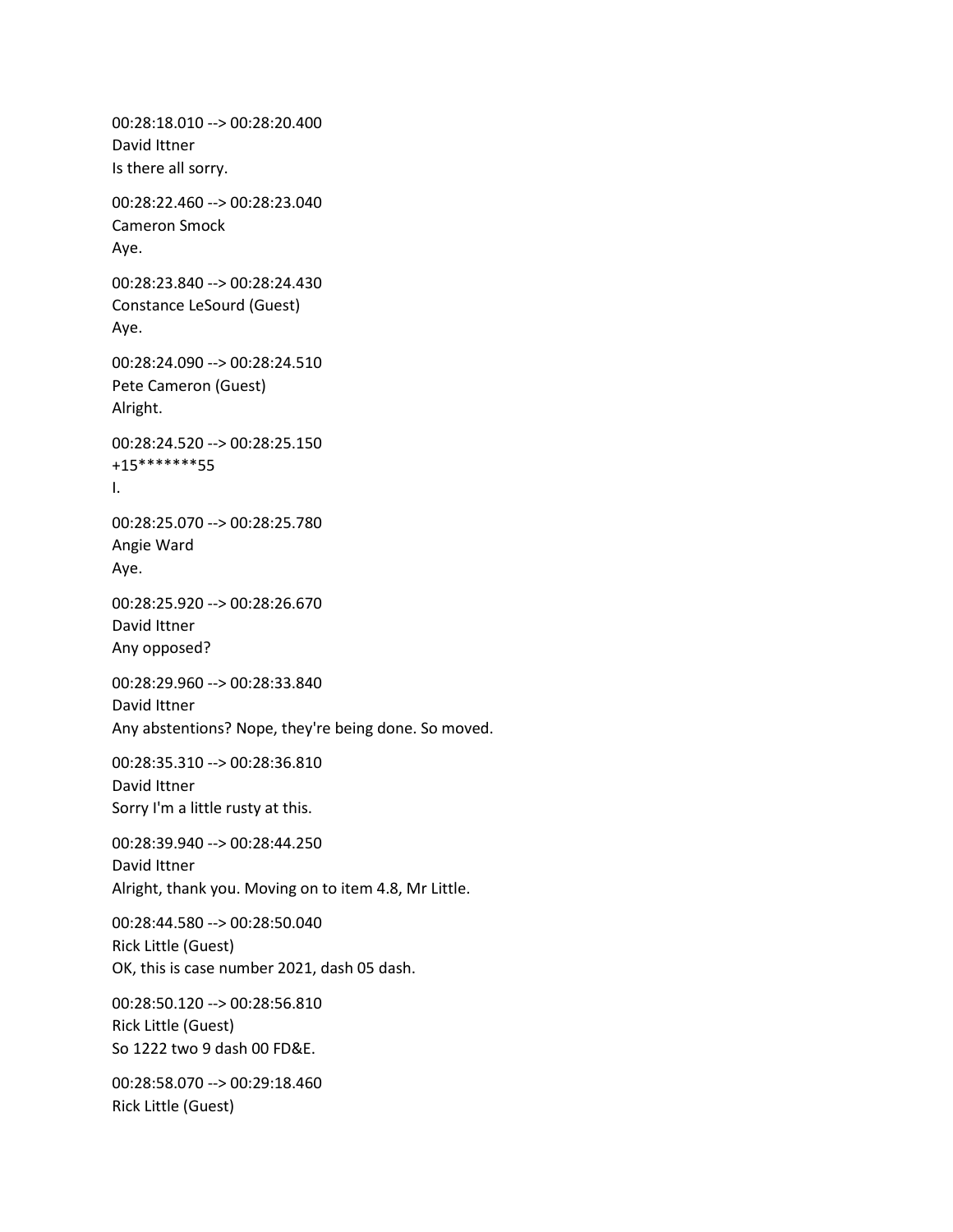The complaint wanted their prearranged Funeral Home contract transferred to an an another Funeral Home or to cancel the contract to get a refund. The Funeral Home offered to give the complaint the refund, less than what the complaint the complainant was trusted.

00:29:19.300 --> 00:29:40.190

Rick Little (Guest) The facts are with the prearrangement. The Funeral Home was not obligated to return the whole amount, since a few items were unrefusable, which was merchandise selected and a travel package. After the complaint. The Funeral Home did issue a full refund of and quoted as a customer service gesture.

00:29:41.370 --> 00:29:43.970 Rick Little (Guest) I just recommend this to be closed and no further action.

00:29:47.380 --> 00:29:48.690 David Ittner Is there a motion to that effect?

00:29:50.770 --> 00:29:52.280 Pete Cameron (Guest) This is Pete. So moved.

00:29:51.020 --> 00:29:51.920 Cameron Smock This is clear.

00:29:53.000 --> 00:29:54.100 Cameron Smock Cameron's second?

00:29:55.180 --> 00:29:55.670 David Ittner Thank you.

00:29:58.830 --> 00:30:01.060 David Ittner Are there any comments or questions?

00:30:01.940 --> 00:30:02.610 David Ittner She is.

00:30:05.440 --> 00:30:07.090 David Ittner No. OK, all in favor.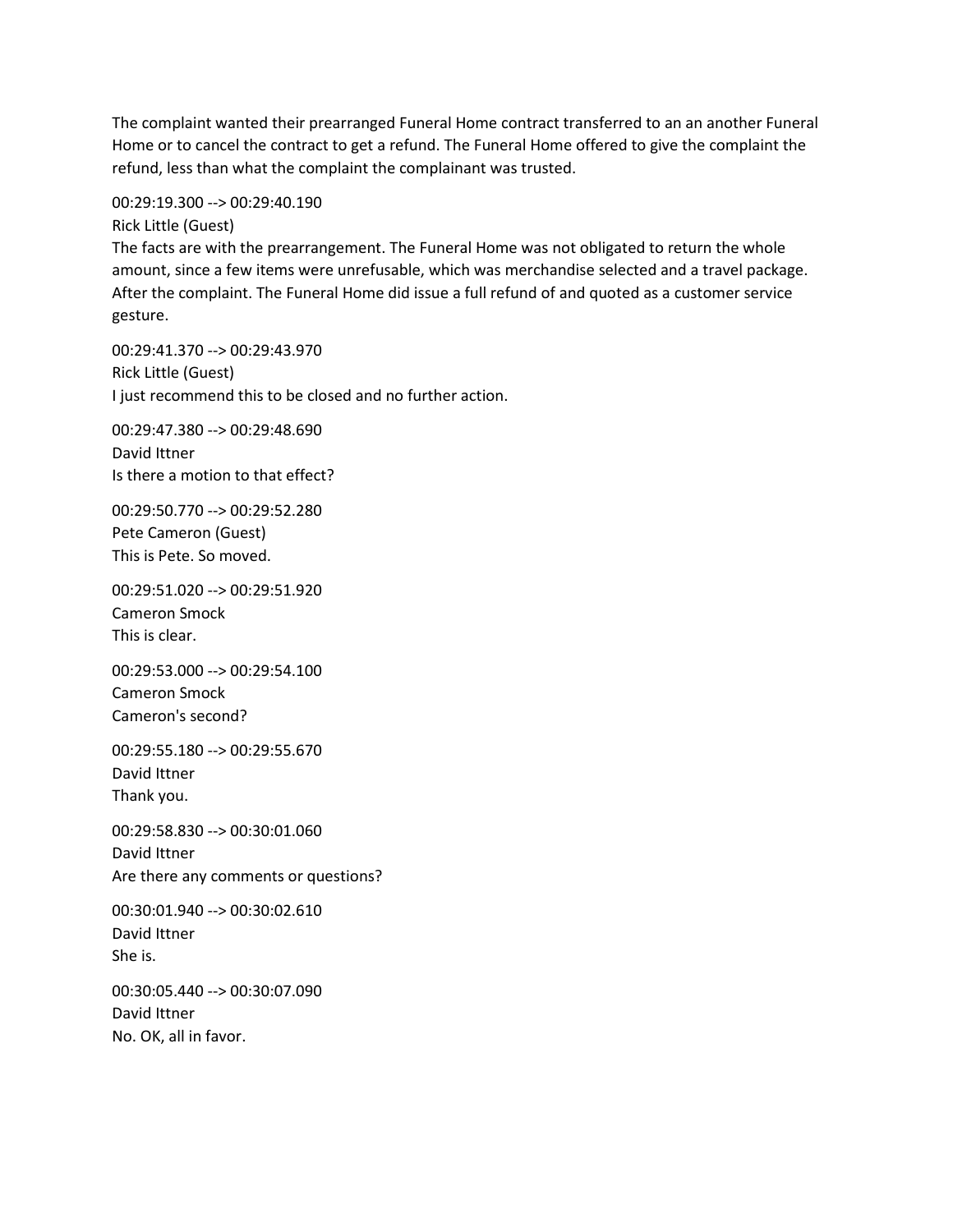00:30:08.290 --> 00:30:09.990 Cameron Smock Aye. 00:30:08.960 --> 00:30:09.430 +15\*\*\*\*\*\*\*55 I. 00:30:09.210 --> 00:30:09.810 Constance LeSourd (Guest) Aye. 00:30:09.440 --> 00:30:09.930 Pete Cameron (Guest) Aye. 00:30:10.770 --> 00:30:11.640 David Ittner Any opposed? 00:30:14.390 --> 00:30:15.340 David Ittner Any abstentions? 00:30:16.900 --> 00:30:19.040 David Ittner They're being none. The motion passes. 00:30:20.070 --> 00:30:20.500 Rick Little (Guest) OK. 00:30:21.640 --> 00:30:25.950 David Ittner Moving on to item 4.9, Mr Little. 00:30:22.040 --> 00:30:22.320 Rick Little (Guest) No. 00:30:26.620 --> 00:30:26.890 Rick Little (Guest) OK. 00:30:27.880 --> 00:30:29.990 Rick Little (Guest) Item 4.9. 00:30:30.950 --> 00:30:58.570 Rick Little (Guest)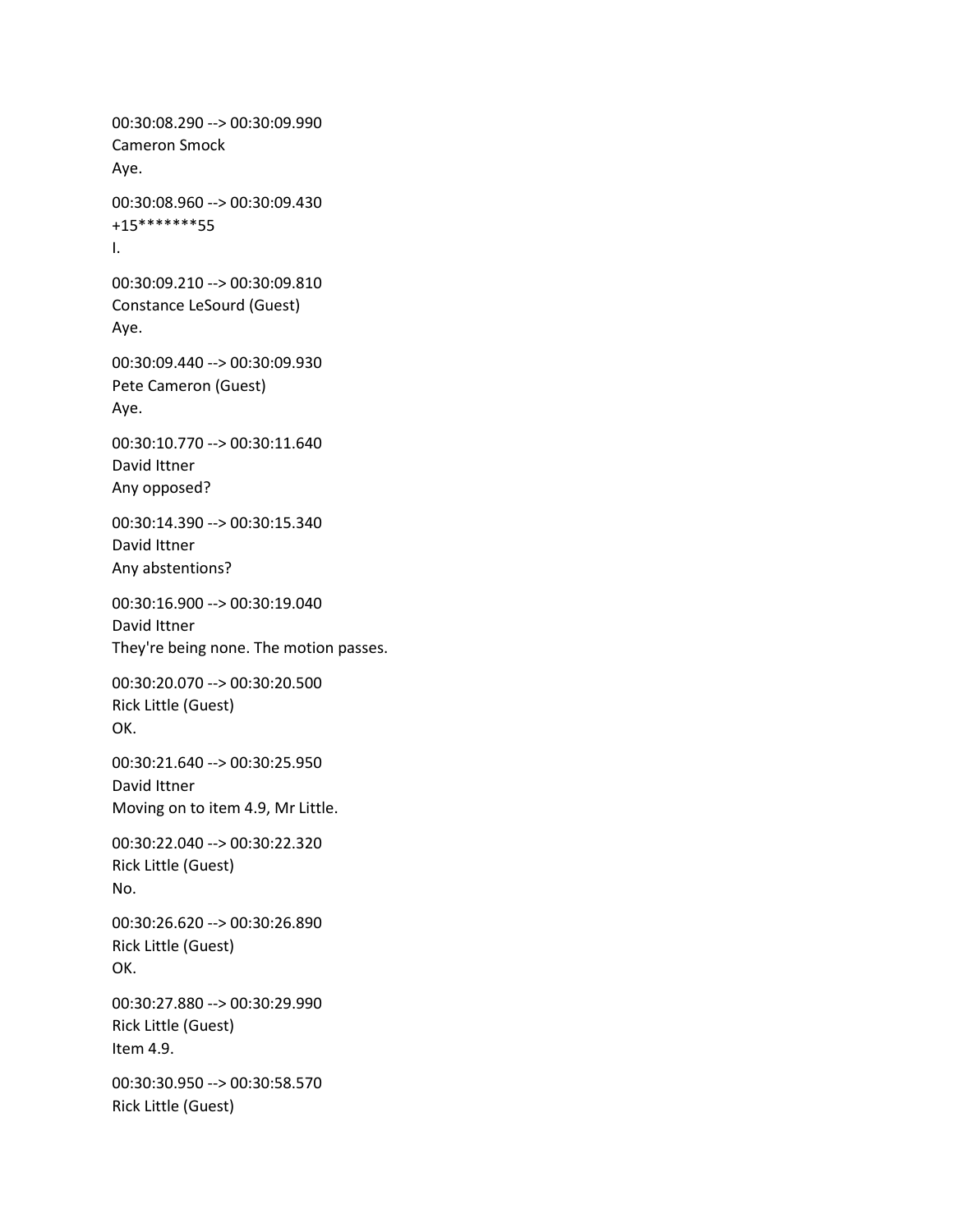This is a case number 2021 dash 07 Dash 1758 Dash 00 FD&E. The complaint wanted a Funeral Home to give an itemized statement of the disposition of her of her parent, and that and that the person who signed the Funeral Home contract was not a relative.

00:30:59.970 --> 00:31:21.230

Rick Little (Guest)

The facts were the Funeral Home took care of the deceit and and followed the directions of the decedents wishes that were wasn't in irrevocable trust. For for the Funeral Home and cemetery, the signer of the contract presented themselves as a child of the deceased and was accompanied by other children of the deceased.

00:31:22.250 --> 00:31:46.180 Rick Little (Guest)

There was no concern with the other family members as you at the arrangement conference that the individual representing themselves as a child was not a child. There was nothing additional added to the contract and the payment was made in full by the trust. The Funeral Home did not give out the item. A statement to the complaints since she was not part of the arrangement conference.

00:31:47.430 --> 00:31:49.960 Rick Little (Guest) I recommend this to be closed with no further action.

00:31:52.020 --> 00:31:53.730 David Ittner Thank you. Rick. Is there a motion to that effect?

00:31:56.260 --> 00:31:57.350 +15\*\*\*\*\*\*\*55 Dante so moved.

00:31:58.790 --> 00:32:00.140 David Ittner Dante the 1st.

00:32:01.260 --> 00:32:02.410 Pete Cameron (Guest) Pedal 2nd.

00:32:01.310 --> 00:32:01.930 David Ittner Is there a second?

00:32:02.900 --> 00:32:03.450 David Ittner Thank you, Pete.

00:32:05.040 --> 00:32:06.020 David Ittner Any discussion?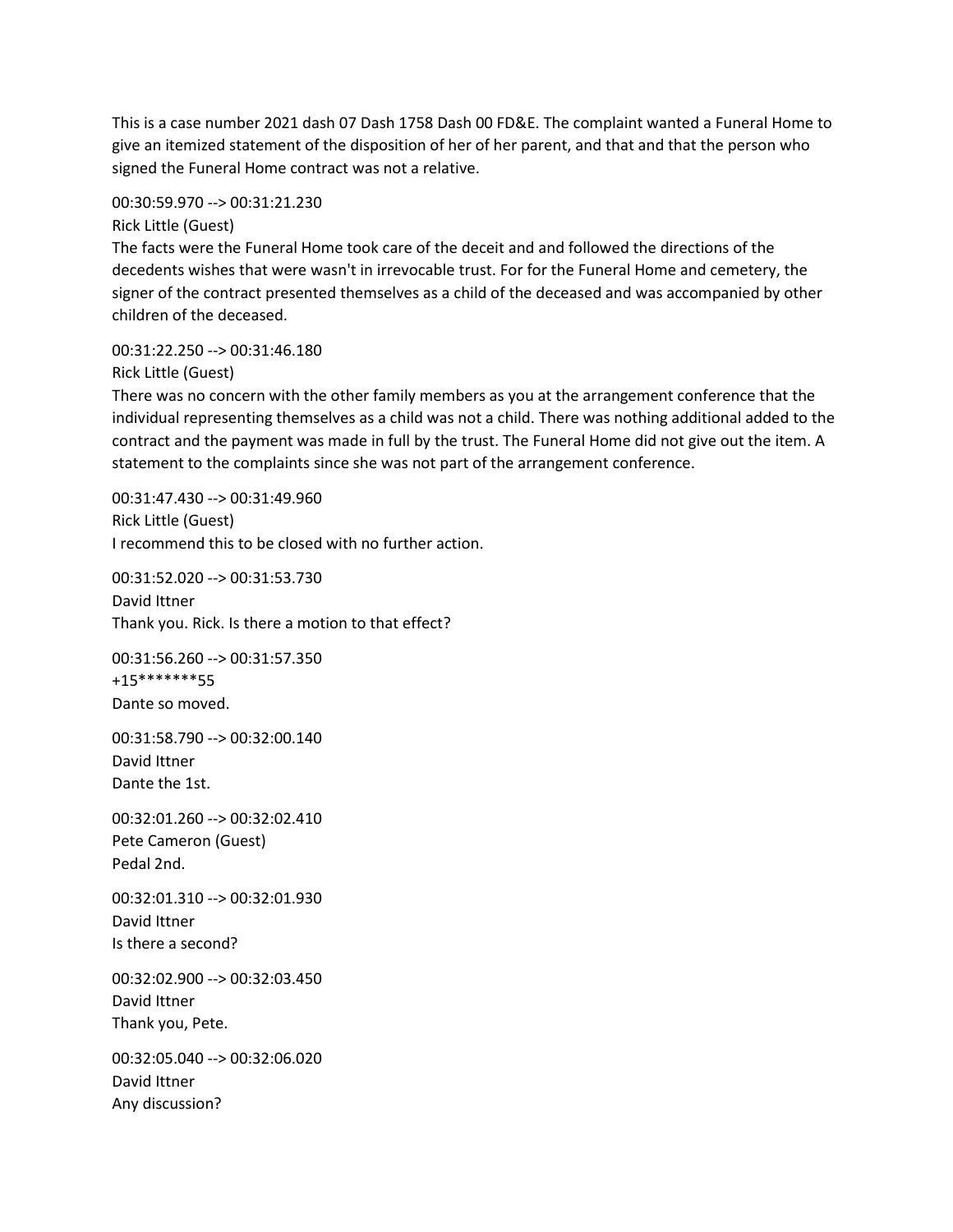00:32:10.010 --> 00:32:12.140 David Ittner All right, all in favor. 00:32:13.630 --> 00:32:14.090 Cameron Smock Aye. 00:32:14.310 --> 00:32:14.890 Pete Cameron (Guest) Aye. 00:32:14.470 --> 00:32:15.020 Constance LeSourd (Guest) I. 00:32:14.790 --> 00:32:15.140 Angie Ward Aye. 00:32:15.040 --> 00:32:15.370 +15\*\*\*\*\*\*\*55 I. 00:32:16.100 --> 00:32:17.070 David Ittner Any opposed? 00:32:19.280 --> 00:32:20.270 David Ittner Any abstentions? 00:32:21.750 --> 00:32:23.870 David Ittner There being none, the motion passes. 00:32:24.540 --> 00:32:24.880 Rick Little (Guest) OK. 00:32:26.250 --> 00:32:26.930 Rick Little (Guest) Alrighty. 00:32:26.450 --> 00:32:29.760 David Ittner Moving moving forward to item 4.10, Mr Little.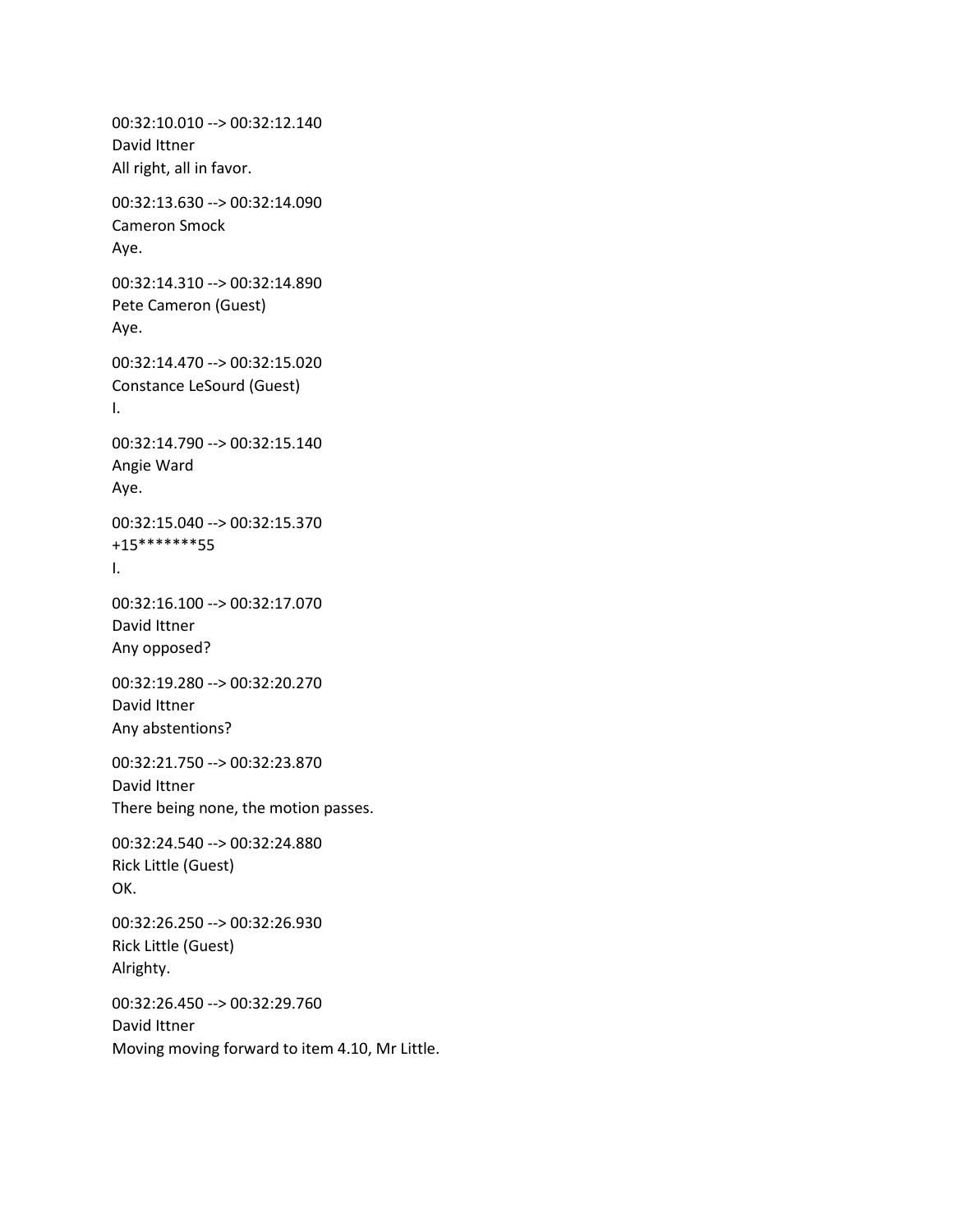00:32:30.490 --> 00:32:41.060 Rick Little (Guest) Well, four point 10, we have case number 2021, dash 11, Dash 2816 Dash 00, FDE.

00:32:34.670 --> 00:32:35.110 David Ittner The lights.

00:32:37.270 --> 00:32:37.870 David Ittner Background.

00:32:40.730 --> 00:32:41.190 David Ittner For this.

00:32:43.020 --> 00:32:52.200 Rick Little (Guest) The summary, the complaint claims the funeral director would not give them an ETA to pick up the at the hospital and.

00:32:52.870 --> 00:32:55.550 Rick Little (Guest) How did disrespectful attitude?

00:32:56.390 --> 00:33:12.420 Rick Little (Guest) The facts from the time of the call from the hospital to the actual removal was 16 hours in the eighth hour was when the complainant called for an ETA. Since they were full and had limited space.

00:33:13.180 --> 00:33:18.060 Rick Little (Guest) The funeral director was not able to give a time when their staff would arrive.

00:33:18.750 --> 00:33:24.980 Rick Little (Guest) The cell phone cut out which which to the complainant was thought to be a hang up.

00:33:26.760 --> 00:33:32.930 Rick Little (Guest) This has been a struggle throughout our our state with COVID hospitals get.

00:33:34.150 --> 00:33:41.130 Rick Little (Guest) And a lot of decedents in there that they have to care for and it's just.

00:33:42.110 --> 00:33:51.150 Rick Little (Guest)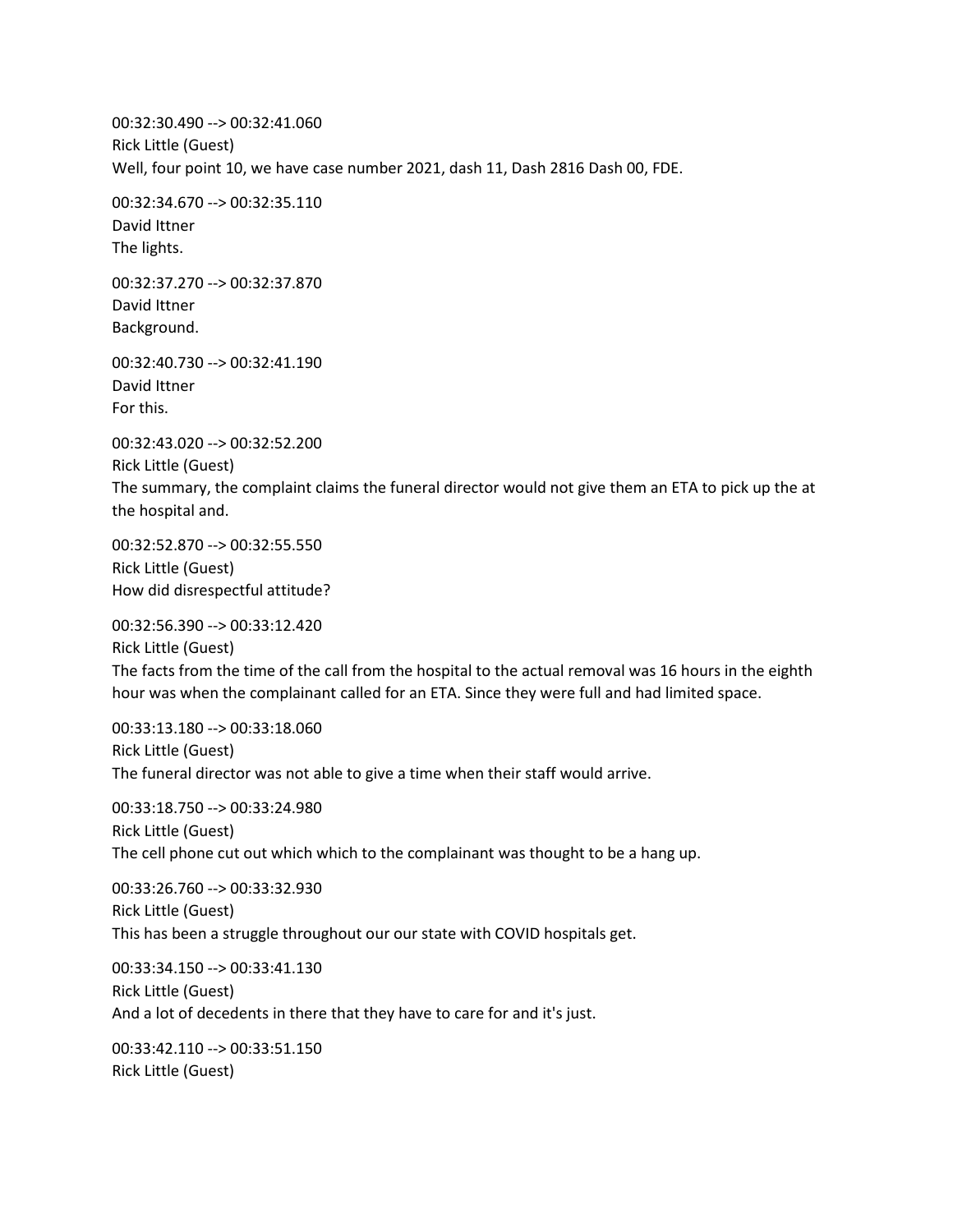This particular Funeral Home took a I mean, they're from a different area, so it took a while to get there, so I just would like the others closed with no further action.

00:33:54.190 --> 00:33:57.570 David Ittner All right. Thank you. Rick, is there a motion to that effect?

00:33:59.120 --> 00:33:59.530 David Ittner I don't think.

00:34:01.390 --> 00:34:02.740 Pete Cameron (Guest) The speed, so move.

00:34:04.380 --> 00:34:05.040 David Ittner And Pete?

00:34:06.150 --> 00:34:06.600 David Ittner Is there a second?

00:34:07.750 --> 00:34:09.480 Constance LeSourd (Guest) This is Connie I seconded.

00:34:10.340 --> 00:34:10.930 David Ittner Thank you, Connie.

00:34:12.970 --> 00:34:15.300 David Ittner Is there any discussion about this case?

00:34:17.780 --> 00:34:28.390 Pete Cameron (Guest) So this is Pete. I guess my follow-up question to that would be, was the decedent actually picked up and taken care of? Was that family served properly after that?

00:34:21.000 --> 00:34:21.200 David Ittner OK.

00:34:25.110 --> 00:34:25.710 David Ittner Daniel.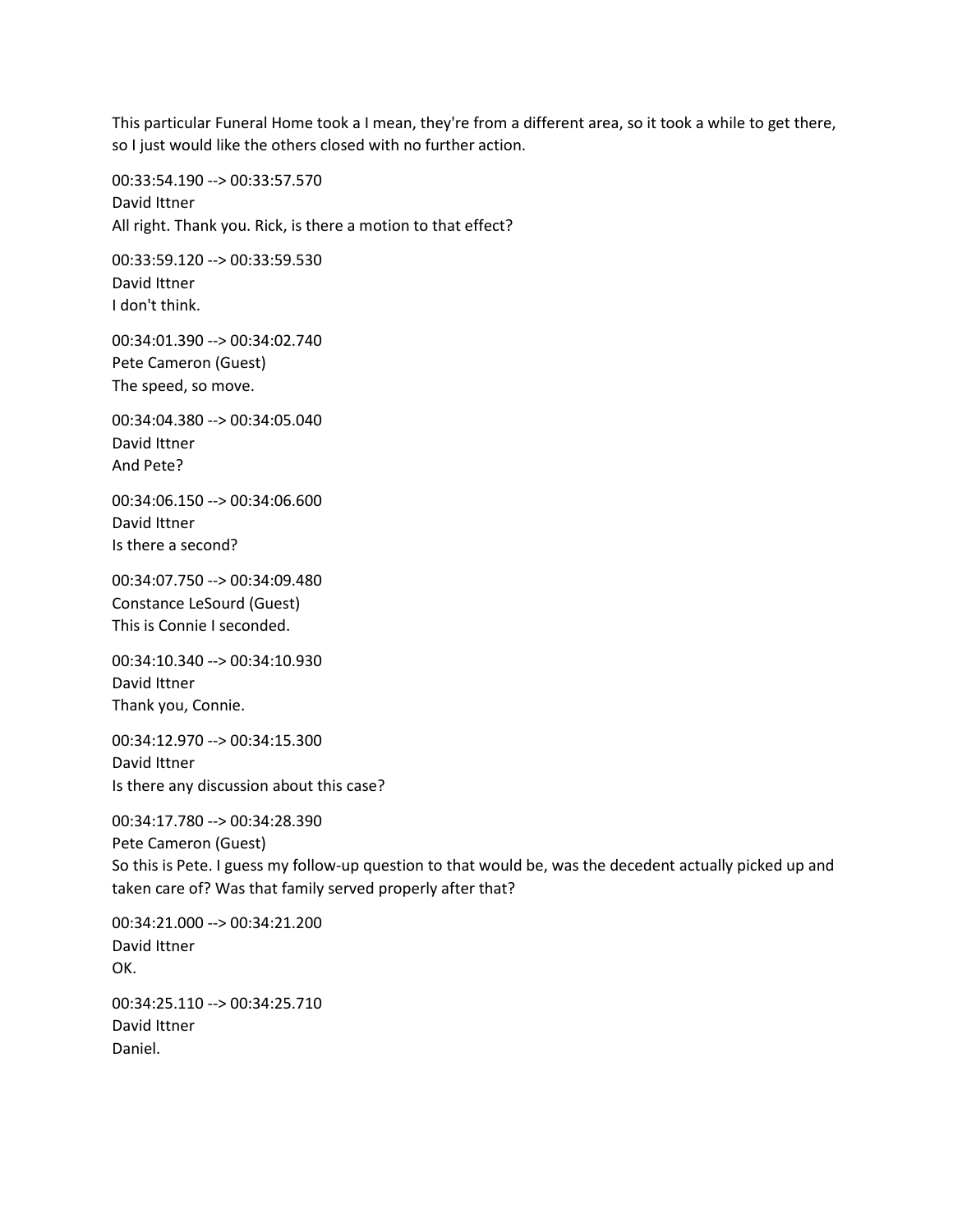00:34:29.990 --> 00:34:33.820 Rick Little (Guest) Good. There wasn't specified. It was not a family that complained.

00:34:34.940 --> 00:34:37.100 Rick Little (Guest) It was the the hospital.

00:34:39.060 --> 00:34:40.020 Pete Cameron (Guest) So OK.

00:34:39.300 --> 00:34:41.840 Rick Little (Guest) It was. It was. Yeah. Sorry about that.

00:34:42.680 --> 00:34:43.350 Pete Cameron (Guest) OK. Thanks.

00:34:43.830 --> 00:34:44.040 Rick Little (Guest) Yep.

00:34:45.550 --> 00:34:47.520 David Ittner Recommending any further questions.

00:34:50.510 --> 00:34:52.000 David Ittner All right, all in favor.

00:34:53.660 --> 00:34:54.100 Cameron Smock 5.

```
00:34:53.780 --> 00:34:54.350
+15*******55
I.
```
00:34:54.400 --> 00:34:54.890 Pete Cameron (Guest) Aye.

00:34:54.570 --> 00:34:54.980 Constance LeSourd (Guest) Aye.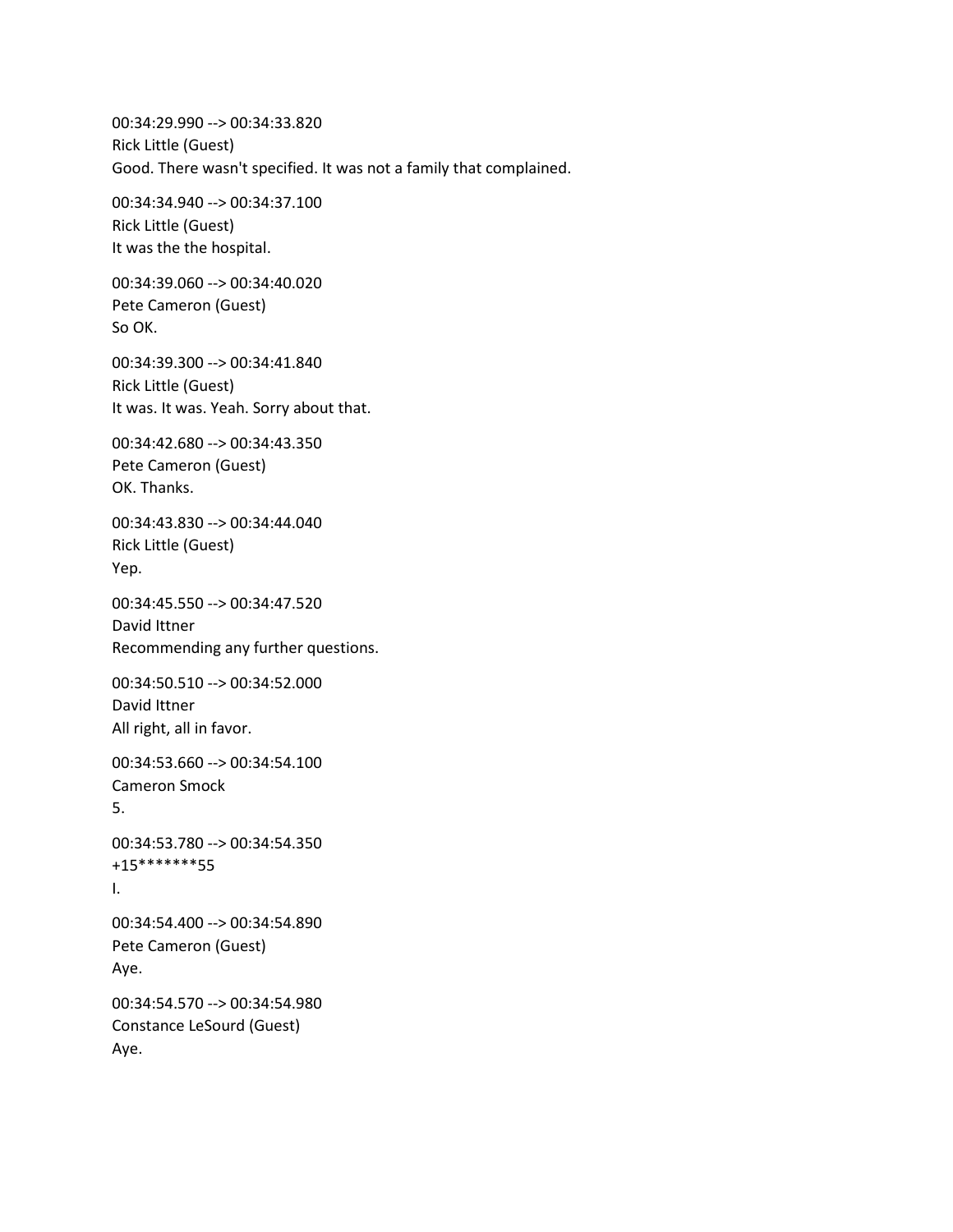00:34:55.340 --> 00:34:55.680 Angie Ward Aye.

00:34:56.460 --> 00:34:57.410 David Ittner Any opposed?

00:34:59.690 --> 00:35:00.880 David Ittner Any abstentions?

00:35:02.420 --> 00:35:04.530 David Ittner There being none, the motion passes.

00:35:05.690 --> 00:35:08.090 David Ittner And now I will turn it back over to Mr Little.

00:35:09.110 --> 00:35:11.170 Rick Little (Guest) Well, thank you. That's good there. Good job.

00:35:12.090 --> 00:35:17.140 Rick Little (Guest) I will. OK, item 5 legal issues to deliver.

00:35:18.940 --> 00:35:19.890 Rick Little (Guest) The liberation there.

00:35:22.510 --> 00:35:24.390 Elizabeth Lagerberg (Guest) To my knowledge, there aren't any but.

00:35:26.610 --> 00:35:29.170 Elizabeth Lagerberg (Guest) I will if any if anybody has any let me know.

00:35:31.110 --> 00:35:31.700 Rick Little (Guest) OK.

00:35:33.650 --> 00:35:38.630 Rick Little (Guest) Item number 6. Disciplinary and investigation items.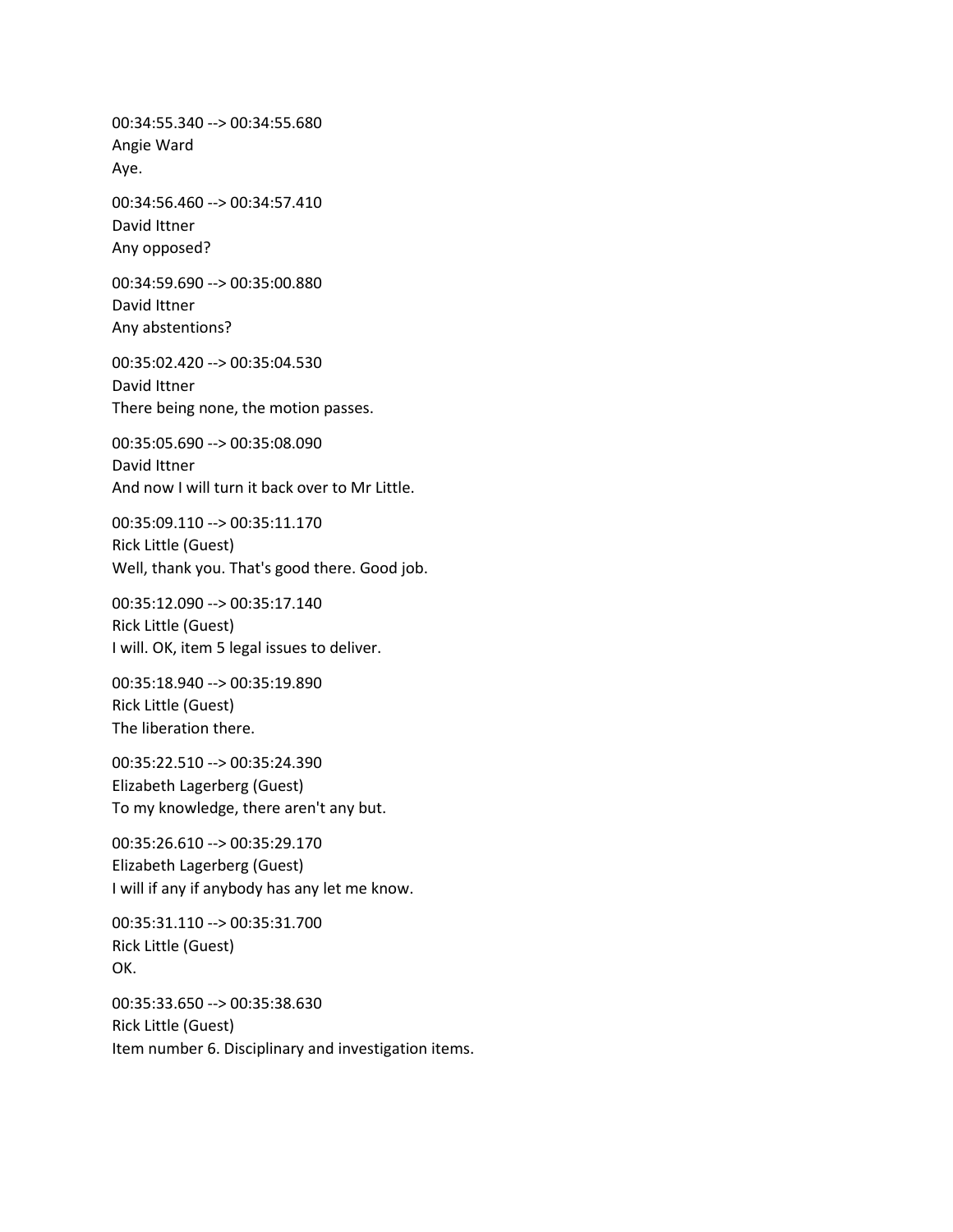00:35:41.260 --> 00:35:41.910 Hall, Kimberly (DOL) We don't have any. 00:35:42.290 --> 00:35:42.590 Rick Little (Guest) No. 00:35:43.880 --> 00:35:48.570 Rick Little (Guest) OK, item number 7, assistant Attorney General's report. Elizabeth. 00:35:51.490 --> 00:35:58.190 Elizabeth Lagerberg (Guest) Yes. Again, I don't think there are any unless somebody has anything that they want me to address. 00:36:04.390 --> 00:36:04.810 Rick Little (Guest) No. 00:36:05.830 --> 00:36:06.240 Rick Little (Guest) Hey. 00:36:07.020 --> 00:36:07.540 Elizabeth Lagerberg (Guest) Thank you. 00:36:08.020 --> 00:36:09.400 Rick Little (Guest) Item number 8. 00:36:10.390 --> 00:36:14.330 Rick Little (Guest) Committee Task Force reports we have none. 00:36:15.680 --> 00:36:16.070 Hall, Kimberly (DOL) Correct. 00:36:16.610 --> 00:36:19.950 Rick Little (Guest) OK, item 9 for staff reports. 00:36:21.570 --> 00:36:21.880 Rick Little (Guest) Kim.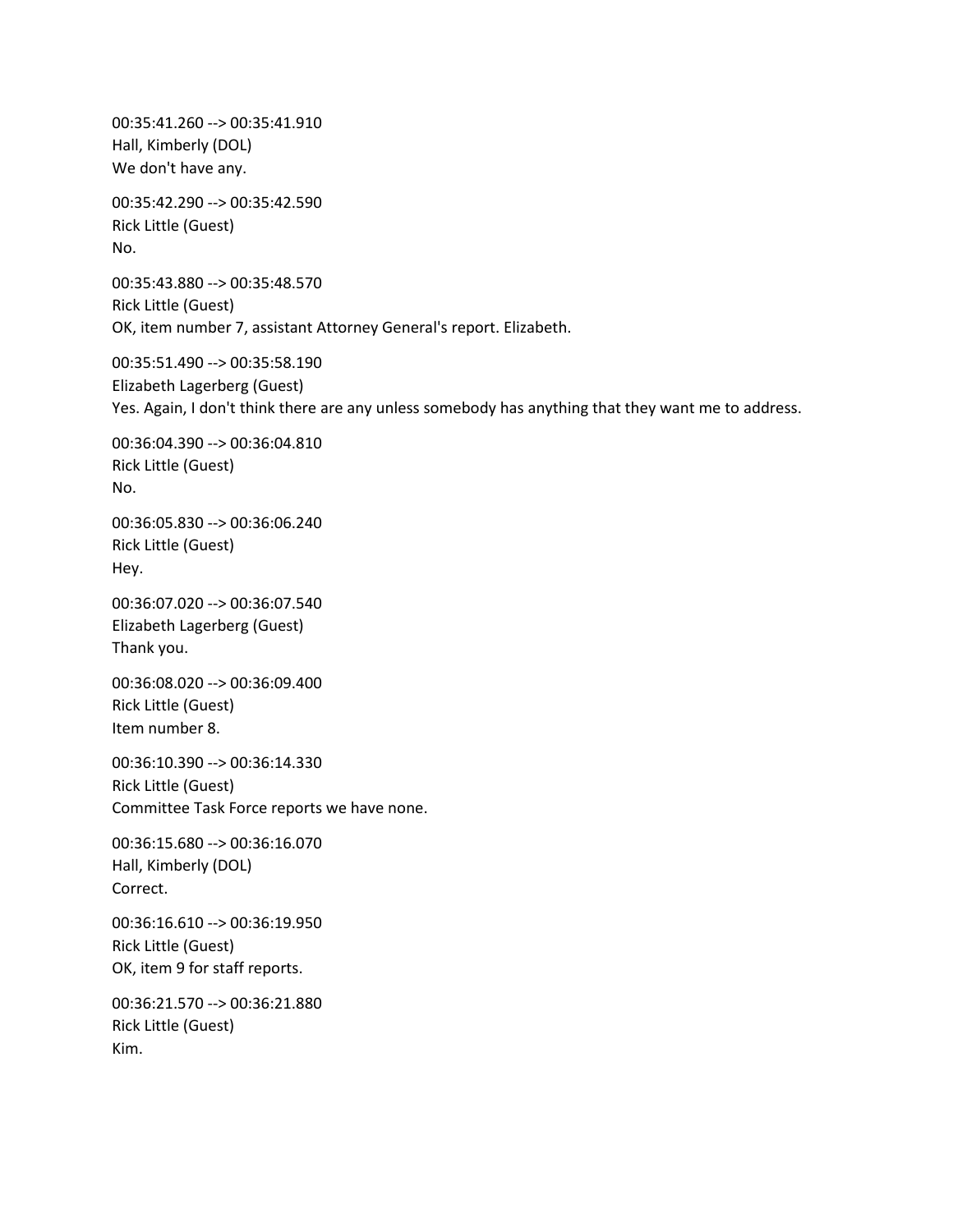00:36:22.940 --> 00:36:23.770 Hall, Kimberly (DOL) All right. Thank you.

00:36:25.050 --> 00:36:45.460

Hall, Kimberly (DOL) So for program operations, as of right now, we are hoping that we'll have three new board or not board members, but staff members come on in June. We are hiring for an assistant administrator of three position, which is basically a mine and Shari's old position. We are now program specialists.

00:36:46.210 --> 00:36:54.320 Hall, Kimberly (DOL) And then we are hoping to hire two programs, specialist fives and they will support the boards more directly.

00:36:55.040 --> 00:36:59.330 Hall, Kimberly (DOL) And become the leads and then work with committees more directly with them as well.

00:37:10.120 --> 00:37:13.490 Hall, Kimberly (DOL) As a deal employee and then.

00:37:14.280 --> 00:37:17.830 Hall, Kimberly (DOL) Just to update you guys on where we are for virtual.

00:37:18.630 --> 00:37:24.660 Hall, Kimberly (DOL) We are going to continue being virtual for the rest of the year. We're trying to still work out the rest to a hybrid.

00:37:26.670 --> 00:37:43.580 Hall, Kimberly (DOL) Situation where we can do both in person and virtual. They are trying it out with staff right now and it's not working as well as we'd like, so we are hoping that that will be done by the end of the year so we can move on to next year and have the opportunity to meet in person.

00:37:44.680 --> 00:37:46.550 Hall, Kimberly (DOL) And that's that's all I have.

00:37:48.810 --> 00:37:49.070 Rick Little (Guest) OK.

00:37:51.220 --> 00:37:51.860 Rick Little (Guest) Thank you.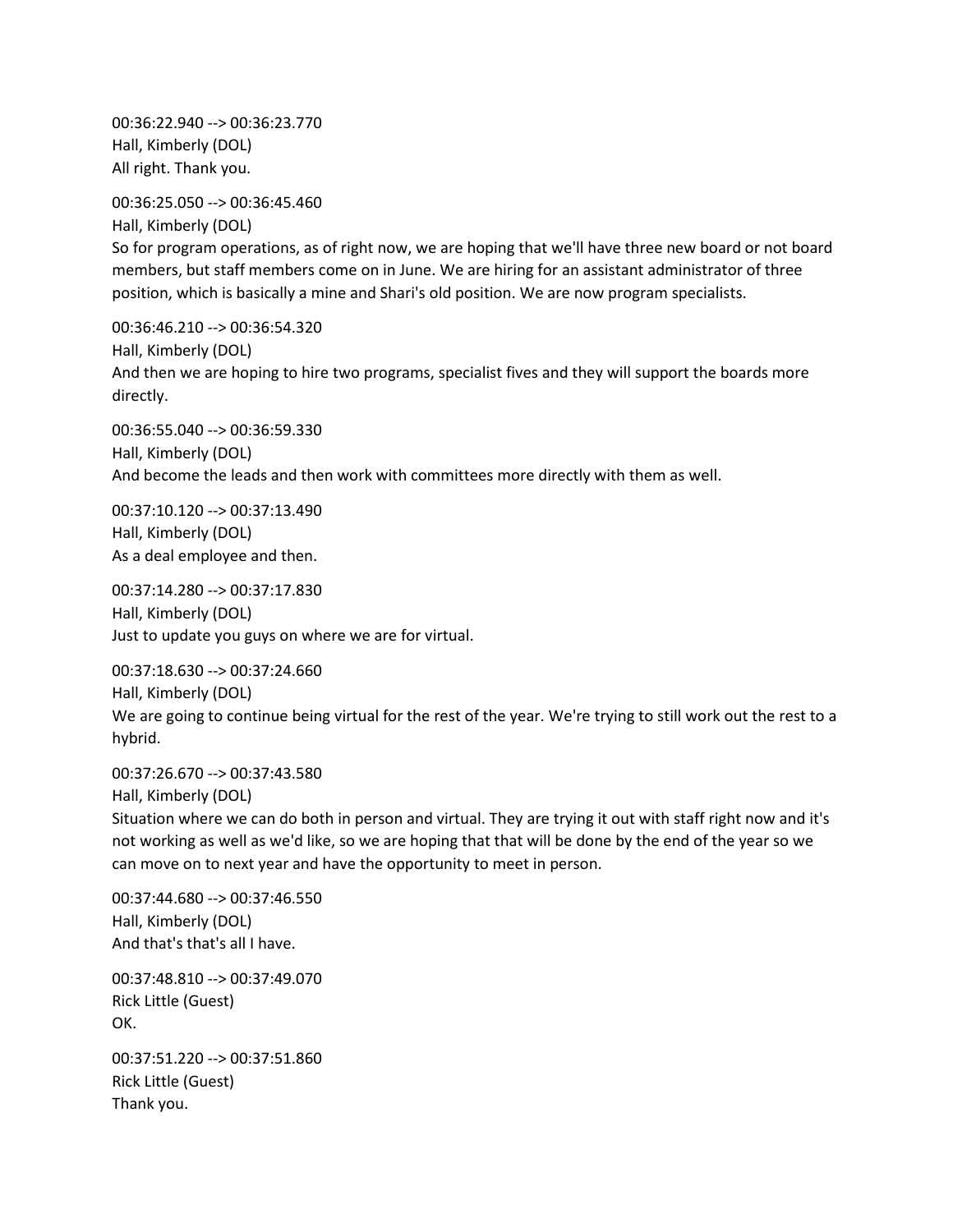00:37:53.670 --> 00:37:56.730 Rick Little (Guest) So are there any 10.2?

00:37:58.680 --> 00:38:00.040 Rick Little (Guest) Excuse me. Sorry about that.

00:37:58.860 --> 00:38:00.250 Hall, Kimberly (DOL) At one I'm sorry.

00:38:00.810 --> 00:38:03.580 Rick Little (Guest) Then 9.2 department licensing.

00:38:04.100 --> 00:38:33.530

Hall, Kimberly (DOL)

Yes, I will. Uh, Mr Dutra will speak to that, but I did want to share these numbers as well. These are the numbers that I think P asked for last meeting. But these are the old historic numbers for the funeral director and all of those. And as you look at them, you can see that it looks like funeral director has actually stayed pretty steady. The funeral, the intern embalmer has gone down a lot, but.

00:38:09.620 --> 00:38:09.850 Rick Little (Guest) Good.

00:38:35.430 --> 00:38:38.370 Hall, Kimberly (DOL) Because I I just found that interesting. After what Connie had said.

00:38:39.040 --> 00:38:41.620 Hall, Kimberly (DOL) From them saying the funeral directors have gone down.

00:38:44.460 --> 00:38:45.930 Hall, Kimberly (DOL) But that is for your review.

00:38:48.300 --> 00:38:48.640 Rick Little (Guest) OK.

00:38:51.650 --> 00:38:53.160 Rick Little (Guest) Alrighty, thank you.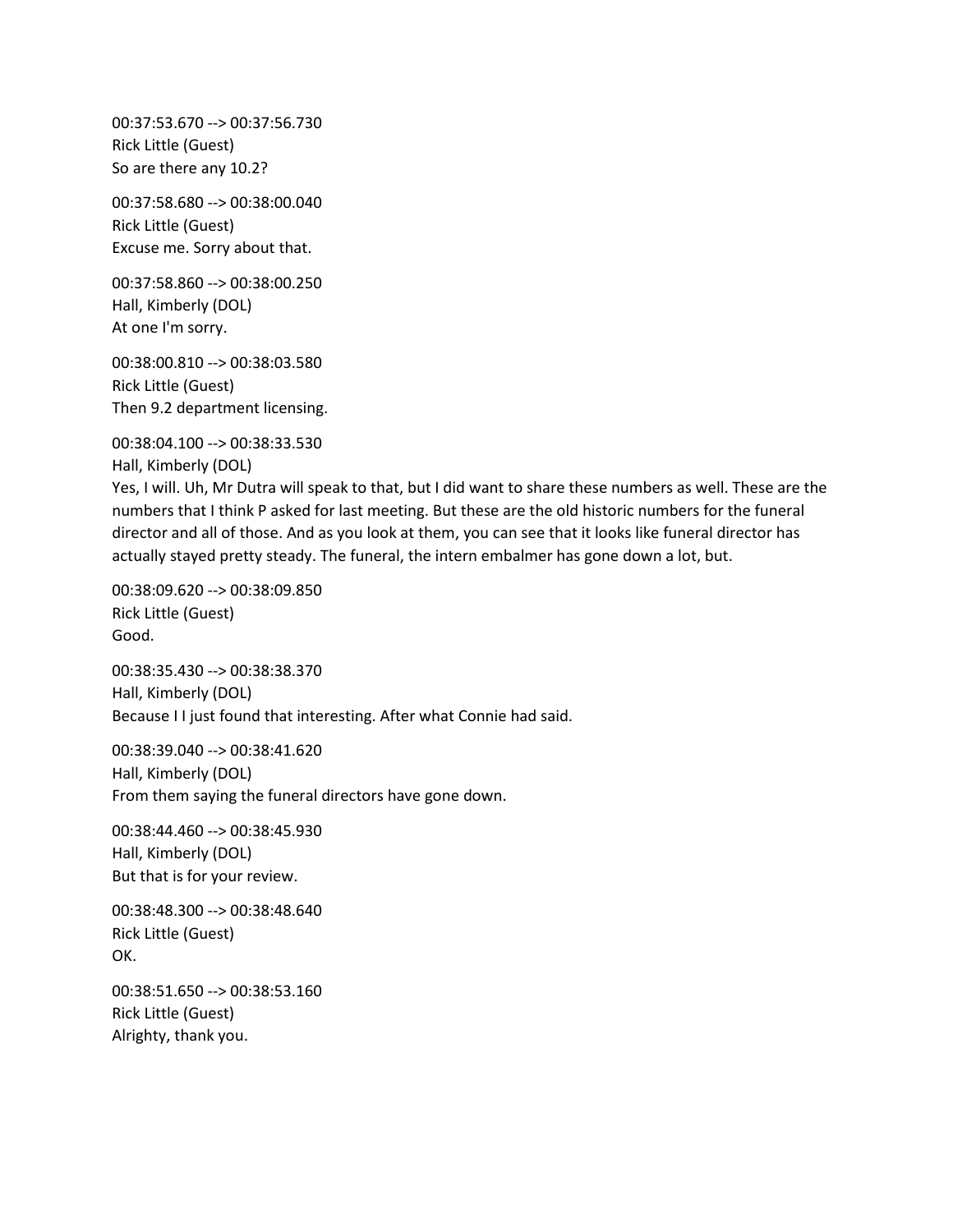00:38:55.950 --> 00:38:58.090 Rick Little (Guest) They have 9.2.

00:38:59.140 --> 00:39:00.770 Rick Little (Guest) From a licensing was there?

00:39:04.490 --> 00:39:07.270 Hall, Kimberly (DOL) Yeah. Mr Dutra will speak so well.

00:39:08.530 --> 00:39:39.110

Dutra, Bill (DOL)

Good morning and thank you. Thank you for inviting us to your board meeting today. My name is Bill Dutra. I am currently the assistant administrator for our centralized investigations and audit unit. As I'm sure the board is aware that the division of the Department of Licensing has gone through an alignment to where we have put lines of business together. The line of business that we are over is all investigations and audits, which includes the work that Pam Greiss and her team conducts and works.

00:39:39.200 --> 00:40:08.970 Dutra, Bill (DOL)

And supports the board. The one thing I wanna make sure there's really clear is that a lot of people, when they hear alignment and things of that nature, they there's this fear that we're just going to kind of put everybody in. Anybody involved with this type of work. I'm here to let you know, is that the subject matter experts that you are used to working with, Pam Greiss and others will continue to support the board and support the efforts of supporting our licensees and the residents of Washington. Our job is to support Pam as.

#### 00:40:09.310 --> 00:40:40.750

Dutra, Bill (DOL)

Bringing this all together into one unit as we're able to give more support and stability and help to the board and to Pam and to others as we look through this, we are going to be here. We're going to be here to support you as part of that. We are in the process. Not only are we partnering with the board on hiring some program specialist fives to support for our end complaint intake, but we are also in the process of hiring an investigation supervisor that will focus on supporting the boards and commissions work.

#### 00:40:40.870 --> 00:41:04.320 Dutra, Bill (DOL)

That is, in the process most recently, and I'll be she'll be introducing yourself in a few minutes. We've hired also some other management that will be directly related to supporting this line of business as well. So at this time, I will have some other people introduce themselves starting with Kathy, Nathan Negley, who is my boss.

00:41:07.230 --> 00:41:30.700 Naegeli, Catharine (DOL)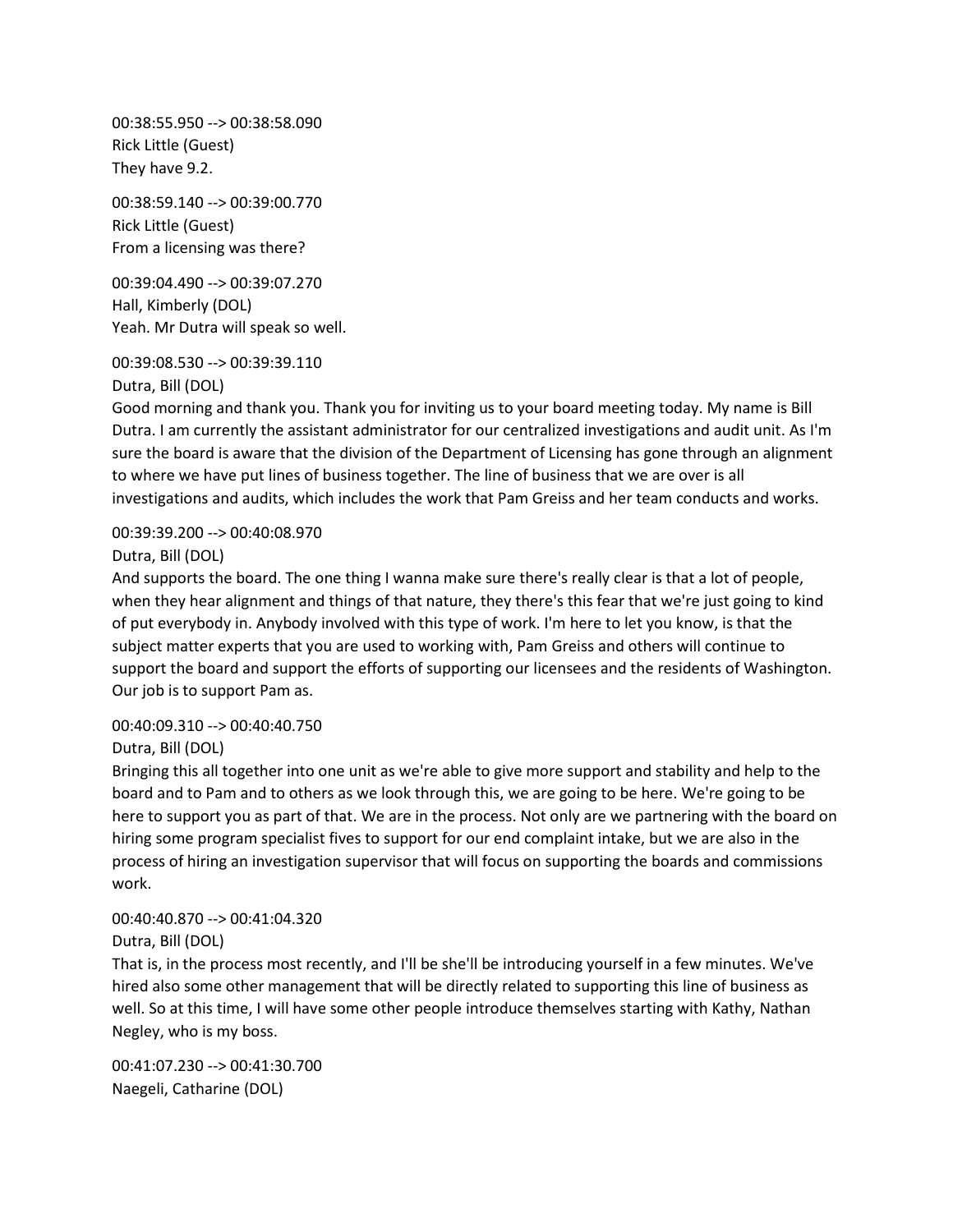Hello, I'm Kathy nagley. I'm the administrator of our centralized investigations and audits unit. Thank you for having us here today. To be able to introduce ourselves, we are like Bill said, we're here to support you. We're not here to change things, but really support and give support to those that support you such as Pam and others.

00:41:32.000 --> 00:41:52.090

Naegeli, Catharine (DOL) So with that being said, please feel free to reach out. Umm, you know? Let us know how we can help you. And like Bill said, we are going to have more people being able to support Pam and and you all here very soon. With that being said Bill, do we have Evelyn here today?

00:41:53.300 --> 00:41:57.250 Dutra, Bill (DOL) Yes. In fact, I'll have Evelyn introduced herself to the board.

00:42:03.960 --> 00:42:17.460 ManleyRodriguez, Evelyn (DOL) Hi, good morning. My name is Evelyn Manley Rodriguez and I'm the program manager for the uh centralized investigation in the audits unit and will be supporting him and others with this work and it's a pleasure to be here.

00:42:24.750 --> 00:42:32.600 Dutra, Bill (DOL)

It and again thank you very much if you have any questions for us, please feel free to reach out to us and we will do what we can to answer your questions.

00:42:33.420 --> 00:42:35.600 Rick Little (Guest) Thank you very much for your comments.

00:42:37.420 --> 00:42:38.050 Rick Little (Guest) No, no.

00:42:40.430 --> 00:42:43.980 Rick Little (Guest) Item the 93 and the other items.

00:42:48.700 --> 00:42:49.370 Rick Little (Guest) So good there.

00:42:48.980 --> 00:42:55.690 Pete Cameron (Guest) Actually this is this is Pete. In just A tag on to all the introductions we just heard.

00:42:57.170 --> 00:43:01.460 Pete Cameron (Guest) Are we still looking or in the process of hiring another investigator?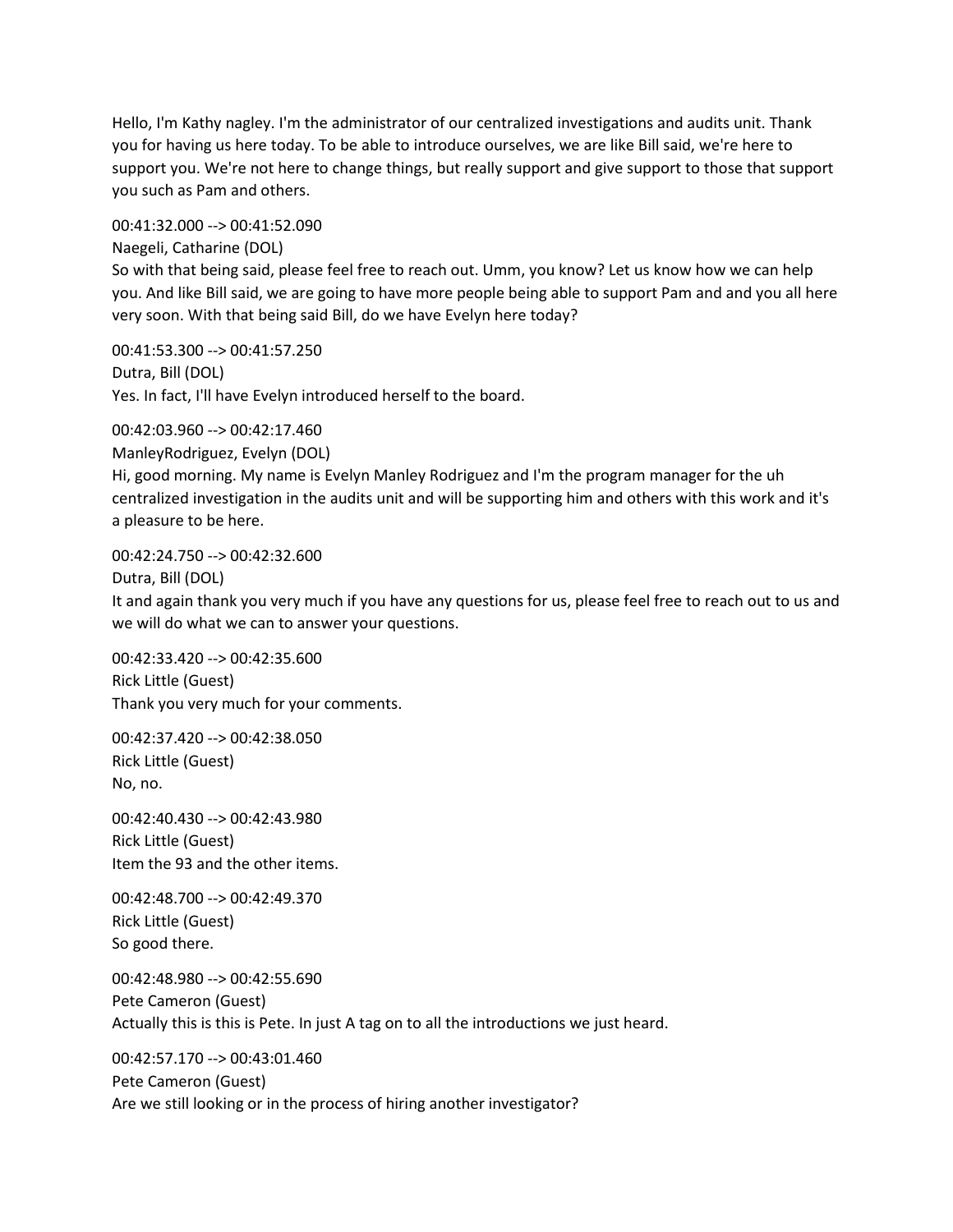00:43:02.340 --> 00:43:22.510 Dutra, Bill (DOL)

To assist Pam so I can thank you, Sir. I can answer that question. Since Bill, due to. So we're always looking, we need to see what that workload is going to look like, how we're going to continue moving forward with addressing those issues. As we all know and we've done some work and I've worked with Rick for many years.

00:43:23.270 --> 00:43:53.890

Dutra, Bill (DOL)

That was difficult to to find qualified candidates that are coming out of the professions that are licensed like Pam, but I believe we are going to be revisiting this. We continue to look at this now that we have some other staff in place to help us look at the workload that we have for that unit. So that's we are not abandoning that position. We're not eliminating that position, but we will be working with Pam and the board also to think about what it is that that we really want for that position.

00:43:53.970 --> 00:43:54.590 Dutra, Bill (DOL) Going forward.

00:43:56.800 --> 00:43:57.790 Pete Cameron (Guest) OK. Thanks.

00:43:58.890 --> 00:43:59.180 Rick Little (Guest) No.

00:44:01.170 --> 00:44:02.020 Rick Little (Guest) Thank you.

00:44:03.590 --> 00:44:05.170 Rick Little (Guest) And the other items, Kim.

00:44:05.850 --> 00:44:06.220 Hall, Kimberly (DOL) No.

00:44:06.790 --> 00:44:07.140 Rick Little (Guest) OK.

00:44:09.340 --> 00:44:18.170 Rick Little (Guest) Ten other business 10.1 I I will have Cameron smock take over this portion of the meeting.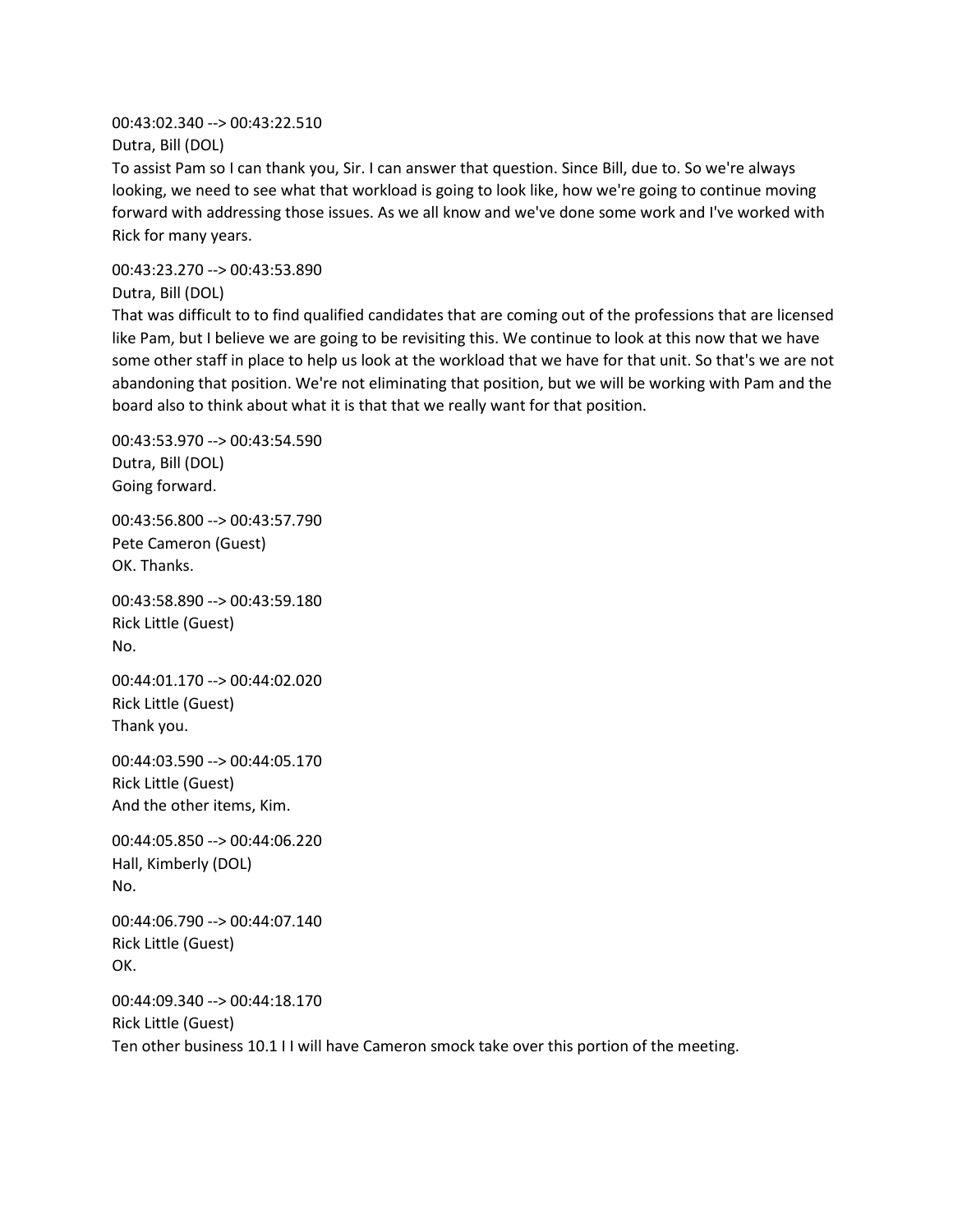00:44:19.570 --> 00:44:20.720 Cameron Smock Thank you, Mr. Chair.

00:44:22.100 --> 00:44:36.470

Cameron Smock So we've already heard today a couple of times one is Connie's comments about the conference that she attended earlier this year and then bill just made some comments as well.

00:44:22.160 --> 00:44:22.970 Hall, Kimberly (DOL) The next page.

00:44:37.950 --> 00:44:52.270

Cameron Smock

I think it's no surprise to to any of us and and we've even talked about this over the last couple of years that trying to find qualified licensed staff is becoming increasingly difficult.

00:44:53.640 --> 00:45:19.530

Cameron Smock

Just anecdotally, my company we have four open license positions that we've had open for several months now, which represents over 50% of my license staff. And I have yet to find a qualified candidate to extend an offer to. And so I think that's just emblematic of the larger challenges we have as an industry.

00:45:20.780 --> 00:45:25.900 Cameron Smock Trying to recruit a licensed staff.

00:45:26.760 --> 00:45:32.630 Cameron Smock And that's, that's where we are currently just based on what our current volumes are.

00:45:33.620 --> 00:45:37.470 Cameron Smock One of the things I've done is I've looked at census track data.

00:45:38.630 --> 00:45:43.460 Cameron Smock That dates back to the 20s and the 30s.

00:45:44.260 --> 00:45:48.490 Cameron Smock And if you look at the number of live births.

00:45:50.510 --> 00:45:52.180 Cameron Smock Going that far back.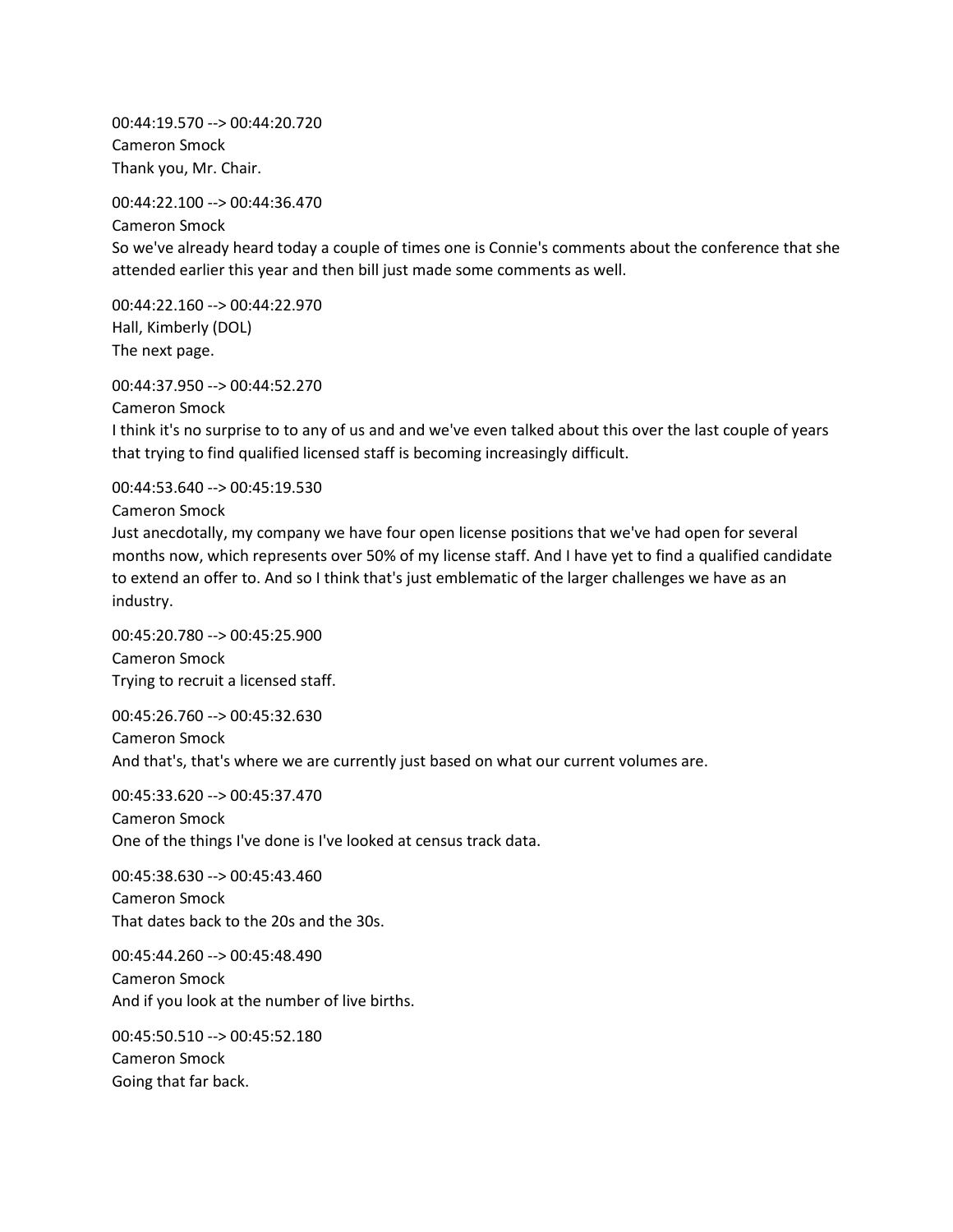00:45:53.180 --> 00:45:57.550 Cameron Smock Were about to see an A significant increase.

00:45:59.520 --> 00:46:09.500 Cameron Smock In in death associated the the average life expectancy now is around 78 years and change and so.

00:46:11.350 --> 00:46:18.460 Cameron Smock We've done some forecasting and we're we're predicting pretty conservatively that over the next 5 to 7 years.

00:46:19.870 --> 00:46:22.380 Cameron Smock We're going to double, if not triple.

00:46:23.200 --> 00:46:24.570 Cameron Smock In the number of deaths.

00:46:25.820 --> 00:46:29.230 Cameron Smock And if we're having a difficult time now.

00:46:30.550 --> 00:46:33.650 Cameron Smock Finding staff just to serve our existing.

00:46:35.040 --> 00:46:36.110 Cameron Smock Clientele.

00:46:37.220 --> 00:46:38.780 Cameron Smock I can't imagine what.

00:46:39.460 --> 00:46:49.760 Cameron Smock Predicament. We're gonna be in as a profession over the next several years. If if the number of deaths increase to the degree that I believe they will so.

00:46:51.190 --> 00:46:57.050 Cameron Smock I think this is something as a board again we've talked about in the past. I think we need to move beyond.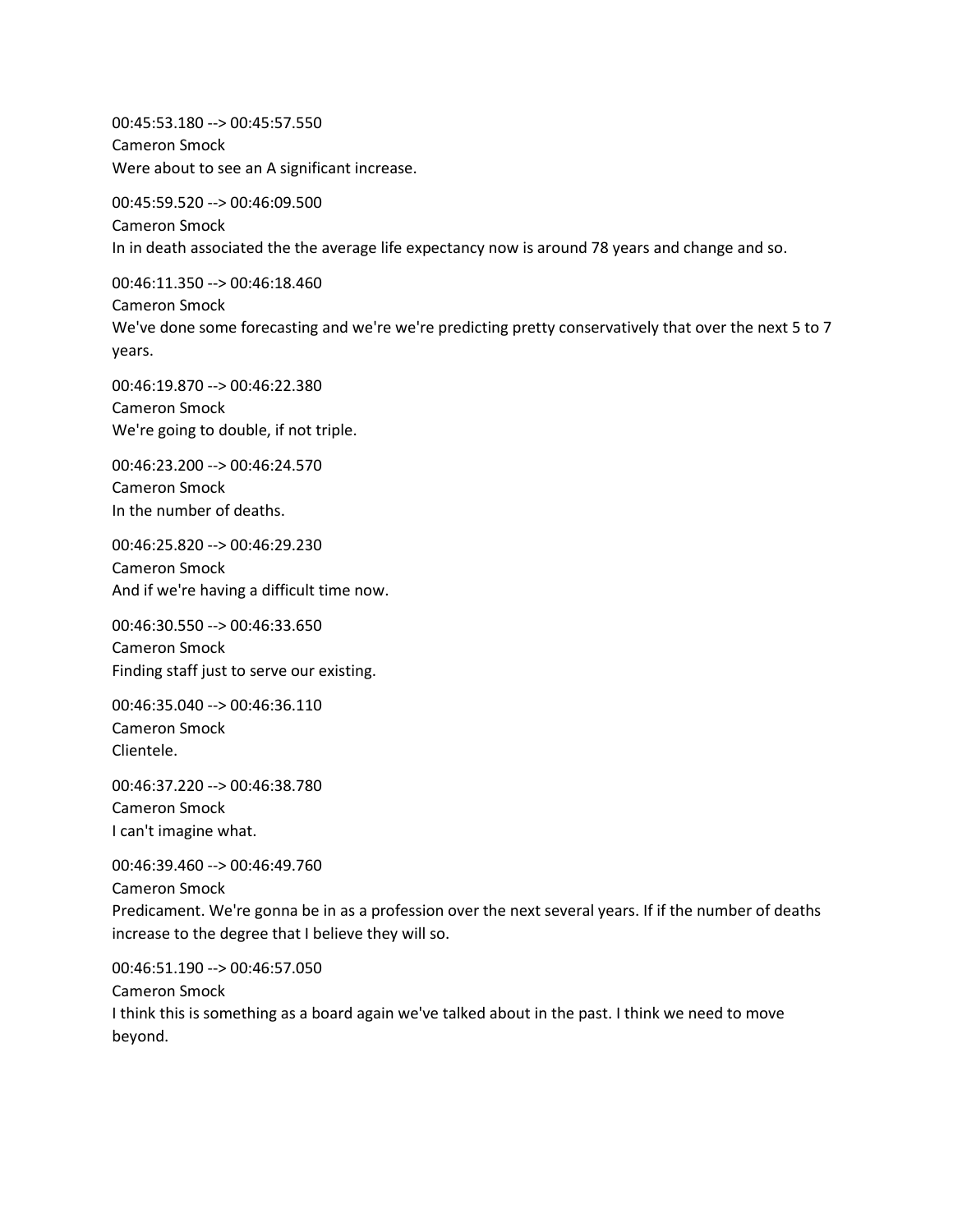00:46:57.800 --> 00:47:00.470 Cameron Smock Just the talking stage and really.

00:47:01.320 --> 00:47:06.560 Cameron Smock Do a deep dive on this issue to see what steps we can take to.

00:47:07.850 --> 00:47:18.600

Cameron Smock

I have qualified people that can serve in our funeral homes to serve the families that experience the death of a loved one.

00:47:19.450 --> 00:47:34.090

Cameron Smock

So my recommendation would be that we form an ad hoc committee. I would certainly be willing to be one of the Members on it. That really does a thorough analysis of this situation and explorers.

00:47:35.910 --> 00:47:53.210

Cameron Smock

Different steps that we can take, whether it's changing some of our existing regulations, whether it's other options that we have, but really coming up with a list of action steps we can take proactively as a board.

00:47:54.080 --> 00:48:17.310

Cameron Smock

Obviously we are there to represent the public and make sure that the public is not a harmed by our actions and and I think we need to be proactive or we're going to find ourselves in a situation where we're unable to serve, that the deaths in our communities and.

00:48:18.850 --> 00:48:22.000 Cameron Smock The families and the communities are going to be harmed as a result.

00:48:25.300 --> 00:48:31.330

David Ittner

Cameron, this is Dave. And I, I completely agree with everything you're saying and I I'd love to be a part of that committee if.

00:48:32.720 --> 00:48:33.350 David Ittner If possible.

00:48:34.600 --> 00:48:34.990 Rick Little (Guest) OK.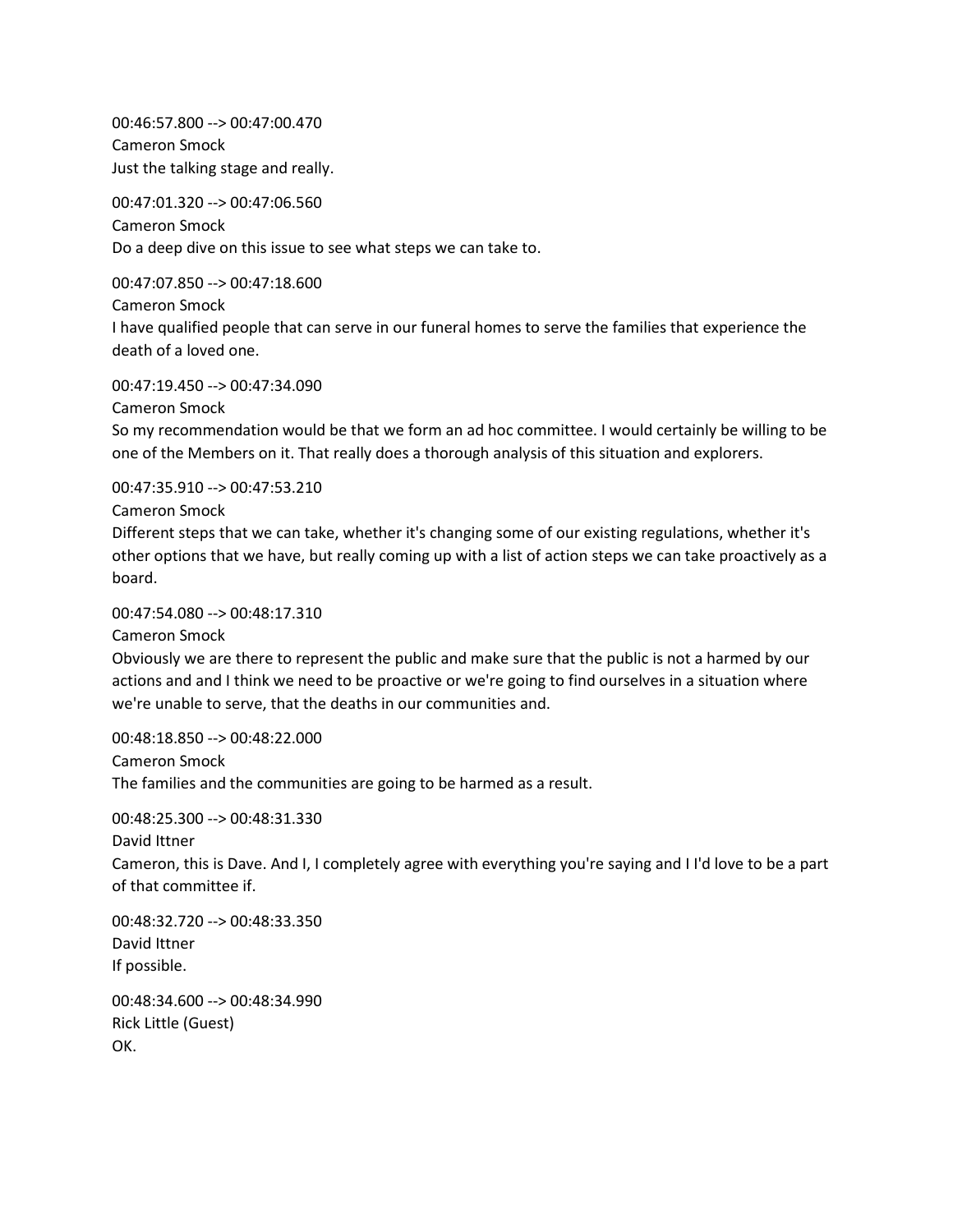00:48:37.230 --> 00:48:43.210 Rick Little (Guest) I would say that's it's very important to to look at that. And I would, I would definitely.

00:48:44.070 --> 00:48:46.410 Rick Little (Guest) Want to have a committee formed?

00:48:48.230 --> 00:48:53.260 Rick Little (Guest) If you and Dave and maybe a third person would be part of that, that would be great.

00:48:54.810 --> 00:48:58.260 Pete Cameron (Guest) Yeah, this is Pete. I'd be interested in. We're in the same boat as Cameron.

00:48:58.800 --> 00:49:06.030 Pete Cameron (Guest) Uh, we have vacancies all over and no end insight. Can't find anybody qualified to work.

00:49:08.320 --> 00:49:08.650 Rick Little (Guest) OK.

00:49:09.890 --> 00:49:20.220 Angie Ward And this is Angie. I just wanted to chime in as the public member and say that I too think that this is highly necessary and.

00:49:10.200 --> 00:49:10.570 Rick Little (Guest) Well.

00:49:21.640 --> 00:49:23.700 Angie Ward Considering changes or or.

00:49:24.420 --> 00:49:27.600 Angie Ward And you know, it changes that we've seen in recent times.

00:49:28.410 --> 00:49:58.940

Angie Ward

Legislatively, in regards to natural organic reduction aquamation, it just seems it's ripe and then you add COVID on top of that. So I just really commend that we're trying to be forward thinking about this. And while it, I would love to be on the committee, I know I wouldn't bring what you guys, what what what that committee would need as far as the expertise. But man, I look forward to hearing what you all come up with and I am always out here.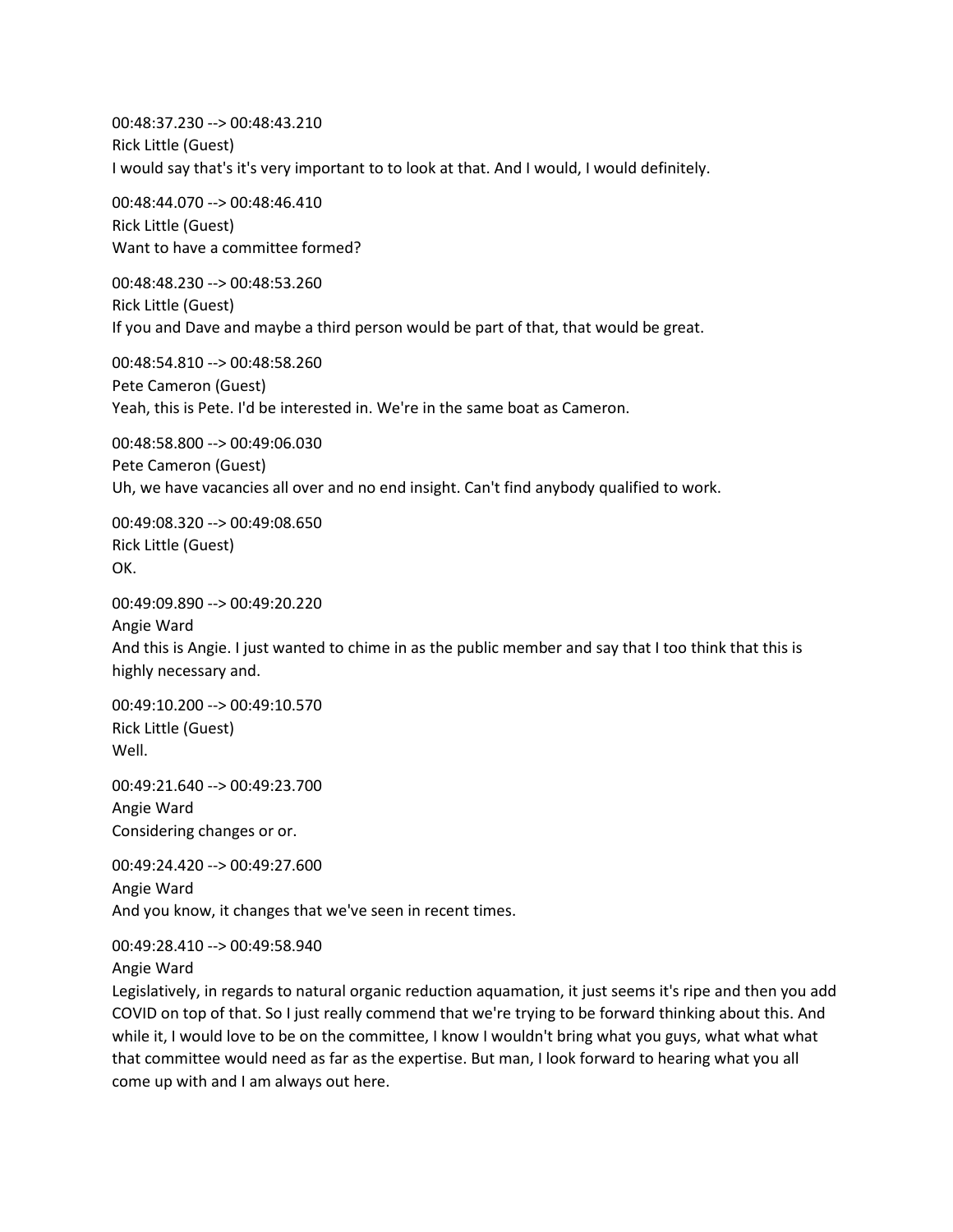00:49:59.050 --> 00:50:11.480

Angie Ward

Like me to you know, the other wanted to run anything by me. Maybe that's not appropriate for a committee to do, but I am. I really look forward to hearing. What? What you all discuss and and what you might bring to the table.

00:50:12.110 --> 00:50:12.600 Angie Ward Thank you.

00:50:13.070 --> 00:50:15.790 Rick Little (Guest) Thank you for your comments, Angie. Appreciate that.

00:50:17.680 --> 00:50:18.290 Rick Little (Guest) So let's.

00:50:20.180 --> 00:50:21.800 Rick Little (Guest) Let's go ahead can.

00:50:22.850 --> 00:50:23.300 Rick Little (Guest) Uh.

00:50:24.610 --> 00:50:30.820 Rick Little (Guest) Because it's something we would need to vote on. Like I just formed the connect. I think we just formed the committee knowing.

00:50:30.630 --> 00:50:42.030 Hall, Kimberly (DOL) Yeah. And as of right now, I have David Cameron and Pete all down and I will reach out to you guys after the meeting and we can set up when we wanna meet. So I'll email you.

00:50:31.650 --> 00:50:31.840 Rick Little (Guest) Yeah.

00:50:43.570 --> 00:50:43.800 Rick Little (Guest) Right.

00:50:44.890 --> 00:50:58.710 Rick Little (Guest)

I really appreciate you bringing this to, I mean we, I know we've talked about this for years. I mentioned to Cameron couple weeks ago that we even talked about this and Mortuary college 30 years ago that this is gonna be happening in the future, so.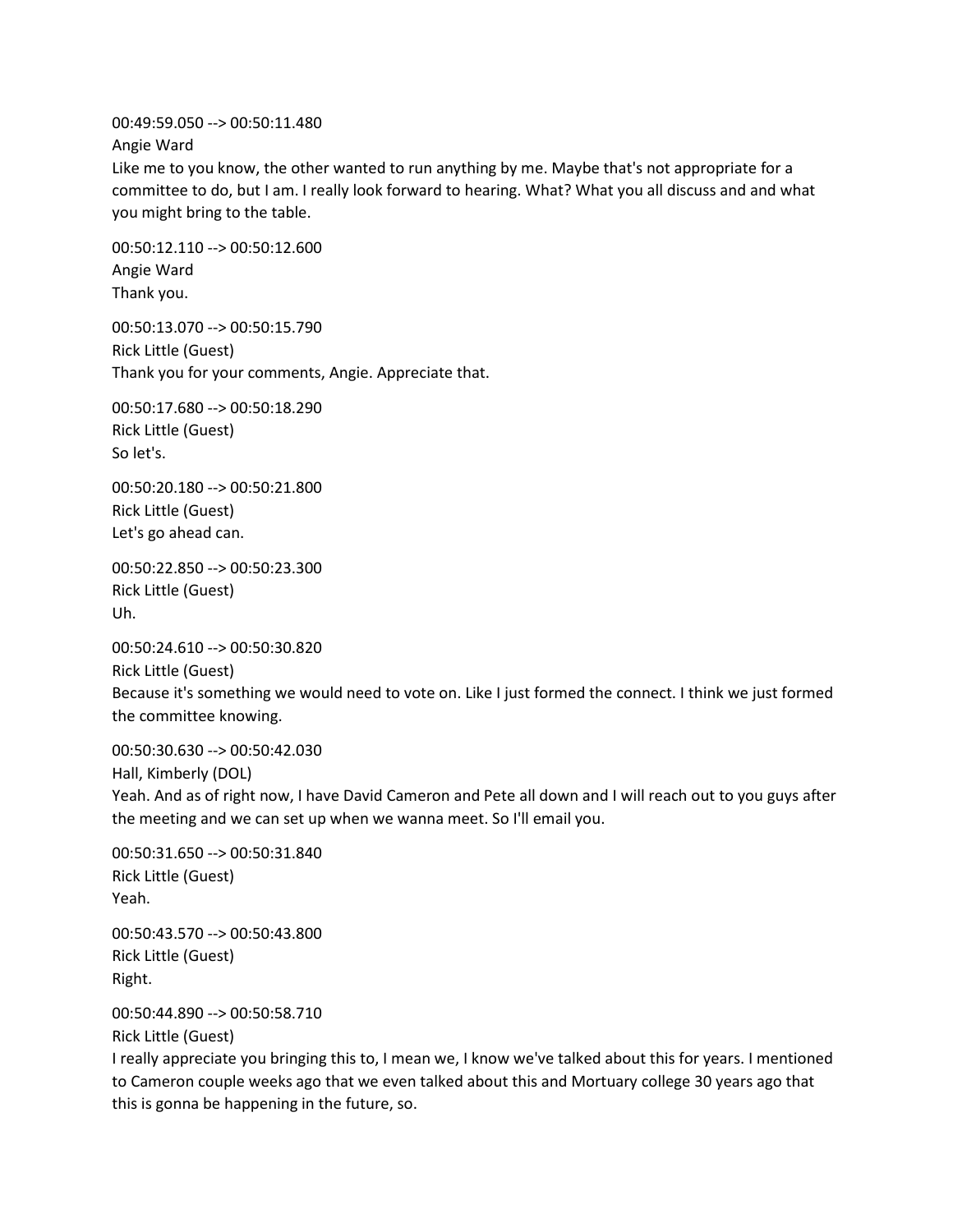00:51:00.060 --> 00:51:08.280 Rick Little (Guest) But this the future is now, so I just. I'm glad that we're taking these steps to look and see where we go from here.

00:51:09.120 --> 00:51:09.890 Rick Little (Guest) Thank you again.

00:51:11.130 --> 00:51:11.700 Cameron Smock Thank you.

00:51:11.330 --> 00:51:11.580 Rick Little (Guest) Alright.

00:51:12.910 --> 00:51:13.580 Rick Little (Guest) OK.

00:51:14.840 --> 00:51:16.790 Rick Little (Guest) Item 10.2.

00:51:18.250 --> 00:51:19.870 Rick Little (Guest) Jim and the action items.

00:51:20.280 --> 00:51:37.410

Hall, Kimberly (DOL)

The only action items, the one you guys just gave me, and that's to email out for the new formed committee and for agenda items, I haven't captured anything, but that's pretty standard for August meeting. We don't really have a lot on the agenda.

```
00:51:23.950 --> 00:51:24.190
Rick Little (Guest)
OK.
00:51:37.920 --> 00:51:38.200
Rick Little (Guest)
OK.
```
00:51:39.210 --> 00:51:43.460 Hall, Kimberly (DOL) I will request any suggestions that you may have for the agenda.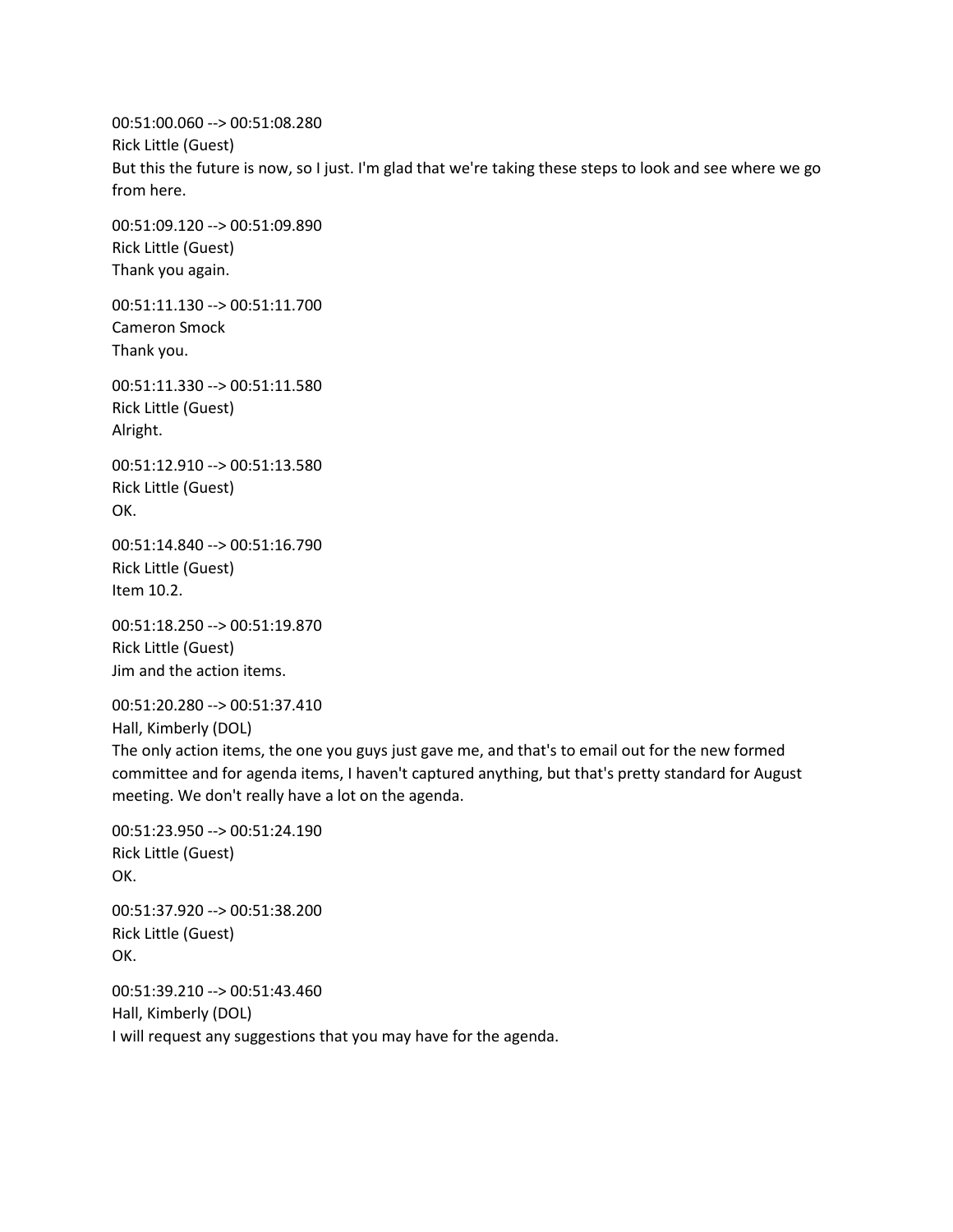00:51:44.340 --> 00:51:44.590 Rick Little (Guest) OK.

00:51:45.880 --> 00:51:50.220 Rick Little (Guest) Thank you very much and I I do I do appreciate this.

00:51:51.280 --> 00:52:00.100 Rick Little (Guest) That we're actually taking a step to looking at the future of our industry because there's clearly something we have to talk about.

00:52:01.300 --> 00:52:03.530 Rick Little (Guest) Item 11, public comment.

00:52:05.220 --> 00:52:10.220 Rick Little (Guest) This is an opportunity for the board to receive comments from the public.

00:52:10.940 --> 00:52:23.920 Rick Little (Guest) And then individual comments will be limited to three minutes each. If you'd like to make a comment, please unmute your line, state your name and share your comments with the board.

00:52:24.690 --> 00:52:28.470 Rick Little (Guest) As a reminder, please mute your line once you have finished.

00:52:30.300 --> 00:52:32.330 Rick Little (Guest) Very comments. Anybody else?

00:52:35.530 --> 00:52:38.210 Hall, Kimberly (DOL) I don't even know if we have anybody from the public.

00:52:38.910 --> 00:52:39.220 Rick Little (Guest) OK.

00:52:42.200 --> 00:52:44.130 Hall, Kimberly (DOL) No, we don't have any public.

00:52:45.750 --> 00:52:46.400 Rick Little (Guest) Alright.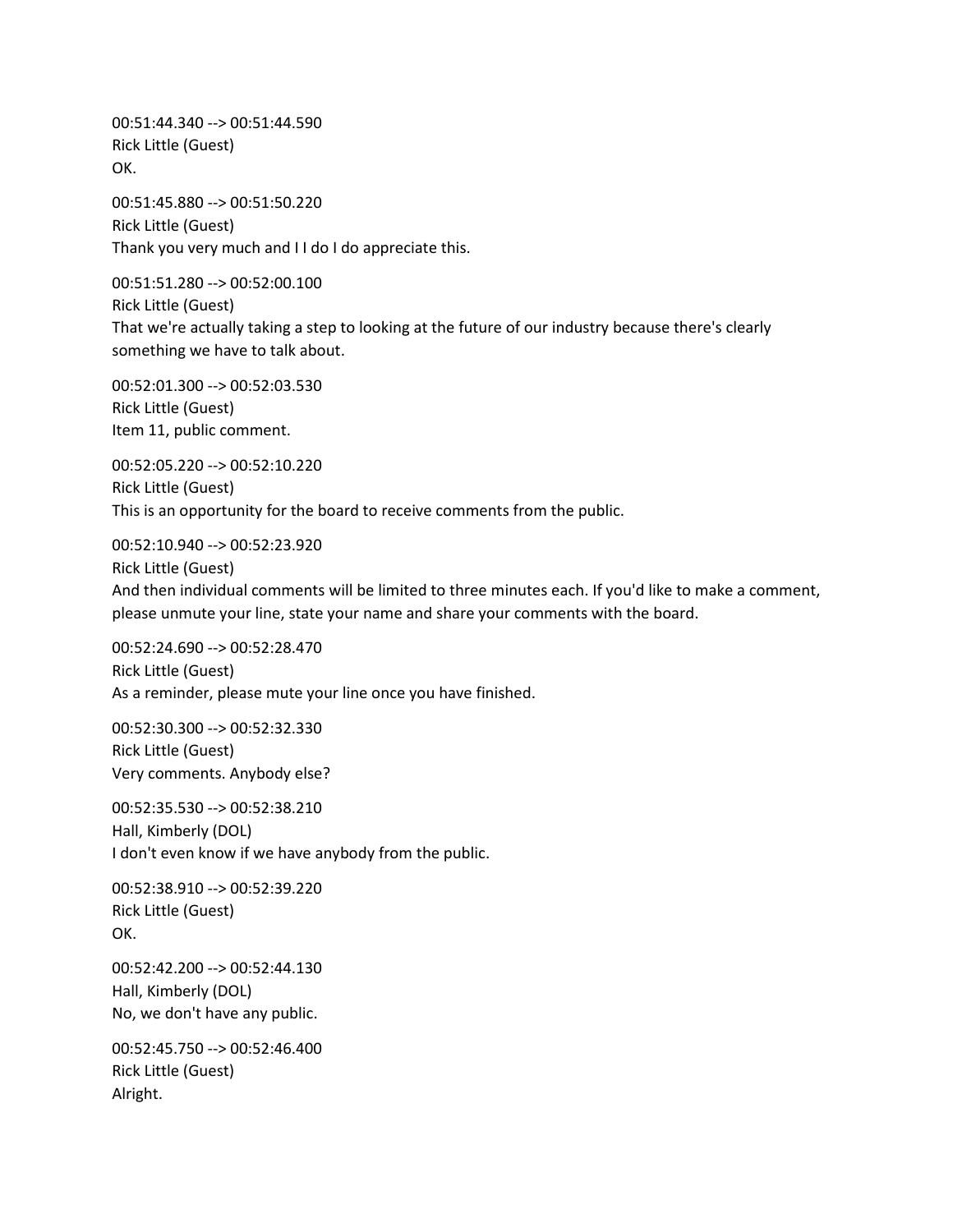00:52:47.120 --> 00:52:49.340 Rick Little (Guest) So I'm 12. 00:52:50.250 --> 00:52:56.270 Rick Little (Guest) German. We're gonna turn this meeting at 10:55 AM. 00:52:59.170 --> 00:52:59.930 Hall, Kimberly (DOL) Perfect. 00:53:01.090 --> 00:53:01.880 Hall, Kimberly (DOL) Thank you all. 00:53:02.330 --> 00:53:05.760 Rick Little (Guest) Thank you. Thank you, Kim. No thank you. 00:53:03.620 --> 00:53:04.120 Hall, Kimberly (DOL) Do you? 00:53:04.530 --> 00:53:05.020 +15\*\*\*\*\*\*\*55 Yeah. 00:53:04.830 --> 00:53:07.130 Rick Little (Guest) You. You're amazing, as always. 00:53:05.470 --> 00:53:05.800 Hall, Kimberly (DOL) Thank you. 00:53:08.210 --> 00:53:10.980 Rick Little (Guest) Appreciate you appreciate everybody here. 00:53:09.130 --> 00:53:09.640 Hall, Kimberly (DOL) Thank you. 00:53:11.600 --> 00:53:12.120 Constance LeSourd (Guest) Yeah.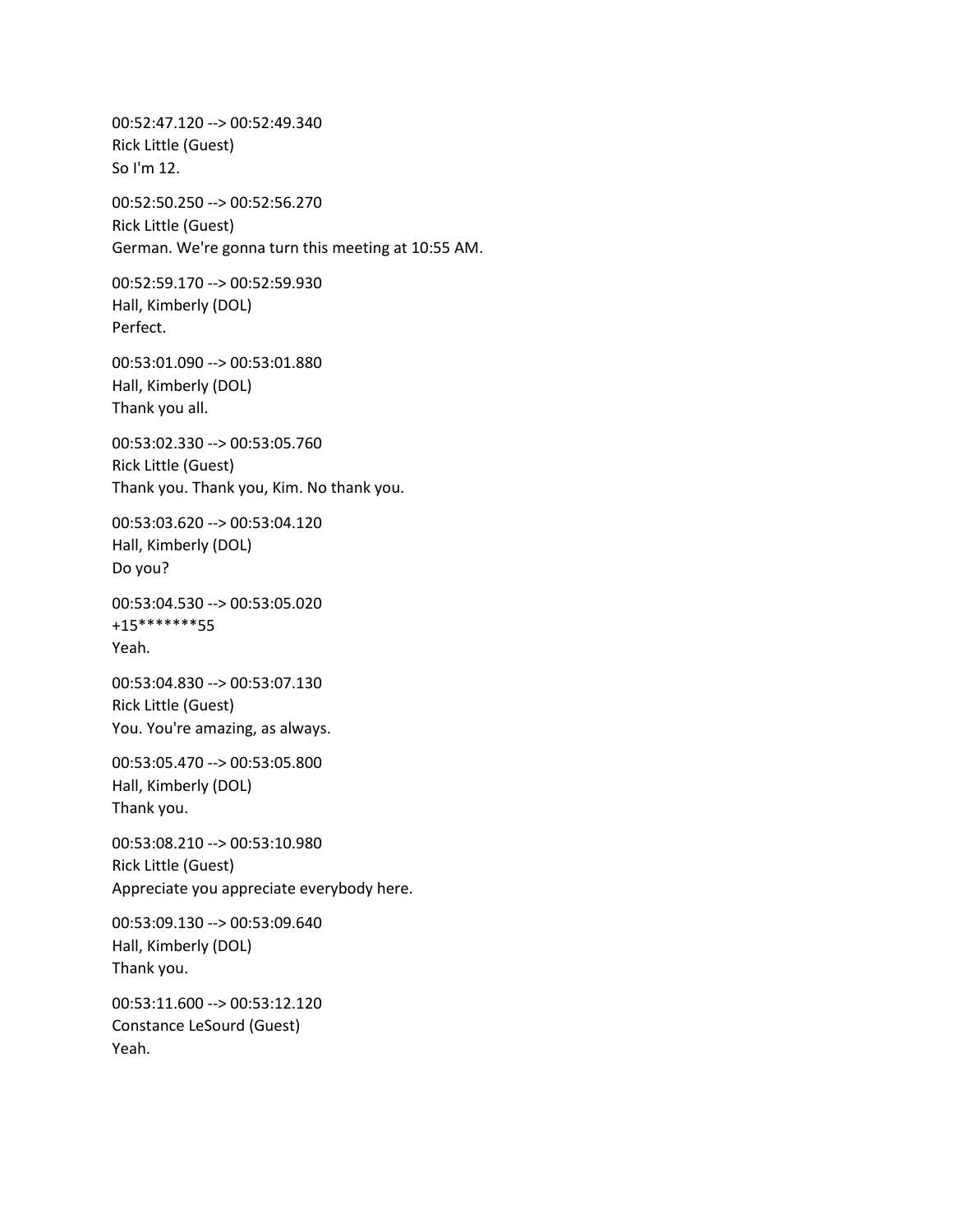00:53:11.670 --> 00:53:12.430 Rick Little (Guest) So. 00:53:11.750 --> 00:53:13.060 Hall, Kimberly (DOL) See y'all in August. 00:53:13.440 --> 00:53:15.120 Constance LeSourd (Guest) Thank you, Rick, and thank you, Kim. 00:53:13.480 --> 00:53:13.920 Rick Little (Guest) Yes. 00:53:14.730 --> 00:53:15.270 Allen-Ba, Debra (DOL) Thanks. 00:53:14.760 --> 00:53:18.330 Pete Cameron (Guest) Thanks everybody. Have a great day. Take care. Bye. 00:53:15.910 --> 00:53:16.580 Rick Little (Guest) Hmm. Yes. 00:53:16.130 --> 00:53:17.500 Allen-Ba, Debra (DOL) Thanks everyone. Bye bye. 00:53:16.170 --> 00:53:16.370 Honeywell, Shari (DOL) Yeah. 00:53:17.480 --> 00:53:18.360 Honeywell, Shari (DOL) Hi everybody. 00:53:18.480 --> 00:53:18.910 +15\*\*\*\*\*\*\*55 You know. 00:53:19.020 --> 00:53:19.320 Rick Little (Guest) But.